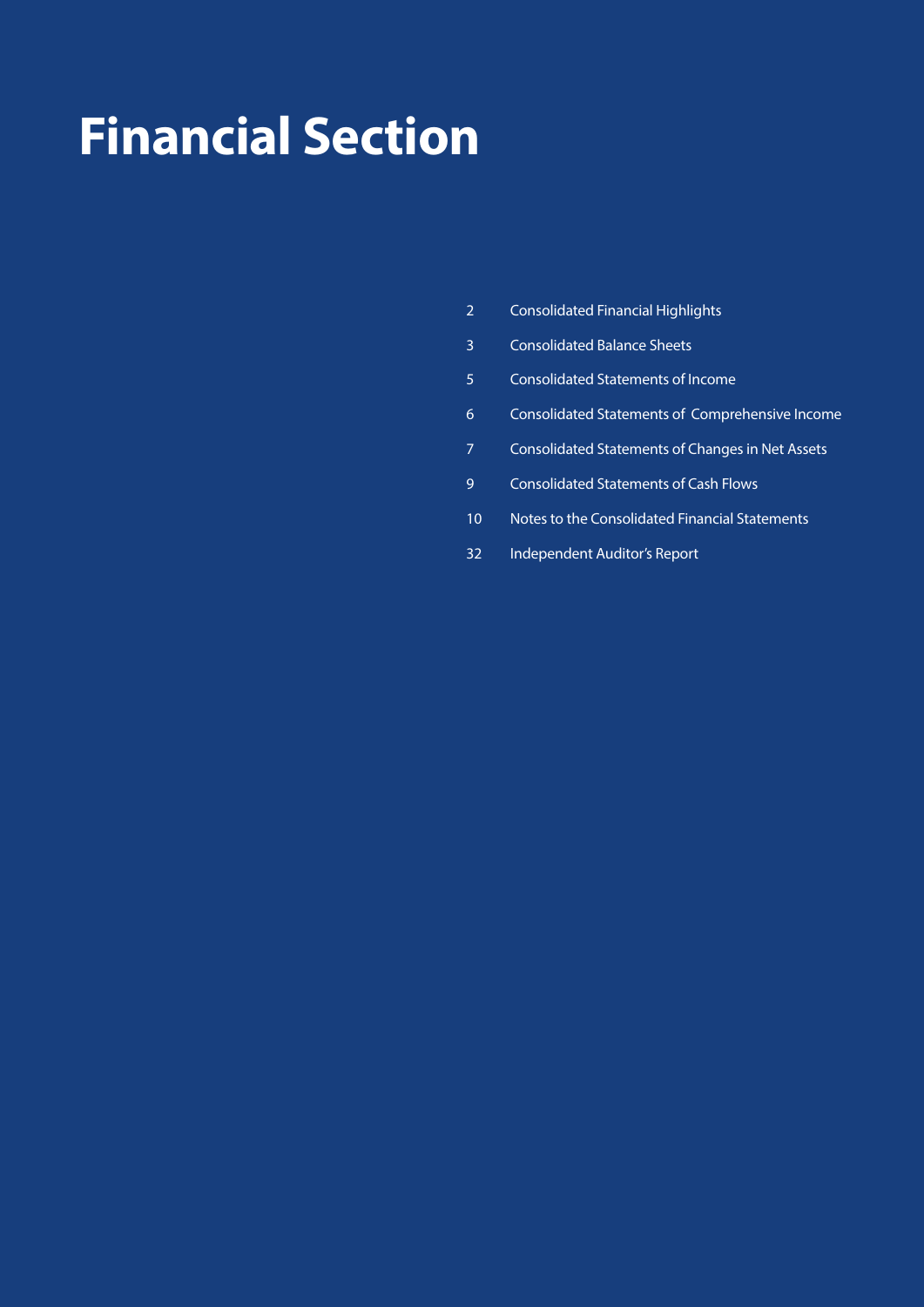### Consolidated Financial Highlights

Fujikura Ltd. and its Consolidated Subsidiaries (hereinafter referred to as "the Companies") For the Five Years Ended March 31

|                                         |          |          |                 |             |            | Thousands of |
|-----------------------------------------|----------|----------|-----------------|-------------|------------|--------------|
|                                         |          |          | Millions of yen |             |            | U.S. dollars |
|                                         | FY2016   | FY2017   | FY2018          | FY2019      | FY2020     | FY2020       |
| For the Year:                           |          |          |                 |             |            |              |
| Net sales                               | ¥653,795 | ¥740,052 | ¥710,778        | ¥672,314    | ¥643,736   | \$5,814,615  |
| Operating income                        | 34,230   | 34,343   | 27,679          | 3,346       | 24,422     | 220,594      |
| Profit (loss) attributable to owners of |          |          |                 |             |            |              |
| parent                                  | 12,900   | 18,359   | 1,453           | (38, 510)   | (5,369)    | (48, 496)    |
| Capital expenditures                    | 45,623   | 42,588   | 55,785          | 30,141      | 17,736     | 160,202      |
| R&D expenditures                        | 15,614   | 16,291   | 17,466          | 17,297      | 16,496     | 149,002      |
| At Year-end:                            |          |          |                 |             |            |              |
| Total assets                            | 588,626  | 638,055  | 638,318         | 576,090     | 569,124    | 5,140,674    |
| Total net assets                        | 224.546  | 241,961  | 240,910         | 172,115     | 184,483    | 1,666,363    |
| Number of employees                     | 56,961   | 58,422   | 57,228          | 55,936      | 53,717     |              |
|                                         |          |          |                 |             |            | U.S. dollars |
| Per share data:                         |          |          |                 |             |            |              |
| Net income (loss) - basic               | ¥44.61   | ¥64.36   | ¥5.09           | $(*136.58)$ | $(*19.50)$ | (\$0.18)     |
| Net income (loss) - fully diluted (*1)  |          |          |                 |             |            |              |
| Cash dividends                          | 10.00    | 14.00    | 12.00           | 5.00        | 0.00       | 0.00         |

(\*1) As the Companies do not have any instruments that have a dilutive effect, the Companies have not included net income (loss) - fully diluted per share data.

(\*2) Previously, the Companies used to round down fractions to the nearest million yen, but starting with the 173rd Annual Securities Report, fractions are rounded to the nearest million yen. For ease of comparison, the figures for the 172nd term have also been rounded to the nearest million yen.

Note: All dollar figures herein refer to U.S. currency, which has been translated from yen amounts, for convenience only, at the rate of ¥110.71=US\$1.00, the rate of exchange on March 31, 2021.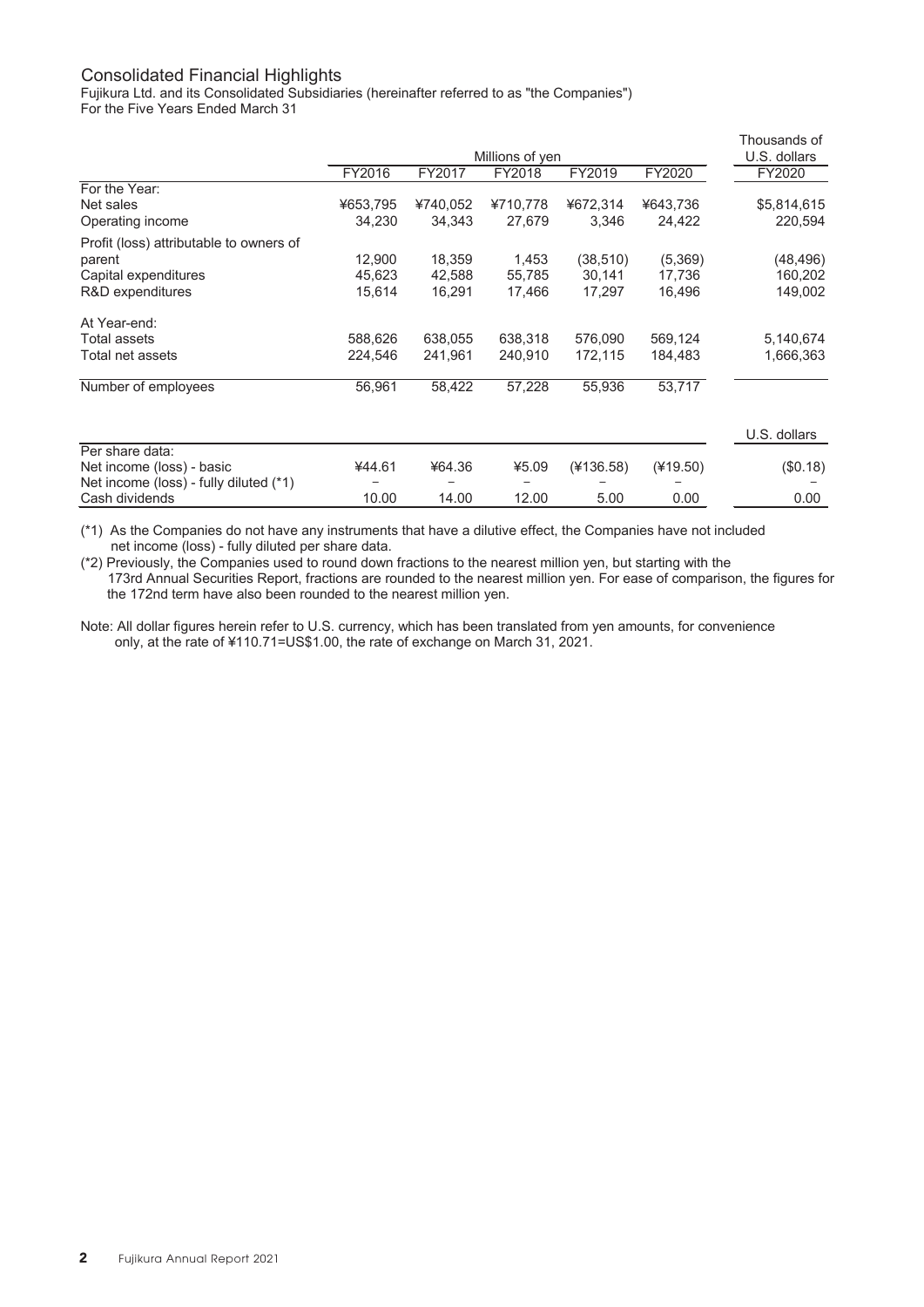## Consolidated Balance Sheets

Fujikura Ltd. and its Consolidated Subsidiaries At March 31, 2020 and 2021

|                                        |          |                 | Thousands of |  |
|----------------------------------------|----------|-----------------|--------------|--|
|                                        |          | Millions of yen |              |  |
| <b>Assets</b>                          | 2020     | 2021            | 2021         |  |
| <b>Current assets:</b>                 |          |                 |              |  |
| Cash and deposits                      | ¥44,662  | ¥74,740         | \$675,097    |  |
| Notes and accounts receivable, trade   | 128,946  | 123,347         | 1,114,145    |  |
| Finished goods (Note 15)               | 37,435   | 36,788          | 332,292      |  |
| Goods in process (Note 15)             | 30,118   | 27,789          | 251,007      |  |
| Raw materials and supplies (Note 15)   | 36,137   | 35,889          | 324,171      |  |
| Other                                  | 23,414   | 19,706          | 177,997      |  |
| Allowance for doubtful accounts        | (926)    | (885)           | (7,994)      |  |
| <b>Total current assets</b>            | 299,785  | 317,374         | 2,866,715    |  |
| Non-current assets:                    |          |                 |              |  |
| Property, plant and equipment          |          |                 |              |  |
| Buildings and structures, net          | 88,401   | 85,193          | 769,515      |  |
| Machinery, equipment and vehicles, net | 80,900   | 61,342          | 554,078      |  |
| Land (Note 10)                         | 15,163   | 15,125          | 136,618      |  |
| Leased assets, net                     | 5,129    | 5,368           | 48,487       |  |
| Construction in progress               | 10,397   | 7,678           | 69,352       |  |
| Other, net                             | 10,576   | 9,287           | 83,886       |  |
| Total property, plant and equipment    | 210,567  | 183,994         | 1,661,946    |  |
| Intangible assets                      |          |                 |              |  |
| Goodwill                               | 7,064    | 6,257           | 56,517       |  |
| Other                                  | 8,680    | 8,074           | 72,929       |  |
| Total intangible assets                | 15,745   | 14,331          | 129,446      |  |
| Investments and other assets           |          |                 |              |  |
| Investment securities (Note 9)         | 28,180   | 27,676          | 249,986      |  |
| Net defined benefit asset (Note 14)    | 1,605    | 2,635           | 23,801       |  |
| Deferred tax assets (Note 24)          | 5,973    | 7,253           | 65,514       |  |
| Other (Note 9)                         | 14,463   | 16,084          | 145,280      |  |
| Allowance for doubtful accounts        | (208)    | (203)           | (1,834)      |  |
| Allowance for investment loss          | (20)     | (20)            | (181)        |  |
| Total investments and other assets     | 49,993   | 53,425          | 482,567      |  |
| Total non-current assets               | 276,305  | 251,750         | 2,273,959    |  |
| Total assets                           | ¥576,090 | ¥569,124        | \$5,140,674  |  |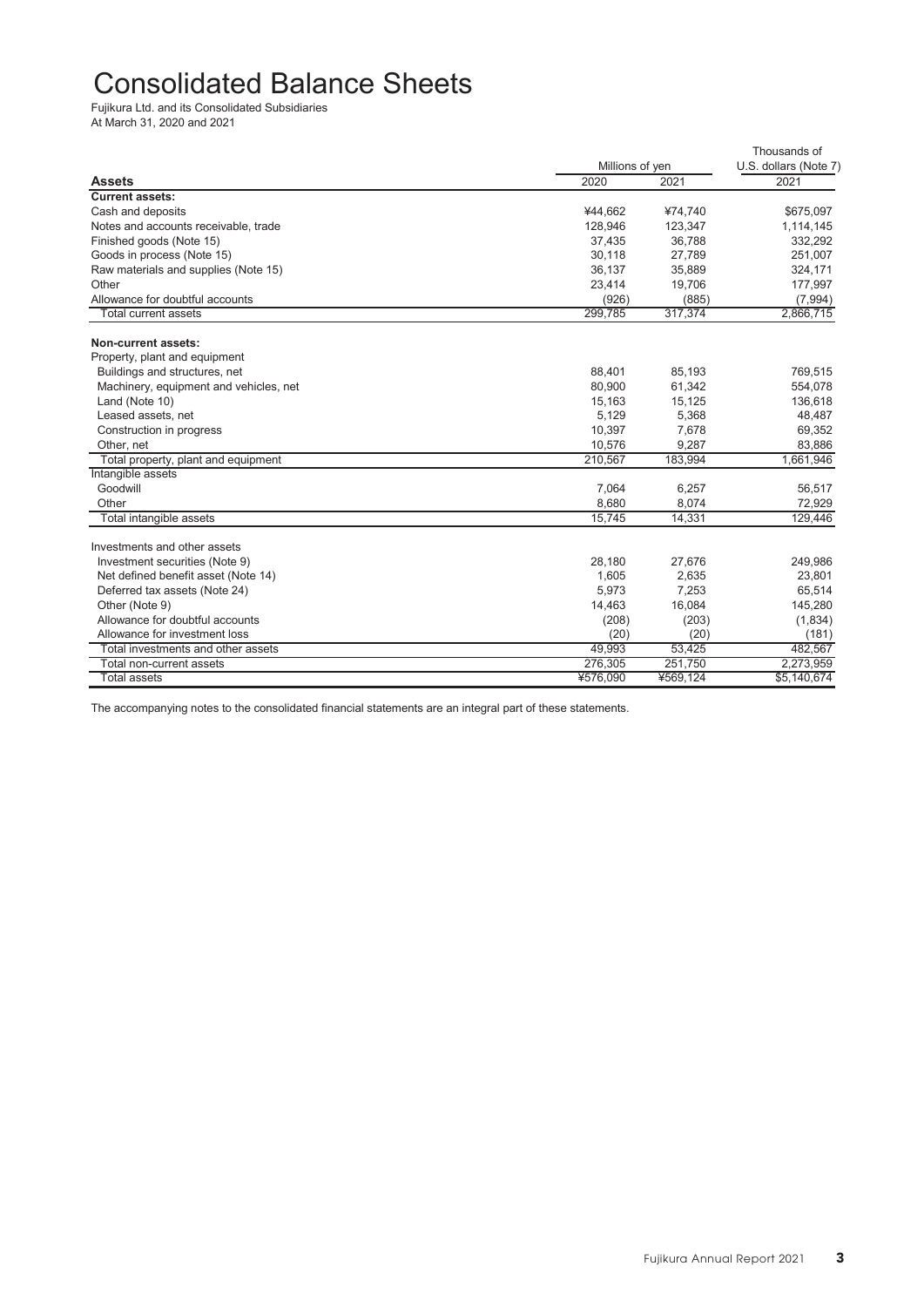|                                                               |         | Thousands of    |           |  |
|---------------------------------------------------------------|---------|-----------------|-----------|--|
|                                                               |         | Millions of yen |           |  |
| <b>Liabilities</b>                                            | 2020    | 2021            | 2021      |  |
| <b>Current liabilities:</b>                                   |         |                 |           |  |
| Notes and accounts payable, trade                             | ¥65,774 | ¥68,512         | \$618,842 |  |
| Short-term borrowings (Note 10)                               | 138,699 | 77,801          | 702,746   |  |
| Commercial paper                                              |         | 15,000          | 135,489   |  |
| Current portion of bonds payable (Note 10)                    |         | 10.000          | 90,326    |  |
| Income taxes payable (Note 24)                                | 2,336   | 2,474           | 22,347    |  |
| Provision for loss on business of subsidiaries and associates | 1,346   | 1,264           | 11,417    |  |
| Other provision                                               | 1,345   | 2,123           | 19,176    |  |
| Other (Notes 10 and 11)                                       | 43,495  | 39,142          | 353,554   |  |
| <b>Total current liabilities</b>                              | 252,996 | 216,316         | 1,953,898 |  |
| Non-current liabilities:                                      |         |                 |           |  |
| Bonds (Note 10)                                               | 40,000  | 30,000          | 270,978   |  |
| Long-term borrowings (Note 10)                                | 81,972  | 109,128         | 985,710   |  |
| Other provision                                               | 562     | 469             | 4,236     |  |
| Net defined benefit liability (Note 14)                       | 11,209  | 10,992          | 99,286    |  |
| Other (Notes 10 and 11)                                       | 17,237  | 17,735          | 160,193   |  |
| Total non-current liabilities                                 | 150,979 | 168,324         | 1,520,405 |  |
| <b>Total liabilities</b>                                      | 403,975 | 384,640         | 3,474,302 |  |

Contingent liabilities (Note 25)

|                                                       |          |                 | Thousands of |  |
|-------------------------------------------------------|----------|-----------------|--------------|--|
|                                                       |          | Millions of yen |              |  |
| <b>Net assets</b>                                     | 2020     | 2021            | 2021         |  |
| Shareholders' equity:                                 |          |                 |              |  |
| Common stock                                          | 53,076   | 53,076          | 479,415      |  |
| Capital surplus                                       | 27,903   | 27,740          | 250,565      |  |
| Retained earnings                                     | 89,882   | 87,514          | 790,480      |  |
| Treasury shares                                       | (10,915) | (10, 864)       | (98, 130)    |  |
| Total shareholders' equity (Note 27)                  | 159,945  | 157,466         | 1,422,329    |  |
| Accumulated other comprehensive income (loss):        |          |                 |              |  |
| Valuation difference on available-for-sale securities | 989      | 1.185           | 10,704       |  |
| Deferred gains (losses) on hedges                     | (848)    | (917)           | (8, 283)     |  |
| Foreign currency translation adjustments              | (1,737)  | 8,347           | 75,395       |  |
| Remeasurements of defined benefit plans               | (6,274)  | (3,253)         | (29, 383)    |  |
| Total accumulated other comprehensive income          | (7,870)  | 5,363           | 48,442       |  |
| Non-controlling interests                             | 20.040   | 21.654          | 195,592      |  |
| Total net assets                                      | 172,115  | 184.483         | 1,666,363    |  |
| Total liabilities and net assets                      | ¥576,090 | ¥569,124        | \$5,140,674  |  |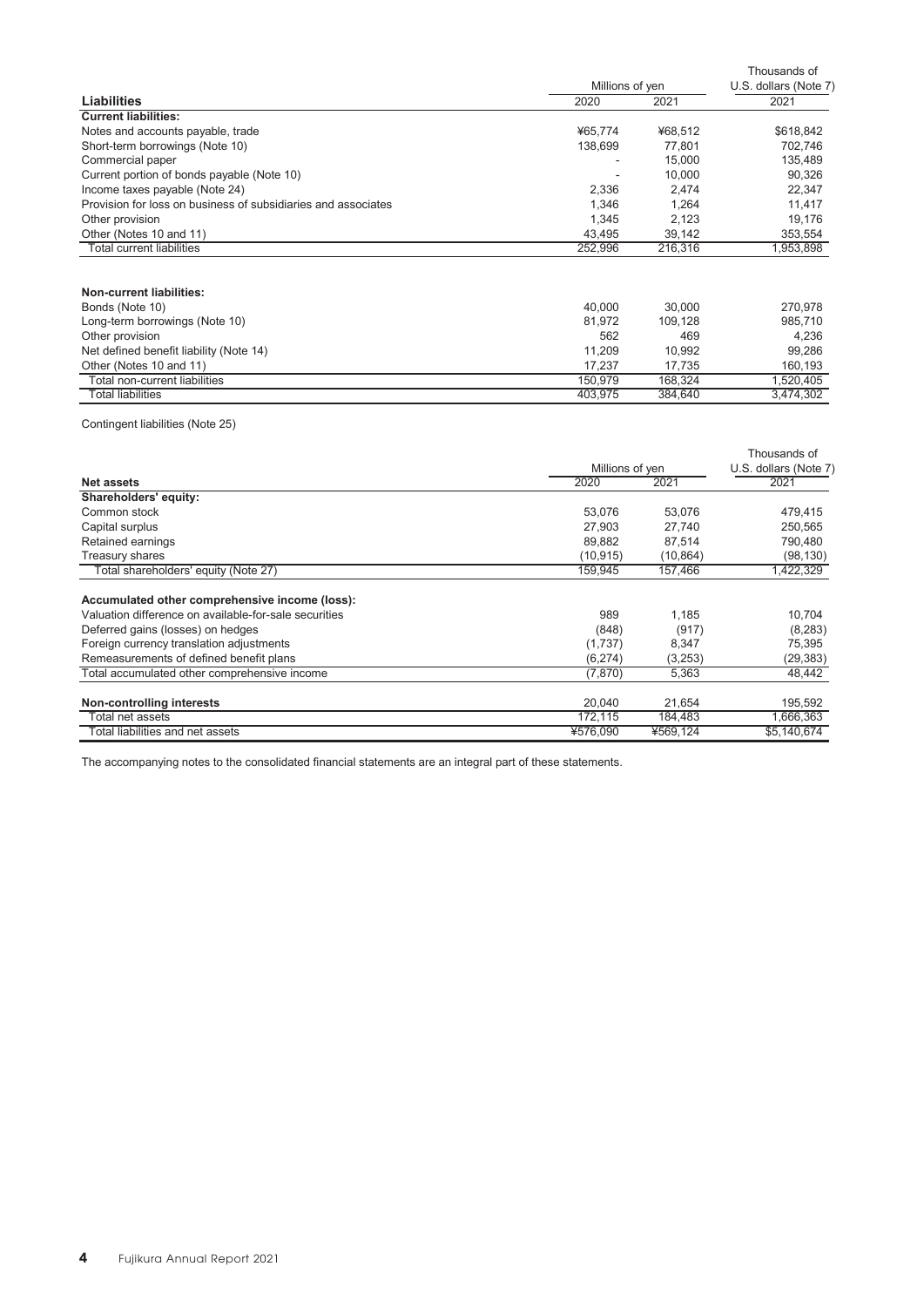# Consolidated Statements of Income

Fujikura Ltd. and its Consolidated Subsidiaries For the Years Ended March 31, 2020 and 2021

|                                                                              |                 |                 | Thousands of          |  |
|------------------------------------------------------------------------------|-----------------|-----------------|-----------------------|--|
|                                                                              | Millions of yen |                 | U.S. dollars (Note 7) |  |
|                                                                              | 2020            | 2021            | 2021                  |  |
| <b>Net sales</b>                                                             | ¥672,314        | ¥643,736        | \$5,814,615           |  |
| Cost of sales (Notes 13, 14 and 15)                                          | 572,797         | 534,633         | 4,829,130             |  |
| Gross profit                                                                 | 99,517          | 109.103         | 985,485               |  |
| Selling, general and administrative expenses (Notes 12, 13 and 14):          |                 |                 |                       |  |
| Packing and transportation expenses                                          | 18,813          | 19,159          | 173,056               |  |
| Personnel expenses                                                           | 39,723          | 37,357          | 337,431               |  |
| Other                                                                        | 37,635          | 28,165          | 254,403               |  |
| Total selling, general and administrative expenses                           | 96,171          | 84,681          | 764,890               |  |
| Operating income                                                             | 3,346           | 24,422          | 220,594               |  |
| Non-operating income:                                                        |                 |                 |                       |  |
| Interest income                                                              | 467             | 288             | 2,601                 |  |
| Dividend income                                                              | 1,051           | 765             | 6,910                 |  |
| Foreign exchange gains                                                       | 1,499           | 317             | 2,863                 |  |
| Share of profit of entities accounted for using equity method                | 1,116           | 430             | 3,884                 |  |
| Subsidies for employment adjustment                                          |                 | 1,044           | 9,430                 |  |
| Reversal of provision for loss due to inappropriate cases in quality control | 844             |                 |                       |  |
| Other                                                                        | 1,990           | 1,842           | 16,638                |  |
| Total non-operating income                                                   | 6,966           | 4,687           | 42,336                |  |
| Non-operating expenses:                                                      |                 |                 |                       |  |
| Interest expense                                                             | 3,559           | 2,558           | 23,105                |  |
| Financing expense                                                            | 787             | 2,713           | 24,505                |  |
| Product repair costs due to customers' claims                                | 1,162           | 1,950           | 17,614                |  |
| Loss on retirement of non-current assets                                     | 1,407           | 689             | 6,223                 |  |
| Other                                                                        | 2,085           | 2,818           | 25,454                |  |
| Total non-operating expenses                                                 | 9,000           | 10.729          | 96,911                |  |
| Ordinary income                                                              | 1,312           | 18,380          | 166,019               |  |
| <b>Extraordinary gains:</b>                                                  |                 |                 |                       |  |
| Gain on sale of non-current assets (Note 16)                                 |                 | 4,294           | 38,786                |  |
| Gain on sale of investment securities                                        | 3,257           | 1,545           | 13,955                |  |
| Gain on valuation of investment securities                                   | 3,567           |                 |                       |  |
| Insurance claim income                                                       |                 | 773             | 6,982                 |  |
| Reversal of provision for loss on guarantees                                 | 2,823           | 2               | 18                    |  |
| Other                                                                        | 7               | 151             | 1,364                 |  |
| Total extraordinary gains                                                    | 9,654           | 6,765           | 61,106                |  |
| <b>Extraordinary losses:</b>                                                 |                 |                 |                       |  |
| Impairment losses (Note 17)                                                  | 17,214          | 16,831          | 152,028               |  |
| Business structure improvement expenses (Note 18)                            | 3,846           | 3,607           | 32,581                |  |
| Novel infectious disease related losses (Note 19)                            |                 | 2,003           | 18,092                |  |
| Loss on fire (Note 20)                                                       |                 | 1,188           | 10,731                |  |
| Loss on valuation of investments in capital of subsidiaries and associates   | 5,250           |                 |                       |  |
| Provision for loss on business of subsidiaries and associates                | 1,674           |                 |                       |  |
| Provision of debt related to retirement benefit                              | 818             |                 |                       |  |
| Other                                                                        | 1,929           | 342             | 3,089                 |  |
| Total extraordinary losses                                                   | 30,731          |                 |                       |  |
| Income before income taxes                                                   | (19, 764)       | 23,970<br>1,174 | 216,512<br>10,604     |  |
|                                                                              |                 |                 |                       |  |
| Income taxes (Note 24):                                                      |                 |                 |                       |  |
| Current                                                                      | 6,538           | 6,184           | 55,858                |  |
| Deferred                                                                     | 10,767          | (876)           | (7, 913)              |  |
| Total income taxes                                                           | 17,305          | 5,308           | 47,945                |  |
| Profit (Loss)                                                                | (37,069)        | (4, 134)        | (37,341)              |  |
| Profit (Loss) attributable to non-controlling interests                      | 1,441           | 1,236           | 11,164                |  |
|                                                                              |                 |                 |                       |  |
| Profit (Loss) attributable to owners of parent                               | $(*38,510)$     | $(*5,369)$      | (\$48,496)            |  |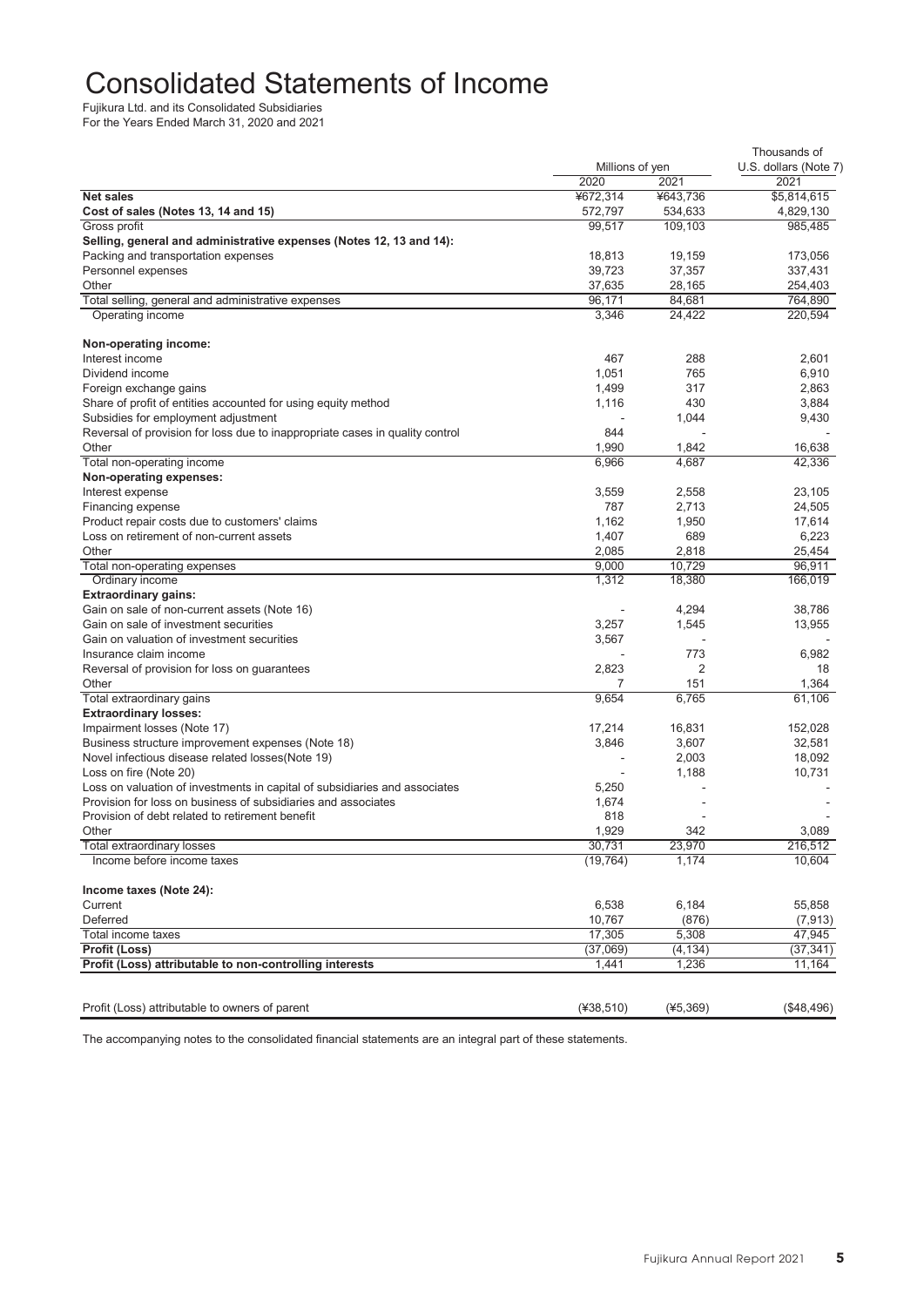## Consolidated Statements of Comprehensive Income

Fujikura Ltd. and its Consolidated Subsidiaries For the Years Ended March 31, 2020 and 2021

Thousands of Millions of yen U.S. dollars (Note 7) 2020 2021 2021<br>(¥37,069) (¥4,134) (\$37,341) **Profit (Loss)** (¥37,069) (¥4,134) (\$37,341) **Other comprehensive income** Valuation difference on available-for-sale securities (3,721) 113 1,021 Deferred gains (losses) on hedges (538) (69) (623) Foreign currency translation adjustments<br>
Remeasurements of defined benefit plans, net of taxes<br>
29,826 29,826 97,697<br>
29,826 Remeasurements of defined benefit plans, net of taxes Share of other comprehensive income of entities accounted for using equity method (116) (81) (732)<br>Other comprehensive income (Note 21) (17.881) (17.881) (1892 127,197 Other comprehensive income (Note 21) (17,881) 14,082 127,197<br>
Comprehensive income (Seteral According of the Seteral According of the Seteral According of the Seteral According of the Seteral According of the Seteral Accor **Comprehensive income** (54,950) 9,948 (Breakdown) Comprehensive income attributable to owners of parent (55,546) (55,546) 7,863 71,023<br>Comprehensive income attributable to non-controlling interests (55,546) 42,085 42,085 \$18,833 Comprehensive income attributable to non-controlling interests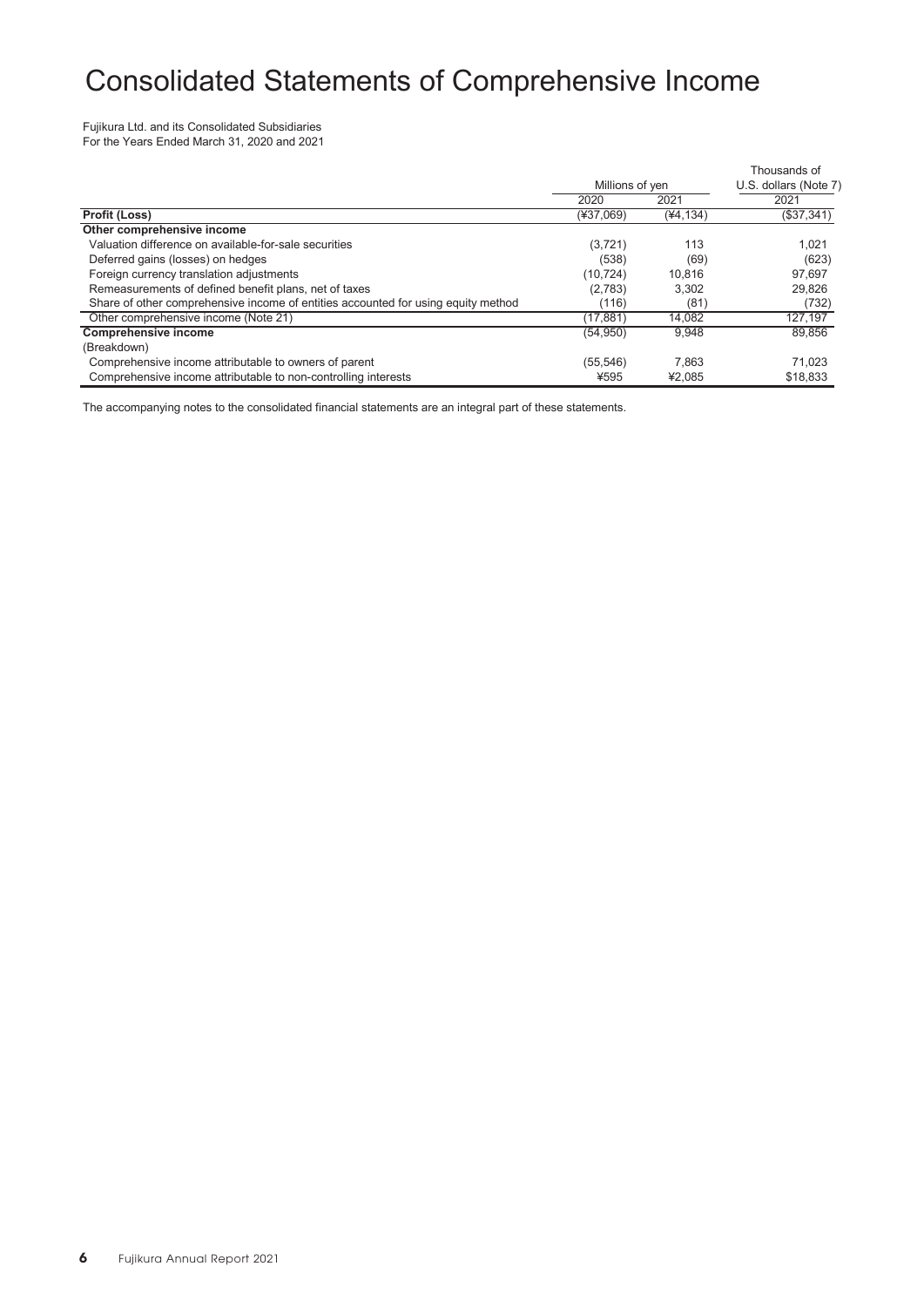# Consolidated Statements of Changes in Net Assets Fujikura Ltd. and its Consolidated Subsidiaries For the Years Ended March 31, 2020 and 2021

|                                                                                              |                            | Millions of yen          |                    |                      |                    |                                  |  |
|----------------------------------------------------------------------------------------------|----------------------------|--------------------------|--------------------|----------------------|--------------------|----------------------------------|--|
|                                                                                              | Shareholders' equity       |                          |                    |                      |                    |                                  |  |
|                                                                                              | Number of<br>shares issued | Common<br>stock          | Capital<br>surplus | Retained<br>earnings | Treasury<br>shares | Total<br>shareholders'<br>equity |  |
| Balance at March 31, 2019                                                                    | 295,863,421                | ¥53,076                  | ¥29,571            | ¥131,256             | (46, 327)          | ¥207,576                         |  |
| Dividends paid                                                                               |                            |                          |                    | (2,864)              |                    | (2,864)                          |  |
| Profit (Loss) attributable to owners of parent                                               |                            |                          |                    | (38, 510)            |                    | (38, 510)                        |  |
| Purchase of treasury shares                                                                  |                            |                          |                    |                      | (4,627)            | (4,627)                          |  |
| Disposal of treasury shares                                                                  |                            |                          | (0)                |                      | 39                 | 39                               |  |
| Change in ownership interest of parent due to transactions<br>with non-controlling interests |                            |                          | (1,668)            |                      |                    | (1,668)                          |  |
| Net changes of items other than shareholders' equity                                         |                            | $\overline{\phantom{a}}$ |                    |                      |                    |                                  |  |
| Total changes of items during period                                                         |                            |                          | (1,668)            | (41, 374)            | (4,588)            | (47, 630)                        |  |
| Balance at March 31, 2020                                                                    | 295,863,421                | ¥53,076                  | ¥27,903            | ¥89,882              | $(*10,915)$        | ¥159,945                         |  |
| Profit (Loss) attributable to owners of parent                                               |                            | $\overline{\phantom{a}}$ |                    | (5,369)              |                    | (5,369)                          |  |
| Purchase of treasury shares                                                                  |                            |                          |                    |                      | (1)                | (1)                              |  |
| Disposal of treasury shares                                                                  |                            |                          | (0)                |                      | 52                 | 52                               |  |
| Change in ownership interest of parent due to transactions<br>with non-controlling interests |                            |                          | (163)              |                      |                    | (163)                            |  |
| Change of scope of consolidation                                                             |                            |                          |                    | 3,002                |                    | 3,002                            |  |
| Net changes of items other than shareholders' equity                                         |                            |                          |                    |                      |                    |                                  |  |
| Total changes of items during period                                                         |                            |                          | (163)              | (2,368)              | 51                 | (2, 479)                         |  |
| Balance at March 31, 2021                                                                    | 295,863,421                | 53,076                   | 27,740             | 87,514               | (10, 864)          | 157,466                          |  |

|                                                                                              | Millions of yen<br>Accumulated other comprehensive income       |                                            |                                                   |                                                  |                                                          |                              |                     |
|----------------------------------------------------------------------------------------------|-----------------------------------------------------------------|--------------------------------------------|---------------------------------------------------|--------------------------------------------------|----------------------------------------------------------|------------------------------|---------------------|
|                                                                                              | Valuation<br>difference on<br>available-for-<br>sale securities | Deferred<br>gains<br>(losses) on<br>hedges | Foreign<br>currency<br>translation<br>adjustments | Remeasurements<br>of defined<br>benefit<br>plans | Total<br>accumulated<br>other<br>comprehensive<br>income | Non-controlling<br>interests | Total net<br>assets |
| Balance at March 31, 2019                                                                    | ¥4,753                                                          | $(*345)$                                   | ¥8,241                                            | (43, 560)                                        | ¥9,089                                                   | ¥24,245                      | ¥240,910            |
| Dividends paid                                                                               | ٠                                                               |                                            | ٠                                                 |                                                  |                                                          | ٠                            | (2,864)             |
| Profit (Loss) attributable to owners of parent                                               |                                                                 |                                            |                                                   |                                                  |                                                          |                              | (38, 510)           |
| Purchase of treasury shares                                                                  |                                                                 |                                            |                                                   |                                                  |                                                          | ۰                            | (4,627)             |
| Disposal of treasury shares                                                                  |                                                                 |                                            |                                                   |                                                  |                                                          | ۰                            | 39                  |
| Change in ownership interest of parent due to transactions<br>with non-controlling interests |                                                                 |                                            |                                                   |                                                  |                                                          | ٠                            | (1,668)             |
| Net changes of items other than shareholders' equity                                         | (3,764)                                                         | (503)                                      | (9,979)                                           | (2,713)                                          | (16, 959)                                                | (4,206)                      | (21, 165)           |
| Total changes of items during period                                                         | (3,764)                                                         | (503)                                      | (9,979)                                           | (2,713)                                          | (16, 959)                                                | (4,206)                      | (68, 795)           |
| Balance at March 31, 2020                                                                    | ¥989                                                            | (4848)                                     | (41,737)                                          | (46, 274)                                        | (47, 870)                                                | ¥20,040                      | ¥172,115            |
| Profit (Loss) attributable to owners of parent                                               |                                                                 |                                            | ٠                                                 |                                                  |                                                          | ٠                            | (5,369)             |
| Purchase of treasury shares                                                                  |                                                                 |                                            |                                                   |                                                  |                                                          |                              | (1)                 |
| Disposal of treasury shares                                                                  |                                                                 |                                            | ٠                                                 |                                                  |                                                          |                              | 52                  |
| Change in ownership interest of parent due to transactions<br>with non-controlling interests |                                                                 |                                            |                                                   |                                                  |                                                          | ٠                            | (163)               |
| Change of scope of consolidation                                                             |                                                                 |                                            |                                                   |                                                  |                                                          |                              | 3,002               |
| Net changes of items other than shareholders' equity                                         | 195                                                             | (69)                                       | 10,085                                            | 3,021                                            | 13,232                                                   | 1,615                        | 14,847              |
| Total changes of items during period                                                         | 195                                                             | (69)                                       | 10,085                                            | 3,021                                            | 13,232                                                   | 1,615                        | 12,368              |
| Balance at March 31, 2021                                                                    | ¥1,185                                                          | (¥917)                                     | ¥8,347                                            | $(*3,253)$                                       | ¥5,363                                                   | ¥21,654                      | ¥184,483            |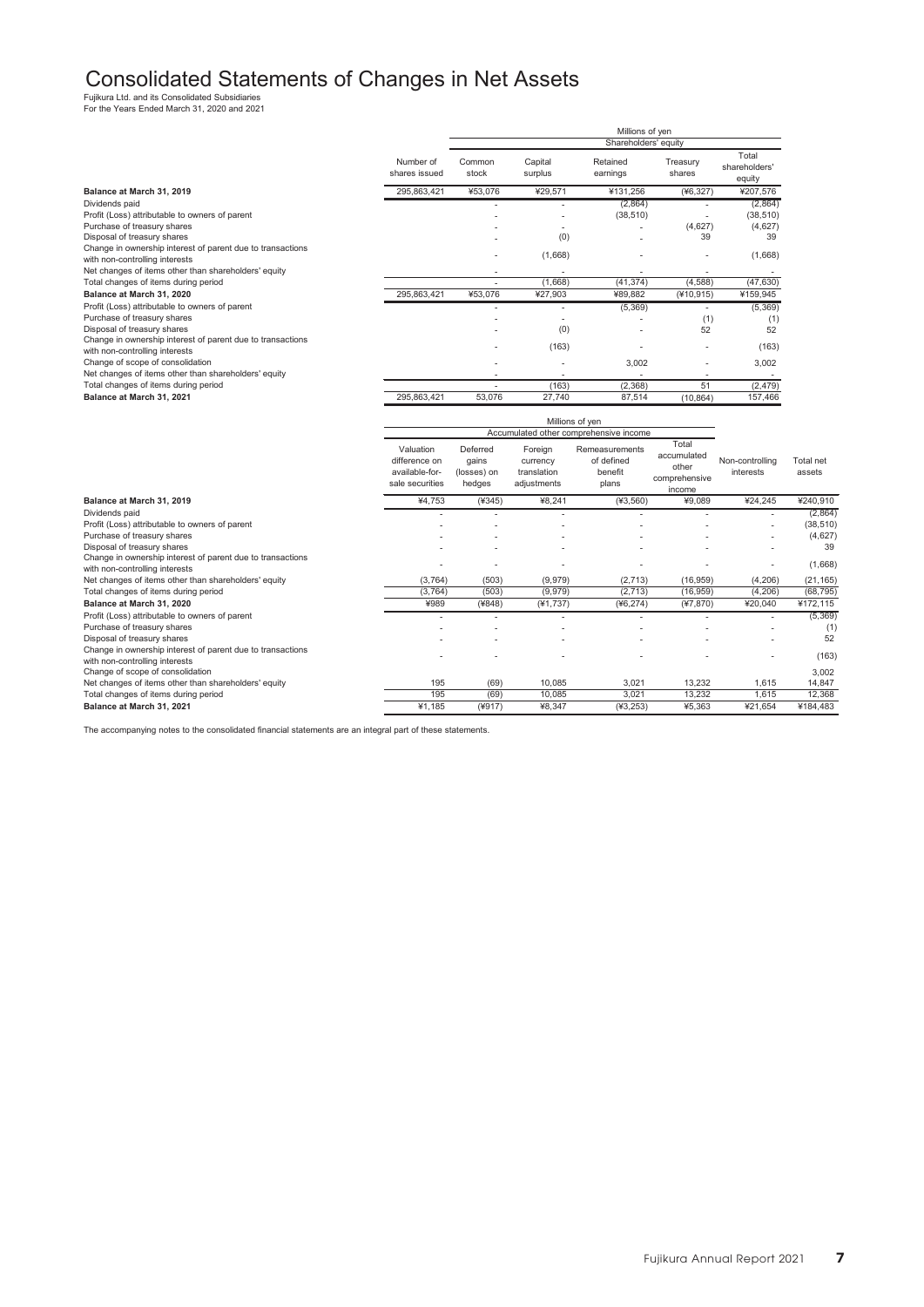|                                                                                              |                            | Thousands of U.S. dollars (Note 7)<br>Shareholders' equity |                    |                      |                    |                                  |
|----------------------------------------------------------------------------------------------|----------------------------|------------------------------------------------------------|--------------------|----------------------|--------------------|----------------------------------|
|                                                                                              | Number of<br>shares issued | Common<br>stock                                            | Capital<br>surplus | Retained<br>earnings | Treasury<br>shares | Total<br>shareholders'<br>equity |
| Balance at March 31, 2020                                                                    | 295.863.421                | \$479,415                                                  | \$252,037          | \$811.869            | (\$98,591)         | \$1,444,720                      |
| Profit (Loss) attributable to owners of parent                                               |                            | ۰                                                          |                    | (48, 496)            |                    | (48, 496)                        |
| Purchase of treasury shares                                                                  |                            |                                                            |                    |                      | (9)                | (9)                              |
| Disposal of treasury shares                                                                  |                            |                                                            | (0)                | ۰                    | 470                | 470                              |
| Change in ownership interest of parent due to transactions<br>with non-controlling interests |                            | ۰                                                          | (1, 472)           |                      |                    | (1, 472)                         |
| Change of scope of consolidation                                                             |                            |                                                            |                    | 27.116               |                    | 27.116                           |
| Net changes of items other than shareholders' equity                                         |                            |                                                            |                    | ٠                    |                    |                                  |
| Total changes of items during period                                                         |                            |                                                            | (1,472)            | (21, 389)            | 461                | (22, 392)                        |
| Balance at March 31, 2021                                                                    | 295.863.421                | \$479.415                                                  | \$250.565          | \$790.480            | \$(98, 130)        | \$1,422,329                      |

|                                                                                              | Thousands of U.S. dollars (Note 7)                              |                                            |                                                   |                                                  |                                                          |                              |                     |
|----------------------------------------------------------------------------------------------|-----------------------------------------------------------------|--------------------------------------------|---------------------------------------------------|--------------------------------------------------|----------------------------------------------------------|------------------------------|---------------------|
|                                                                                              |                                                                 | Accumulated other comprehensive income     |                                                   |                                                  |                                                          |                              |                     |
|                                                                                              | Valuation<br>difference on<br>available-for-<br>sale securities | Deferred<br>gains<br>(losses) on<br>hedges | Foreign<br>currency<br>translation<br>adjustments | Remeasurements<br>of defined<br>benefit<br>plans | Total<br>accumulated<br>other<br>comprehensive<br>income | Non-controlling<br>interests | Total net<br>assets |
| Balance at March 31, 2020                                                                    | \$8,933                                                         | (\$7,660)                                  | (\$15,690)                                        | (\$56,671)                                       | (\$71,087)                                               | \$181,013                    | \$1,554,647         |
| Profit (Loss) attributable to owners of parent                                               | ۰                                                               |                                            | ۰                                                 |                                                  |                                                          |                              | (48, 496)           |
| Purchase of treasury shares                                                                  |                                                                 |                                            |                                                   |                                                  |                                                          |                              | (9)                 |
| Disposal of treasury shares                                                                  |                                                                 |                                            | ۰                                                 |                                                  |                                                          |                              | 470                 |
| Change in ownership interest of parent due to transactions<br>with non-controlling interests |                                                                 |                                            | ٠                                                 |                                                  |                                                          | ٠                            | (1, 472)            |
| Change of scope of consolidation                                                             |                                                                 |                                            |                                                   |                                                  |                                                          |                              | 27.116              |
| Net changes of items other than shareholders' equity                                         | 1.761                                                           | (623)                                      | 91.094                                            | 27.288                                           | 119.519                                                  | 14.588                       | 134,107             |
| Total changes of items during period                                                         | 1.761                                                           | (623)                                      | 91,094                                            | 27,288                                           | 119,519                                                  | 14,588                       | 111,715             |
| Balance at March 31, 2021                                                                    | \$10,704                                                        | (\$8,283)                                  | \$75,395                                          | ( \$29, 383)                                     | \$48,442                                                 | \$195,592                    | \$1,666,363         |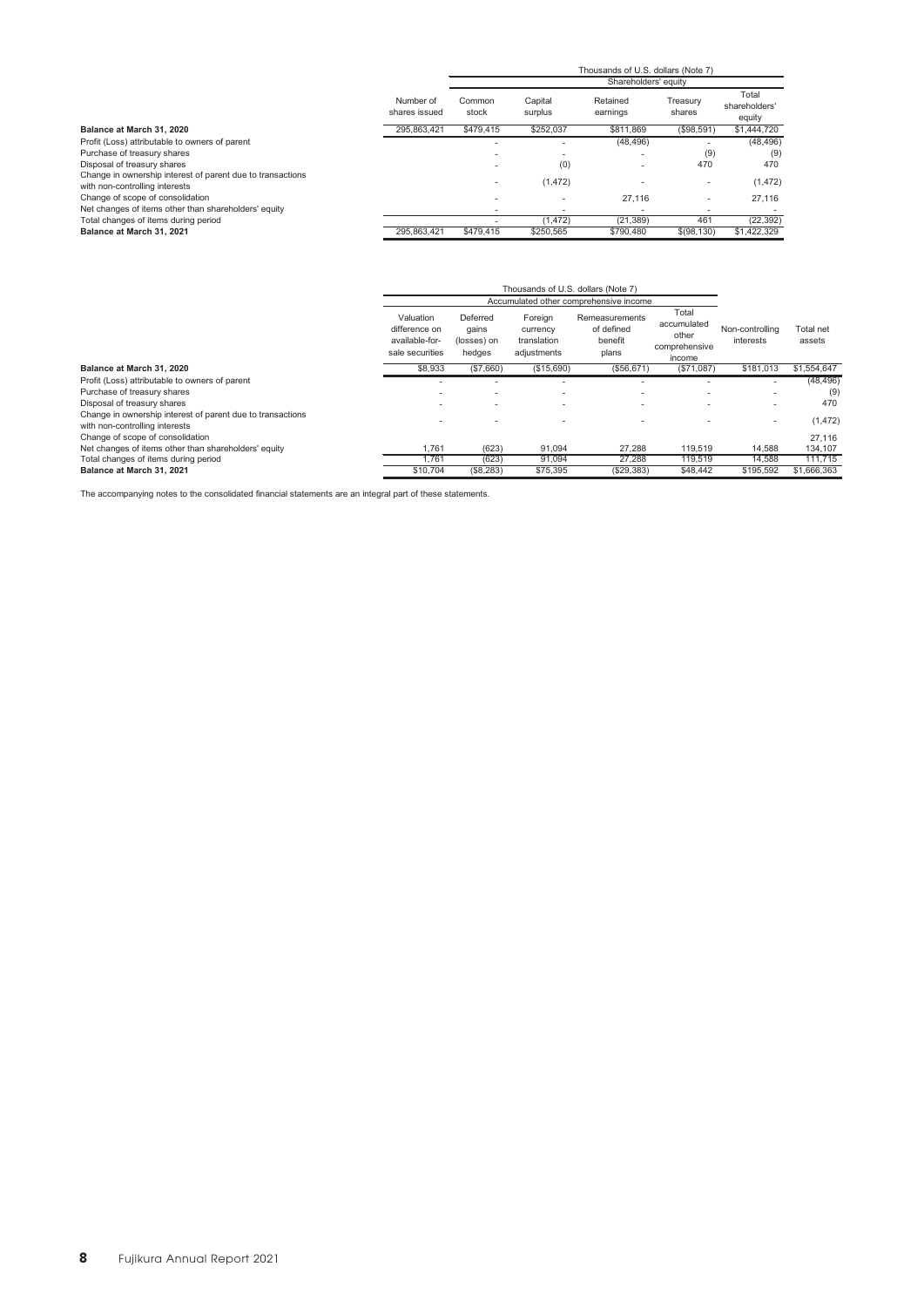### Consolidated Statements of Cash Flows

Fujikura Ltd. and its Consolidated Subsidiaries

For the Years Ended March 31, 2020 and 2021

|                                                                                               |                 |           | Thousands of          |  |
|-----------------------------------------------------------------------------------------------|-----------------|-----------|-----------------------|--|
|                                                                                               | Millions of yen |           | U.S. dollars (Note 7) |  |
|                                                                                               | 2020            | 2021      | 2021                  |  |
| Cash flows from operating activities:<br>Profit (loss) before income taxes                    | (419, 764)      | ¥1,174    | \$10,604              |  |
| Depreciation and amortization                                                                 | 35.709          | 33.600    | 303.496               |  |
| <b>Impairment losses</b>                                                                      | 17,214          | 16,831    | 152,028               |  |
|                                                                                               |                 |           |                       |  |
| Amortization of goodwill                                                                      | 2,060           | 1,589     | 14,353                |  |
| Increase (decrease) in provision for loss due to inappropriate cases in quality control       | (1,222)         | (181)     | (1,635)               |  |
| Increase (decrease) in provision for loss on guarantees                                       | (2,999)         | (15)      | (135)                 |  |
| Increase (decrease) in provision for loss on business of subsidiaries and associates          | 1,346           | (82)      | (741)                 |  |
| Interest and dividend income                                                                  | (1, 518)        | (1,053)   | (9, 511)              |  |
| Interest expenses                                                                             | 3,559           | 2,558     | 23.105                |  |
| Foreign exchange losses (gains)                                                               | (245)           | (509)     | (4,598)               |  |
| Share of (profit) loss of entities accounted for using equity method                          | (1, 116)        | (430)     | (3,884)               |  |
| Subsidies for employment adjustment                                                           |                 | (28)      | (253)                 |  |
| Loss (gain) on sale and retirement of property, plant and equipment and intangible assets     |                 | (4,294)   | (38, 786)             |  |
| Loss (gain) on sale of investment securities                                                  | (3,252)         | (1, 542)  | (13,928)              |  |
| Insurance claim income                                                                        |                 | (125)     | (1, 129)              |  |
| Loss (gain) on valuation of investment securities                                             | (3,243)         | 118       | 1,066                 |  |
| Loss on valuation of investments in capital of subsidiaries and associates                    | 5,250           |           |                       |  |
| Novel infectious disease related losses                                                       |                 | 393       | 3,550                 |  |
| Business structure improvement expenses                                                       | 2,182           | 918       | 8,292                 |  |
| Loss on fire                                                                                  |                 | 1,076     | 9,719                 |  |
| Decrease (increase) in notes and accounts receivable, trade                                   | 2,589           | 9,693     | 87,553                |  |
| Decrease (increase) in inventories                                                            | 9,933           | 6,595     | 59,570                |  |
| Increase (decrease) in notes and accounts payable, trade                                      | 5,049           | (380)     | (3,432)               |  |
| Other, net                                                                                    | 4,589           | 723       | 6,531                 |  |
| Sub-total                                                                                     | 56.124          | 66,629    | 601,834               |  |
| Interest and dividend income received                                                         | 3,322           | 2,471     | 22.320                |  |
| Interest paid                                                                                 | (3, 722)        | (2,650)   | (23,936)              |  |
| Income taxes (paid) refund                                                                    | (9,308)         | (3,863)   | (34, 893)             |  |
| Net cash provided by (used in) operating activities                                           | 46,416          | 62,587    | 565,324               |  |
| Cash flows from investing activities:                                                         |                 |           |                       |  |
| Payments for purchase of property, plant and equipment and other assets                       | (32, 604)       | (18, 649) | (168, 449)            |  |
| Proceeds from sales of property, plant and equipment and other assets                         | 306             | 7,703     | 69,578                |  |
| Proceeds from sales of investment securities                                                  | 5,923           | 5,938     | 53,636                |  |
| Payments for purchase of shares of subsidiaries resulting in change in scope of consolidation | (4,739)         |           |                       |  |
| Proceeds from sales of shares of subsidiaries resulting in change in scope of consolidation   | 1,195           | 164       | 1,481                 |  |
| Payments for investments in capital of subsidiaries and associates                            | (5,084)         |           |                       |  |
| Other, net                                                                                    | (4, 435)        | (2,304)   | (20, 811)             |  |
| Net cash provided by (used in) investing activities                                           | (39, 438)       | (7, 149)  | (64, 574)             |  |
| Cash flows from financing activities:                                                         |                 |           |                       |  |
| Net increase (decrease) in short-term borrowings                                              | (441)           | (23, 620) | (213, 350)            |  |
|                                                                                               |                 | 15,000    |                       |  |
| Net increase (decrease) in commercial papers                                                  | 51,747          | 46,528    | 135,489<br>420,269    |  |
| Proceeds from long-term borrowings                                                            |                 |           |                       |  |
| Repayments of long-term borrowings                                                            | (57,086)        | (62, 117) | (561,078)             |  |
| Repayments of lease obligations                                                               | (1,923)         | (1,837)   | (16, 593)             |  |
| Proceeds from issuance of bonds                                                               | 19,902          |           |                       |  |
| Cash dividends paid                                                                           | (2,864)         |           |                       |  |
| Purchase of treasury shares                                                                   | (4,627)         | (1)       | (9)                   |  |
| Payments from changes in ownership interests in subsidiaries that do not result in change in  | (2, 149)        |           |                       |  |
| scope of consolidation                                                                        |                 |           |                       |  |
| Other, net                                                                                    | (833)           | (486)     | (4, 390)              |  |
| Net cash provided by (used in) financing activities                                           | 1,724           | (26, 532) | (239, 653)            |  |
| Effect of exchange rate change on cash and cash equivalents                                   | (978)           | 1,297     | 11,715                |  |
| Net increase (decrease) in cash and cash equivalents                                          | 7,724           | 30,203    | 272.812               |  |
| Cash and cash equivalents at beginning of period                                              | 36,237          | 43,961    | 397,082               |  |
| Cash and cash equivalents at end of period (Note 22)                                          | ¥43,961         | ¥74,164   | \$669,894             |  |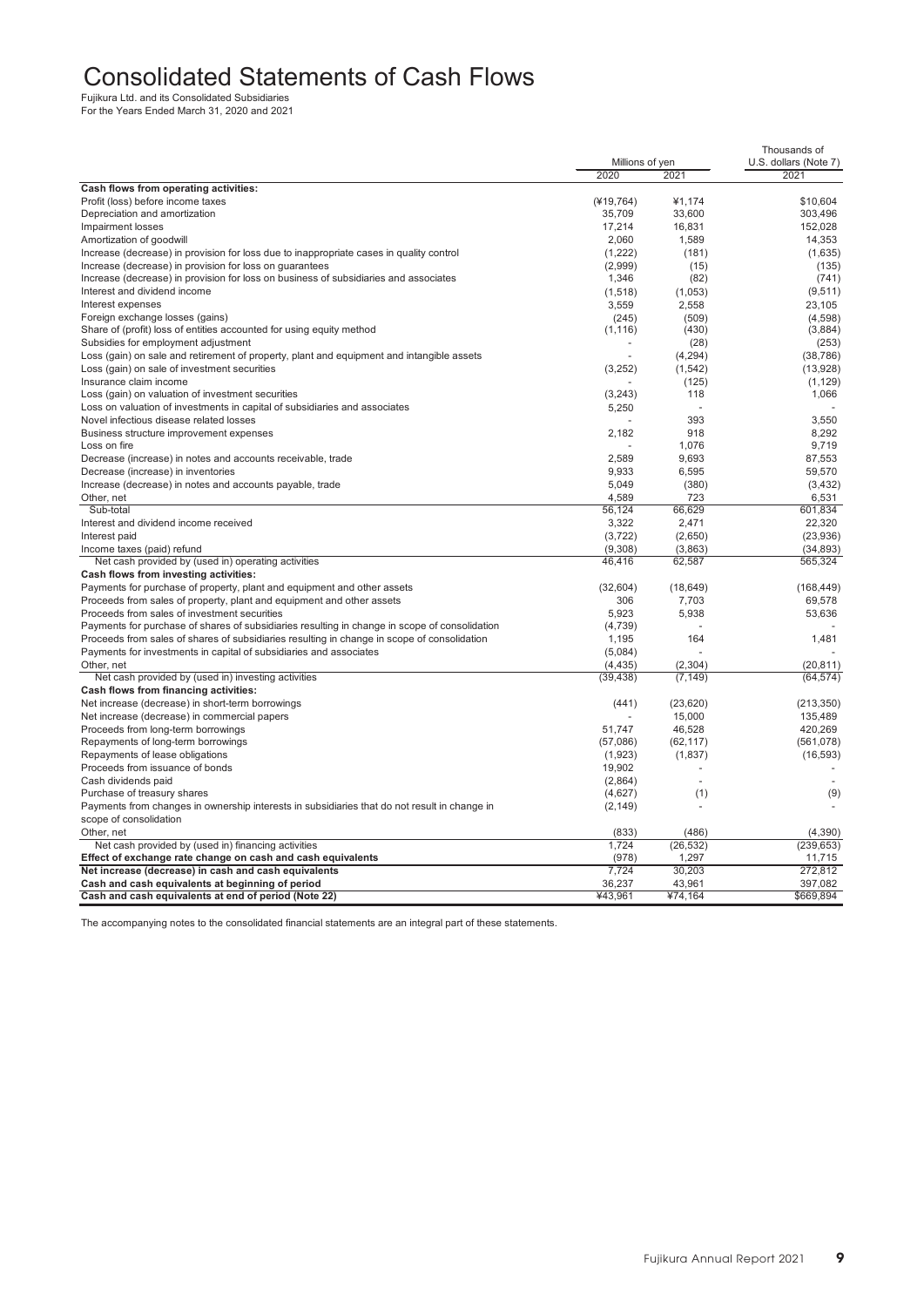### Notes to the Consolidated Financial Statements

Fujikura Ltd. and its Consolidated Subsidiari For the years ended March 31, 2020 and 2021

#### 1. Basis of Presentation **Accounting principles**

The accompanying Consolidated Financial Statements of Fujikura Ltd. (the "Company") and its consolidated subsidiaries (together, the "Companies") are prepared on the basis of accounting principles generally accepted in Japan, which are different in certain respects, application and disclosure requirements, from International Financial Reporting Standards, and are prepared by the Company as required by the Financial Instruments and Exchange Act of Japan.

The Company adopted the "Practical Solution on Unification of Accounting Policies Applied to Foreign Subsidiaries for Consolidated Financial Statements" (Accounting Standards Board of Japan ("ASBJ") PITF No. 18, Jun 28, 2019) and "Practical Solution on Unification of Accounting<br>Policies Applied to Associates Accounted for Using the Equity Method" (PITF No. 24, for the preparation of the Consolidated Financial Statements.

In preparing the Consolidated Financial Statements, certain reclassification and presentation adjustments have been made to the Consolidated Financial Statements filed with the Director of the Kanto Local Finance Bureau in Japan in order to present these Consolidated Financial Statements in a form which is more familiar to readers of these Consolidated Financial Statements outside Japan.

#### 2. Summary of Significant Accounting Policies

#### **(a) Consolidation and investments in affiliates**

The Consolidated Financial Statements include the accounts of the Company and all significant subsidiaries (101 subsidiaries at March 31, 2020 and 2021). All significant intercompany transactions, accounts and unrealized intercompany profits are eliminated in consolidation. The difference between the cost and the underlying net equity of the investment in consolidated subsidiaries at the time of acquisition is deferred and amortized over a ten-year period. Investments of 50% or less in companies over which the parent company does not have control but has the ability to exercise significant influence, and investments in unconsolidated subsidiaries are generally accounted by the equity method (9 companies at March 31, 2020 and 2021) and included in Investment securities in the Consolidated Balance Sheets. When the accounts of subsidiaries and affiliates are not significant in relation to the Consolidated Financial Statements, they are carried at cost. The excess of the cost over the underlying net equity of investments in unconsolidated subsidiaries and affiliates accounted on an equity basis is deferred and amortized over a ten-year period. Consolidated net income includes the Company's Equity in earnings of affiliates after elimination of unrealized intercompany profits.

#### (b) Translation of foreign currency transactions and acco

Foreign currency transactions are translated using the foreign exchange rates prevailing at the transaction dates. Receivables and payables denominated in foreign currencies are translated at the balance sheet date using current exchange rates. All asset and liability accounts of foreign subsidiaries and affiliates are translated into Japanese Yen at current exchange rates at the respective balance sheet dates and all income<br>and expense accounts of those subsidiaries are translated at the average e Foreign currency financial statement translation differences are reported as a separate component of Net Assets in the Consolidated Balance Sheets.

#### **(c) Consolidated Statements of Cash Flows**

For the purpose of reporting cash flows, cash and cash equivalents include all highly liquid investments, with original maturities of three months or<br>less, that are readily convertible to known amounts of cash and are so n value because of changes in interest rates.

#### **(d) Valuation of Investment securities**

Other securities: ..... -------------<br>These securities are investment securities expected to be held in the long term. Securities for which fair values are readily dete are carried at fair value with unrealized gains and losses, net of applicable income taxes, being recorded in net assets. Securities for which fair values are not readily determinable are recorded using the moving average cost.

#### **(e) Derivatives**

Derivative financial instruments are measured at fair value, if determinable

#### **(f) Inventories**

Inventories are valued at the lower of cost or market, cost being determined mainly using the weighted average method.

#### **(g) Property, plant and equipment, Intangible assets**

Property, plant and equipment are depreciated using the straight-line method over estimated useful lives. Intangible assets are amortized in line with the same method. The estimated useful lives are as follows:

> Buildings: mainly 50 years Machinery and equipment: mainly 7 years Intangible assets: mainly 5 years

#### **(h) Lease assets**

Finance leases are depreciated using the straight-line method over their respective lease terms with no residual values.

#### **(i) Allowance for doubtful accounts**

Allowance for doubtful accounts provides for estimated uncollectible accounts at amounts either specifically assessed or an amount computed based on historical loss experience.

#### **(j) Allowance for investment loss**

Allowance for investment loss provides for anticipated losses due to the decline of values of investments in unconsolidated subsidiaries and affiliates, considering financial conditions, etc.

#### **(k) Provision for loss on guarantees**

Provision for loss on guarantees provides for anticipated losses due to execution of guarantees, considering financial conditions in guaranteed companies.

(I) Provision for loss due to inappropriate cases in quality control<br>Allowance for losses related to products that do not conform to quality standards: allowance for estimated costs of responding to instances where product do not satisfy public standards or customer specifications, including reparations for the exchange of products to customers and other users and product inspections.

#### **(m) Provision for loss on business of subsidiaries and associates**

Provision for loss on business of subsidiaries and associates is recorded the estimated amount in preparation for the losses related to the business of the affiliated companies, which exceed the amount of investment and claims, etc. to the affiliated companies and will be borne by the Company or subsidiaries.

#### **(n) Accounting method for retirement benefits**

I. Attribution method for the estimated amount of retirement benefits

- In calculating retirement benefits obligations, the method to attribute the estimated amount of retirement benefits to a period until the end of the consolidated fiscal year is based on the plan's benefit formula.
- II. Accounting methods for actuarial differences and prior service cost
- Prior service cost is accounted for according to the straight-line method as they are incurred for a certain number of years (principally fifteen years) within the average remaining years of service of employees at the time of incurring.

 Actuarial differences are charged to expenses from the fiscal year subsequent to the fiscal year when incurred using a straight-line method mainly based on determined years (principally fifteen years) within the average remaining years of service of employees when incurred.

#### **(o) Accounting for long-term construction-type contracts**

The percentage-of-completion method of accounting is applied for the construction contracts which fulfill the conditions that the outcome of the construction activity is reasonably estimated during the course of the activity. Otherwise, the completed-contract method is applied. The cost-to-cost method is applied for estimating the percentage of completion.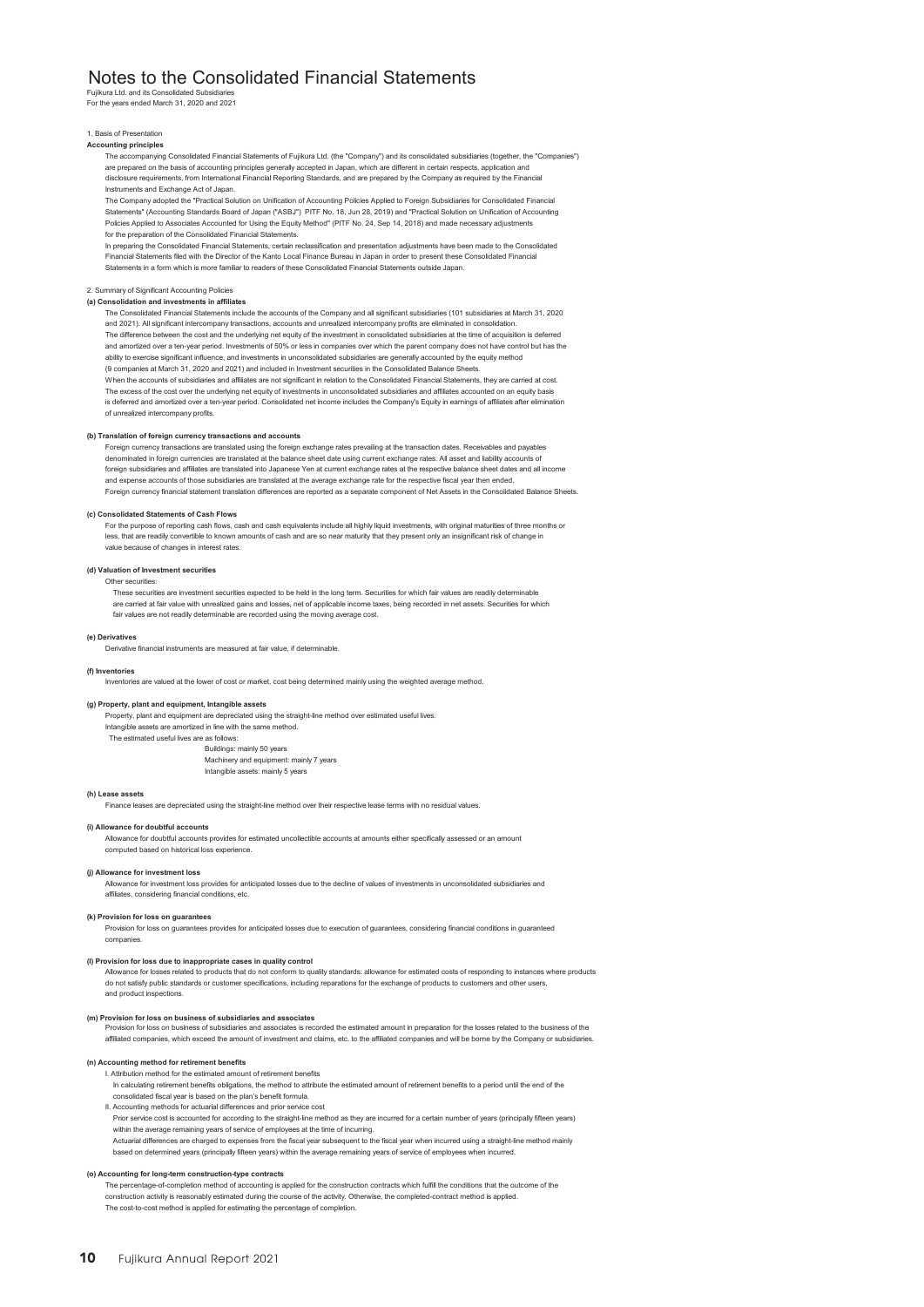#### **(p) Hedge accounting**

The Companies apply hedge accounting for certain derivative financial instruments, which include foreign currency forward exchange contracts and interest rate swap agreements. The companies utilize these hedging instruments to hedge risks of future changes

- in foreign exchange rates and interest rates within the normal course of the Companies' operations
- Foreign currency exchange forward contracts:

 The Companies utilize foreign currency forward exchange contracts to limit exposure to changes in foreign currency exchange rates on accounts receivable and payable and cash flows generated from anticipated transactions denominated in foreign currencies. For foreign currency forward exchange contracts, which are designated as hedges, the Companies have adopted the accounting method where foreign currency denominated assets and liabilities are measured at the contract rate of the respective foreign currency forward exchange contract. With respect to such contracts for anticipated transactions, the contracts are marked-to-market and the resulting unrealized gains/losses are deferred and recorded in the income statement when the exchange gains/losses on the hedged items or transactions are recognized.

Interest rate swap agreements: The Companies utilize interest rate swap agreements in order to limit the Companies' exposure with respect to adverse fluctuations in interest rates underlying the debt instruments.

 The related interest differentials paid or received under the interest rate swap agreements are recognized in interest expense over the term of the agreements.

#### **(q) Goodwill**

Goodwill is amortized using the straight-line method mainly 10 years.

#### **(r) Income taxes**

Income taxes are computed using the asset and liability approach. Under this approach, deferred tax assets and liabilities are recognized for the expected future tax consequences of temporary differences between the financial reporting basis and tax basis of assets and liabilities. Valuation allowances are recorded to reduce deferred tax assets when it is more likely than not that the tax benefits will not be realized. The Company files its tax return under the consolidated tax filing system for notional taxes. The Company and its domestic consolidated subsidiaries transitioned to the group tax sharing system created in Act for Partial

Revision of the Income Tax Act, (Act No. 8, 2020). In accordance with this, the Company and its subsidiaries handled the accounting categories and the accompanying revisions to the non-consolidated tax system to which the group tax sharing system applies in the following manner. Deferred tax assets and deferred tax liabilities were based on the provisions of the tax act prior to revision in accordance with Paragraph 3 of Practical Solution on the Treatment of Tax Effect Accounting for the Transition from the Consolidated Taxation System to the Group Tax Sharing System (PITF No. 39, March 31, 2020), and the provisions in Paragraph 44 of Partial Amendments to Accounting Standard for Tax Effect Accounting (ASBJ Statement No. 28, February 16, 2018) were not applied.

#### **(s) Consumption tax**

The tax-excluded method is used with respect to consumption tax and local consumption taxes.

#### **(t) Appropriations of retained earnings**

Appropriations of retained earnings reflected in the accompanying Consolidated Financial Statements are recorded upon approval by the shareholders.

#### **(u) Change in number rounding**

Fujikura previously disregarded amounts of less than ¥ one million. We switched to rounding to the nearest number from the Annual Securities Report for the 173rd Period onward. The notation in the previous consolidated fiscal year of disregarding amounts less than ¥ one million has also been revised and rounded to the nearest number to facilitate comparison.

#### 3. Significant Accounting Estimates

Information on significant accounting estimates recognized in the consolidated financial statements is as follows.

・Impairment losses on fixed assets in the FPC business

The FPC business is the major business of the Electronics Business Division, and this business is the smallest identifiable unit that generates cash flows that are largely independent of the cash flows from other units.

As the profitability of the FPC business in the Electronics Business Division is expected to decline due to the deterioration of the business environment and the product composition, the Company performed an impairment assessment and recorded a loss of ¥15,283 million, which is the difference between the calculated value-in-use of ¥34,056 million and the book value of for the fixed assets¥49,339 million before the impairment losses attributable to this business.

The future plan incorporated into the impairment assessment was prepared using the most likely scenario, and using the foreign exchange rate prevailing at the time of the measurement of the impairment losses, sales projections to major customers, and cost reductions that will be achieved due to the consolidation and elimination of business locations, but the value in use may change in the future due to changes in the market environment and other factors.

In calculating the value in use, the estimated period of future cash flows is the estimated useful life of machinery and equipment at Fujikura Electronics (Thailand) Ltd., which is the main manufacturing base, and the value in use is discounted to the present value using a pre-tax weighted average cost of capital of 8.88%

#### ・Impairment losses on fixed assets of optical fiber business in China

The optical fiber business in China is considered a separate cash-generating unit and its results included within the Power &Telecommunication Systems Company. The Company identified an indicator of potential impairment of the China optical fiber business based on the decline in selling price of optical base materials sold by Fujikura FiberHome Opto-Electronics Material Technology Co., Ltd. (hereinafter referred to as "FFOE") had been declining due to the fall in optical fiber market prices in China. The result of the impairment assessment concluded that no impairment loss was required to be recorded, and that the value-in-use of the business exceeded its book value of ¥14,413 million. The impairment assessment is a value-in-use calculation using the future plans of the China optical fiber business, and based on the assumption that the selling price of optical base materials will fluctuate in line with the movement in selling prices as forecast by market research companies." The estimated future cash flows are discounted to present value using a pre-tax weighted average cost of capital of 12.0%, based on the remaining amortization period of major fixed assets. These key assumptions are subject to uncertainty and if, for example, the selling price of optical base materials sold by FFOE does not increase in line with management's estimate, this may reduce the value in use of the China optical fiber business, and accordingly may be required to be reassessed for impairment in the future.

#### ・Loss on valuation of inventories in the FPC business

Inventories of the Fujikura Group are stated at cost. However if the net selling price at the end of the fiscal year is lower than the acquisition cost, the net selling price is used as the balance sheet amount, and the difference between the net selling price and the acquisition cost is included in the cost of sales. In addition, Fujikura Electronics (Thailand) Ltd. a consolidated subsidiary of the Company, considers inventories that have been held for more than six months to be out of the operating cycle, and calculates their estimated disposal value in consideration of future market conditions and other factors, and reduces the book value to the estimated disposal value.

As a result, a loss on valuation of inventories of ¥ 2,231 million was recorded in the FPC business in the current consolidated fiscal year.

If the market environment deteriorates more than expected and more inventories are removed from the operating cycle process, additional losses may be incurred in the following consolidated fiscal year.

#### ・Contingent liabilities related to claims for loss and damage

The Company was sued by one of its business partners for ¥ 6.1 billion in damages for allegedly defective products delivered by the Company, and received the complaint for the lawsuit on November 13, 2020.

The Company's position is that the delivered products met the customer's specifications and as such the Company does not accept the basis for the claim, nor any obligation to pay damages. In case new facts are revealed as the legal proceedings unfold, the Company may record a loss in the following consolidated fiscal year.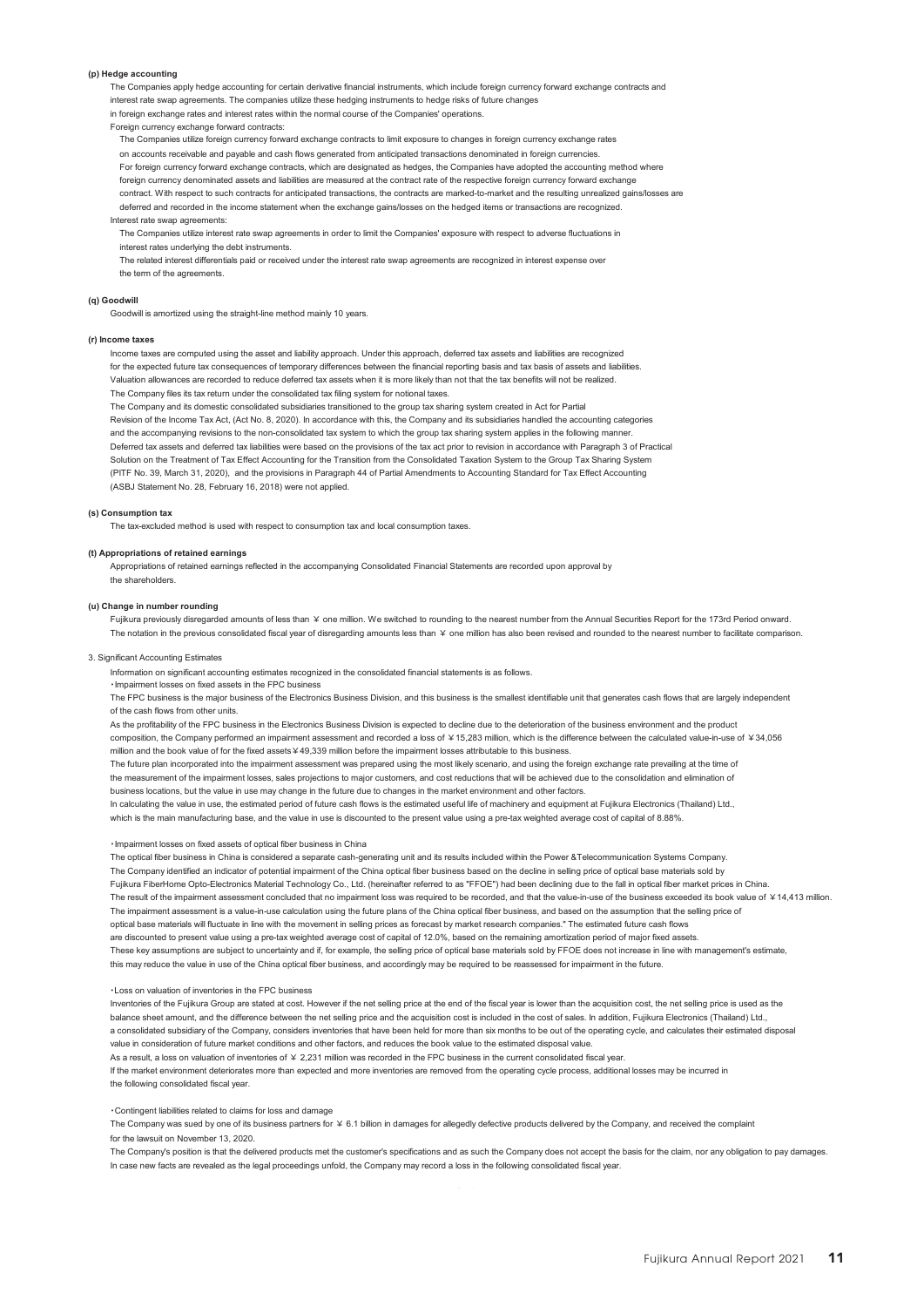#### **4.Unapplied Accounting Standard**

(The Company and Domestic Consolidated Subsidiaries)

- ・ Accounting Standard for Revenue Recognition (ASBJ Statement No. 29, revised March 31, 2020)
- ・ Implementation Guidance on Accounting Standard for Revenue Recognition (ASBJ Guidance No. 30, revised March 26, 2021)

#### (1) Summary

The International Accounting Standards Board (IASB) and the U.S. Financial Accounting Standards Board (FASB) jointly developed comprehensive accounting standards on revenue recognition and published these standards in May 2014 as Revenue from Contracts with Customers (IFRS 15 from IASB and Topic 606 from FASB). The Accounting Standards Board of Japan (ASBJ) developed a comprehensive accounting standard on revenue recognition and published it along with the implementation guidance in light of the fact that IFRS 15 would be applied to fiscal years beginning on or after January 1, 2018 and Topic 606, to fiscal years beginning after December 15, 2017.

The Accounting Standards Board of Japan adopted the starting point of incorporating the core principle of IFRS 15 as its basic policy on developing an accounting standard for revenue recognition, from the perspective of comparability of financial statements, which is one of the advantages of maintaining compatibility with IFRS 15. ASBJ specified the accounting standard and added the additional provision permitting alternative treatment of certain items considering existing accounting practices used in Japan, as long as this alternative treatment would not impair comparability.

#### (2) Expected date of application

These standards will be applied from fiscal year ending March 31, 2022

#### (3) Impact of the application of the accounting standards, etc.

In the case of contract processing paid-for transactions, in which the Company purchases raw materials from customers, processes them, and then sells them to the customers, the Company previously recognized revenue based on the total amount of consideration including the purchase price of raw materials, etc.

As a result of the adoption of this accounting standard, the Company will recognize revenue based on the net amount of consideration excluding the purchase price of raw materials, etc. However, with the adoption of this accounting standard, revenue will be recognized at the net amount of consideration excluding the purchase price of raw materials. In the past, the Company recognized revenue from these transactions on a gross basis, but with the adoption of this accounting standard,

the Company will recognize revenue on a net basis.

・ Accounting Standard for Fair Value Measurement (ASBJ Statement No. 30, July 4, 2019)

- ・ Accounting Standard for Measurement of Inventories (ASBJ Statement No. 9, Revised July 4, 2019)
- ・ Accounting Standard for Financial Instruments (ASBJ Statement No. 10, Revised July 4, 2019)
- ・ Implementation Guidance on Accounting Standard for Fair Value Measurement (ASBJ Guidance No. 31, June 17th, 2021)
- ・ Implementation Guidance on Disclosures about Fair Value of Financial Instruments (ASBJ Guidance No. 19, Revised March 31, 2020)

#### (1) Summary

The International Accounting Standards Board (IASB) and the U.S. Financial Accounting Standards Board (FASB) provided detailed guidance on fair value measurement that is nearly identical in content (IFRS 13 Fair Value Measurement from IASB and FASB Accounting Standards Codification, Topic 820 Fair Value Measurement). In light of that guidance, the Accounting Standards Board of Japan (ASBJ) published the Accounting Standard for Fair Value Measurement and other standards and guidance to maintain compatibility between Japanese and international accounting standards, mainly concerning guidance on and disclosure of the fair value of financial instruments.

The Accounting Standards Board of Japan adopted the incorporation of the core principle of IFRS 13 as its basic policy on developing accounting standards for fair value recognition, from the perspective of improving comparability of financial statements of companies in Japan and internationally by using a consistent method of calculation. ASBJ specified the accounting standard and added the additional provision permitting alternative treatment of certain items considering existing accounting practices used in Japan, as long as this alternative treatment would not impair comparability.

#### (2) Expected date of application

These standard will be applied from the beginning of fiscal year ending March 31, 2022 (from April 1, 2021).

#### (3) Impact from Application of the Accounting Standards and Related Guidance

The impact was still being assessed at the time these consolidated financial statements were produced.

#### (Companies Using U.S. GAAP)

・ Leases (FASB Accounting Standards Update (ASU) 2016-02 (Topic 842), February 25, 2016)

#### (1) Summary

The core principle of Topic 842 is that a lessee should recognize the assets and liabilities that arise from leases.

#### (2) Expected date of application

This standard will be applied from the beginning of fiscal year ending March 31, 2023 (from April 1, 2022).

#### (3) Impact from Application of the Accounting Standard Update

The impact was still being assessed at the time these consolidated financial statements were produced.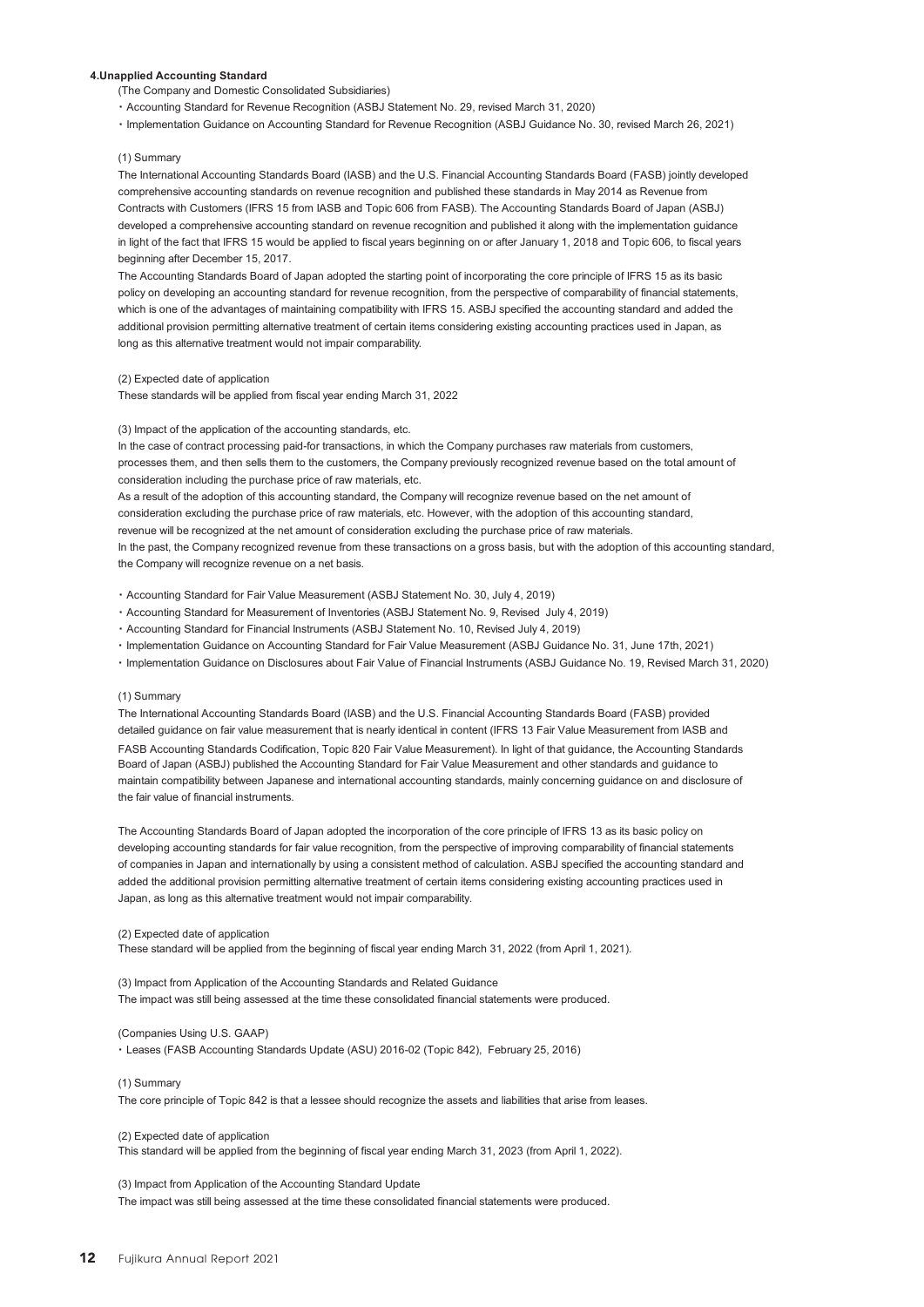#### **5.Reclassification**

Certain accounts in the Consolidated Financial Statements for the year ended March 31, 2020 have been reclassified to conform to the 2021 presentation.

#### (Application of Accounting Standard for Disclosure of Accounting Estimates)

The Accounting Standard for Disclosure of Accounting Estimates (ASBJ Statement No. 31, March 31, 2020) was applied to the consolidated financial statements from consolidated fiscal year ended March 31, 2021. The Notes to the Consolidated Financial Statements include notes concerning important accounting estimates. However, notes concerning the previous consolidated fiscal year were not included in the Notes to the Consolidated Financial Statements, in accordance with the transitional treatment specified in the exception clause in Paragraph 11 of this accounting standard.

#### **6. Additional Information**

(Accounting estimates associated with the spread of the novel coronavirus)

We cannot predict when COVID-19 will be brought under control. While social activities in Japan and overseas continue to be restricted, we have seen signs of a rebound in demand in economic activities in industries related to the Fujikura Group. We are therefore formulating future plans from fiscal year ending March 31, 2022 onward based on the assumption that economic conditions will rebound to pre-COVID-19 levels.

#### (Regarding the fire that occurred at our group company)

In May 2020, a fire occurred at Fujikura Automotive Morocco Tangier, S.A.S., a consolidated subsidiary of Fujikura in the Kingdom of Morocco. Losses on assets destroyed by the fire were covered by insurance. Part of the insurance proceeds were confirmed in consolidated fiscal year ended March 31, 2021 and are therefore posted as insurance reimbursement income under extraordinary gains.

#### (Regarding changes in the scope of application of the equity method, etc.)

The equity in earnings (losses) of affiliates for equity method affiliates FUJIKURA KASEI CO., LTD. and FUJIKURA COMPOSITES Inc. was previously calculated based on the non-consolidated financial statements for each company. However, due to the material increase in significance of the consolidated amounts, the decision was made based on the consolidated financial statements of each company from fiscal year ended March 31, 2021.This change increased retained earnings by ¥3,002 million.

#### (Stock-based compensation plan for the Company's directors)

In accordance with a resolution passed at the 169th Annual General Shareholders' Meeting held on June 29, 2017, the Company introduced a stock-based compensation plan for Company's Directors (limited to directors not serving as Audit and Supervisory Committee Members and excluding Outside Directors; hereinafter the same shall apply) and Executive Officers (hereinafter collectively referred to as "Directors"). The purpose of the plan is to clarify the correlation between the Company's share price and Director compensation and to boost awareness of contribution to the improvement of corporate value by having the Directors share the benefits and risks of stock price fluctuation with shareholders—i.e. not only benefit when the share price rises but also shoulder the risk of a decline in share price.

The accounting procedures for this system conform with the Practical Solution on Transactions of Delivering the Company's Own Stock to Employees etc. through Trusts (PITF No. 30, March 26, 2015).

#### I. Transaction summary

 The Company will set up a monetary trust. This trust will be used to acquire common shares of the Company. A director shall be granted points in each fiscal year according to the Stock Distribution Regulations set forth by the Board of Directors. The stock-based compensation will be delivered to the Directors via the trust. Note that in principle the Directors will receive delivery of said shares at the time of retirement.

#### II. Shares remaining in the trust

 The shares of the Company that remain in the trust are recorded as treasury stock under net assets at book value (excluding associated costs). The book value of these treasury stock shares at the years ended March 31, 2020 and 2021 in the amounts of ¥ 935 million and 953 thousand shares and ¥883 million (US\$7,976 thousand) and 900 thousand shares.

#### (Fundraising through a Hybrid Loan (Subordinated Loan) )

Fujikura Ltd. (the "Company") it had concluded an agreement on December 25, 2020 for raising funds through a hybrid loan (subordinated loan) (the "Subordinated Loan"),

#### 1.The objectives and the background for obtaining the Subordinated Loan

The Company has summarized the initiatives to be taken in turning around its business and formulated a 100-day plan to address the damages to its business foundations caused by the dramatic shift in the business environment.

Based on this 100-day plan, the Company, under the basic strategy of "focusing on early business recovery," will take decisive actions in implementing business structure reform. We have raised funds with this subordinated loan as a backup for business structure improvement costs and to diversify the financing.

#### 2.Features of the Subordinated Loan

The Subordinated Loan is a type of hybrid financing that is midway between equity and debt, i.e. given that it is a debt, no dilution of its stock value per share will occur, but its content and characteristics are similar to that of equity including discretionary interest deferral, an ultra-long-term repayment term, and subordination content in liquidation and bankruptcy proceedings., etc.Accordingly, the credit rating agency "Rating and Investment Information, Inc. (R&I)" to identify an equity content on 50% of the fundraising amount for its rating.

#### 3.Overview of the Subordinated Loan

| Amount to be raised            | $\frac{1}{2}$ 40.0 billion                                                                                                                                                 |
|--------------------------------|----------------------------------------------------------------------------------------------------------------------------------------------------------------------------|
| Date of contract signing       | 25-Dec-20                                                                                                                                                                  |
| Date of execution              | 30-Dec-20                                                                                                                                                                  |
| Due date                       | 30-Dec-50                                                                                                                                                                  |
|                                | Prepayment is allowed after 5 years from the date of execution through advance notice of the borrower.                                                                     |
|                                | In case of early repayment of the Subordinated Loan, the Company intends to raise funds through a product that a rating agency assigns the same or higher equity           |
|                                | content as the Subordinated Loan within the 12-month period preceding the date of early repayment.                                                                         |
| Replacement restrictions       | However, if after the date on which early repayment is allowed, the most-recently disclosed Consolidated Balance Sheet of the Company as of the fiscal year-end or the end |
|                                | of the quarter meets the requirement of (i) below, the amount meeting the requirement of (ii) below may be deducted from the equity credit amount.                         |
|                                | The debt-to-equity ratio does not exceed 1.65                                                                                                                              |
|                                | Amount equivalent to "Consolidated shareholders' equity - ¥ 149.9 billion" x 50%                                                                                           |
| Intended use of funds          | General operational use                                                                                                                                                    |
| Interest payment clause        | The Company may suspend interest payment at its own discretion.                                                                                                            |
| Subordination clause           | If any of the events prescribed in the Subordinated Loan Agreement (liquidation, bankruptcy, reorganization proceedings, or rehabilitation proceedings) should occur,      |
|                                | the creditors of the Subordinated Loan have claim rights subordinate to all senior creditors in the priority of repayment. The terms of the agreement of the Subordinated  |
|                                | Loan must not be changed to disadvantage any senior creditor.                                                                                                              |
| Lenders                        | Sumitomo Mitsui Banking Corporation (Arranger), Shizuoka Bank, Ltd., Sumitomo Mitsui Trust Bank, Limited, MUFG Bank, Ltd., and Mizuho Bank, Ltd.                           |
| Equity credit rating (planned) | Rating and Investment Information, Inc. (R&I), "Class 3 - Equity Credit 50"                                                                                                |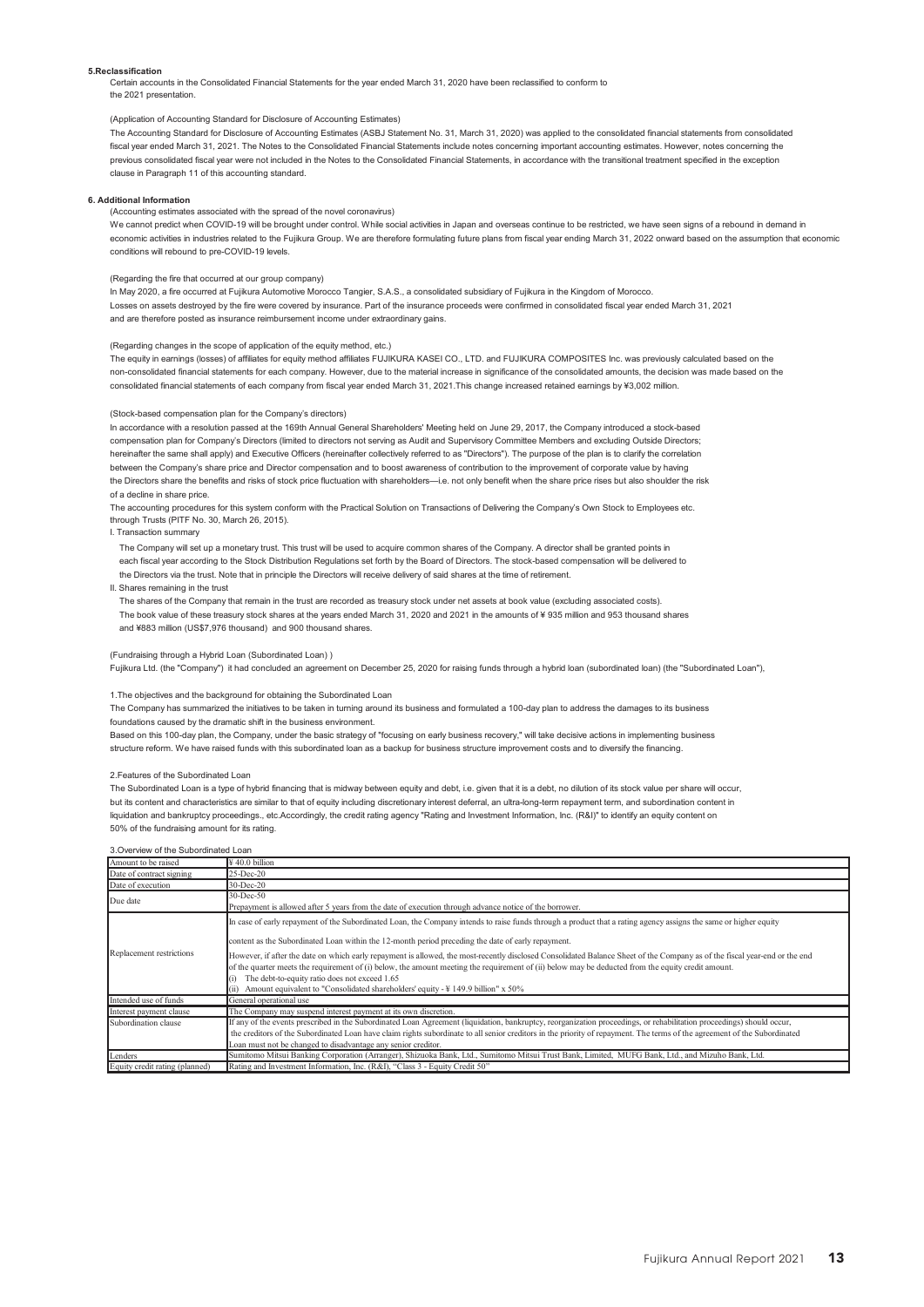#### 7. United States Dollar Amounts

Amounts in U.S. dollars are included solely for the convenience of readers outside Japan. The rate of exchange on March 31, 2021 (¥110.71=US\$1.00), has been used for translation purposes. The inclusion of such amounts is not intended to imply that Japanese Yen has been or could be readily converted, realized or settled in U.S. dollars at this rate or any other rate.

#### 8.Financial Instruments

#### **(a) Information on financial instruments**

#### **Policies**

The Companies enter into financing arrangements (primarily through bank loans or corporate bonds) based on the planned capital expenditures of its businesses. The Companies invest in low risk financial assets using available cash, finance their short-term working capital needs through bank loans and commercial papers. The Companies use derivative transactions within predetermined transaction volumes to limit the risk of significant fluctuations in foreign currency exchange rates, interest rates, and copper and aluminum prices.

The Companies do not enter into derivative transactions for speculative purposes.

#### **Details of financial instruments and related risks**

Trade notes and accounts receivable are exposed to customer credit risk. Also, trade receivables denominated in foreign currencies, which are derived from the Company's global business expansion, are exposed to fluctuations in foreign currency exchange rates, however, the exposure is mitigated by entering into foreign exchange forward contracts.

Investment securities consist mainly of equity securities, which are exposed to market price fluctuation risks.

Trade notes and accounts payable have payment terms within one year. Also, within these accounts there are foreign currency denominated balances generated from the import of raw materials and therefore the balances are exposed to fluctuations in foreign currency exchange rates. However, such balances are typically less than accounts receivable balances denominated in the same currencies. Borrowings and corporate bonds are used primarily for capital expenditures and have maturity dates within mainly five years subsequent to the balance sheet date. Certain borrowing contracts are based on variable, or floating, interest rates, which are exposed to fluctuation risk and are hedged via interest rate swap agreements.

Derivative transactions are comprised primarily of foreign exchange forward contracts hedging foreign currency exchange rate fluctuation risk in trade receivables/payables denominated in foreign currencies, of interest rate swap agreements hedging interest rate fluctuation risk in bank loans, and commodity forward contracts hedging the risk of copper and aluminum price fluctuation.

#### **Risk management over financial instruments**

(1) Credit risk management (risk of customers' default risk, etc.)

The Company periodically monitors major customers' financial conditions and performs customer specific aging analyses. In addition, the Company monitors doubtful accounts due to the current economic difficulties in accordance with the credit management policy. The consolidated subsidiaries and affiliates are also required to conform with the credit management policy of the Company.

In order to mitigate credit risks to the greatest extent possible with regards to derivative transactions, the Companies' counterparties are financial institutions that maintain high credit ratings.

The financial assets exposed to credit risks recorded in the Consolidated Balance Sheets represent the maximum exposure to credit risk as of March 31, 2020 and March 31, 2021.

#### (2) Market risk management (risk of fluctuations in foreign currency rates, interest rates, etc.)

The Company and certain consolidated subsidiaries generally use foreign exchange forward contracts to limit foreign currency exchange rate fluctuation risk in trade receivables/payables denominated in foreign currencies. Depending on the foreign currency market condition, the Companies use foreign exchange forward contracts for trade receivables denominated in foreign currencies generated from highly probable forecasted export transactions. Also, the Company and certain consolidated subsidiaries use interest rate swap agreements to limit interest rate fluctuation risk associated with bank loans.

In relation to investment securities, the Companies continuously monitor the related market values and financial condition of the issuers while also taking into consideration their business relationships with the issuers.

In executing and managing the daily operations of derivative transactions, the Companies regularly monitor transaction balances/volumes and profit/loss status. Such information is periodically reported to the responsible management team and is audited by certain administration divisions. Prior approval by an Executive Officer of the Company is generally required to enter into significant transactions, transaction modifications or applications for the use of new financial instruments.

(3) Liquidity risk management for financing activities (risk of inability to repay on the due date) The Company manages liquidity risk by preparing cash flow forecasts, led by the finance division, based on relevant information reported from the respective divisions.

#### **Supplementary information on the fair value of financial instruments**

The fair value of financial instruments is based on market values as well as reasonably determined values in situations where the market fair value is unavailable. The determination of such values is based on certain assumptions, which may result in different outcomes if other assumptions are applied.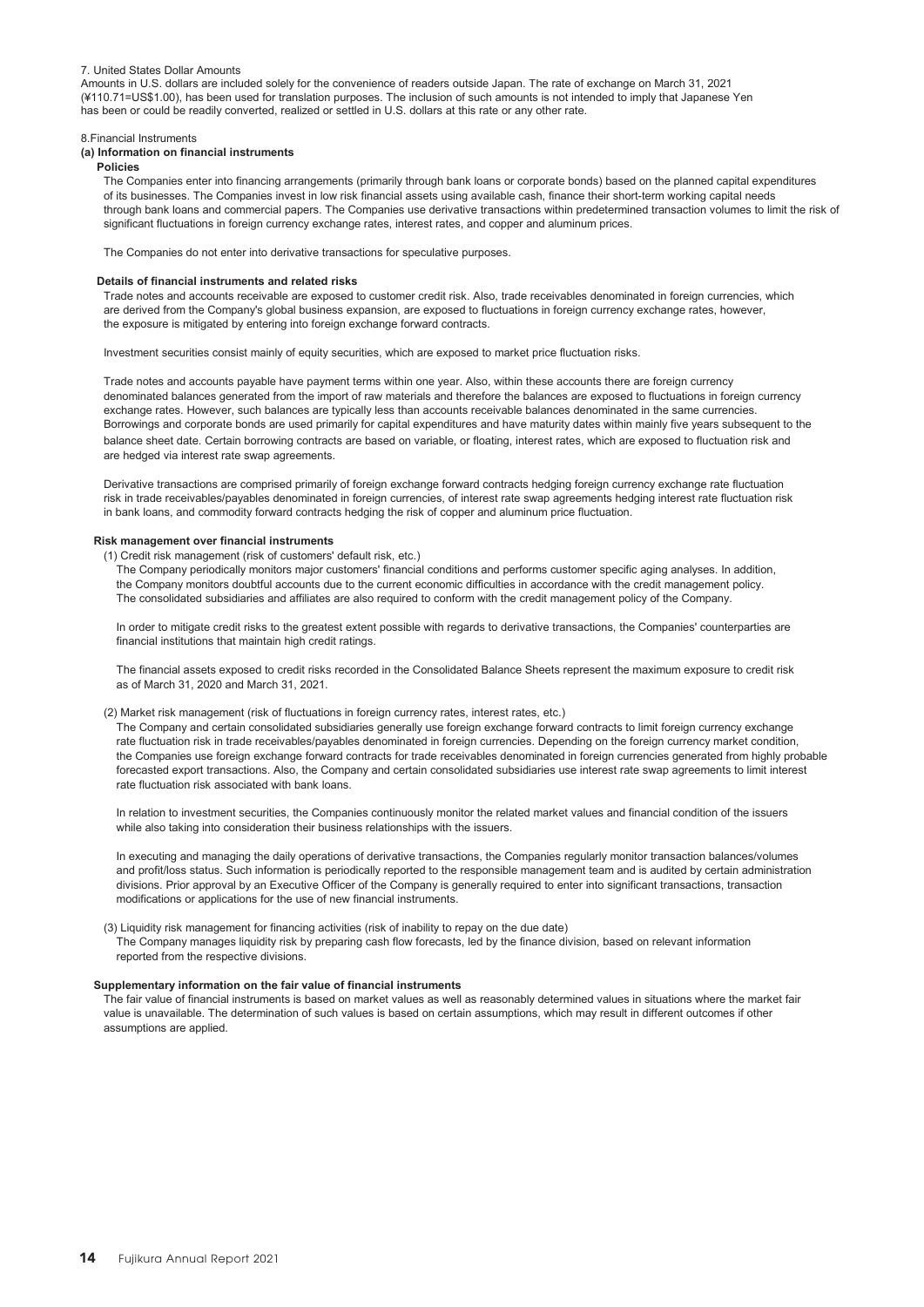#### **(b) Fair values of financial instruments**

The book value of financial instruments in the Consolidated Financial Statements, their fair value and net difference at March 31, 2020 and 2021, respectively, are shown below:

|                                                                                                     | Millions of yen     |                     |                   |  |
|-----------------------------------------------------------------------------------------------------|---------------------|---------------------|-------------------|--|
| 2020                                                                                                | Book value          | Fair<br>value       | <b>Difference</b> |  |
| (1) Cash and deposits                                                                               | ¥44,662             | ¥44,662             | ¥-                |  |
| (2) Notes and accounts receivable, trade                                                            | 128,946             |                     |                   |  |
| Less: Allowance for doubtful accounts                                                               | (908)               |                     |                   |  |
| Total                                                                                               | 128,038             | 128,038             |                   |  |
| (3) Investment securities                                                                           | 19,864              | 17,399              | (2, 465)          |  |
| (4) Notes and accounts payable, trade                                                               | 65,774              | 65,774              |                   |  |
| (5) Short-term borrowings (*1)                                                                      | 77,141              | 77,141              |                   |  |
| (6) Income taxes payable                                                                            | 2,336               | 2,336               |                   |  |
| (7) Bonds                                                                                           | 40,000              | 39,856              | (144)             |  |
| (8) Long-term borrowings (*1)                                                                       | 143,529             | 144.483             | 953               |  |
| (9) Derivative Instruments (*2)<br>Non-hedge derivative instruments<br>Designated hedge instruments | (1,023)<br>(1, 173) | (1,023)<br>(1, 173) |                   |  |
|                                                                                                     |                     |                     |                   |  |

(\*1) ¥61,558 million of the Long-term borrowings which mature within 1 year and are recorded in "Short-term borrowings" in the consolidated balance sheets are included in "Long-term borrowings" above.

(\*2) Net receivables and (liabilities) related to the derivative transactions are presented net.

|                                          |            | Millions of yen |                          |            | Thousands of U.S. dollars |                          |
|------------------------------------------|------------|-----------------|--------------------------|------------|---------------------------|--------------------------|
| 2021                                     | Book value | Fair<br>value   | <b>Difference</b>        | Book value | Fair<br>value             | <b>Difference</b>        |
| (1) Cash and deposits                    | ¥74,740    | ¥74,740         | ¥ -                      | \$675,097  | \$675,097                 | $$ -$                    |
| (2) Notes and accounts receivable, trade | 123,347    |                 |                          | 1,114,145  |                           |                          |
| Less: Allowance for doubtful accounts    | (847)      |                 |                          | (7,651)    |                           |                          |
| Total                                    | 122,499    | 122,499         |                          | 1,106,485  | 1,106,485                 |                          |
| (3) Investment securities                | 19,036     | 14,520          | (4, 516)                 | 171,945    | 131,153                   | (40, 791)                |
| (4) Notes and accounts payable, trade    | 68,512     | 68,512          | ٠                        | 618,842    | 618,842                   |                          |
| (5) Short-term borrowings (*1)           | 58,412     | 58,412          | ٠                        | 527,613    | 527,613                   |                          |
| (6) Income taxes payable                 | 2,474      | 2,474           | ٠                        | 22,347     | 22,347                    | $\overline{\phantom{a}}$ |
| $(7)$ Bonds $(*2)$                       | 40,000     | 39,879          | (121)                    | 361,304    | 360,211                   | (1,093)                  |
| (8) Long-term borrowings (*1)            | 128,517    | 128,909         | 392                      | 1,160,844  | 1,164,384                 | 3,541                    |
| (9) Derivative Instruments (*3)          |            |                 |                          |            |                           |                          |
| Non-hedge derivative instruments         | 1,800      | 1,800           | $\overline{\phantom{a}}$ | 16,259     | 16,259                    |                          |
| Designated hedge instruments             | (1,015)    | (1,015)         |                          | (9, 168)   | (9, 168)                  |                          |

(\*1) ¥19,389 million (US\$175,133 thousand) of the Long-term borrowings which mature within 1 year and are recorded in "Short-term borrowings" in the consolidated balance sheets are included in "Long-term borrowings" above.

(\*2) Bonds due for redemption in one year 《amount on the balance sheet: ¥ 10,000 million(US\$90,326 thousand)》are included in bonds.

(\*3) Net receivables and (liabilities) related to the derivative transactions are presented net.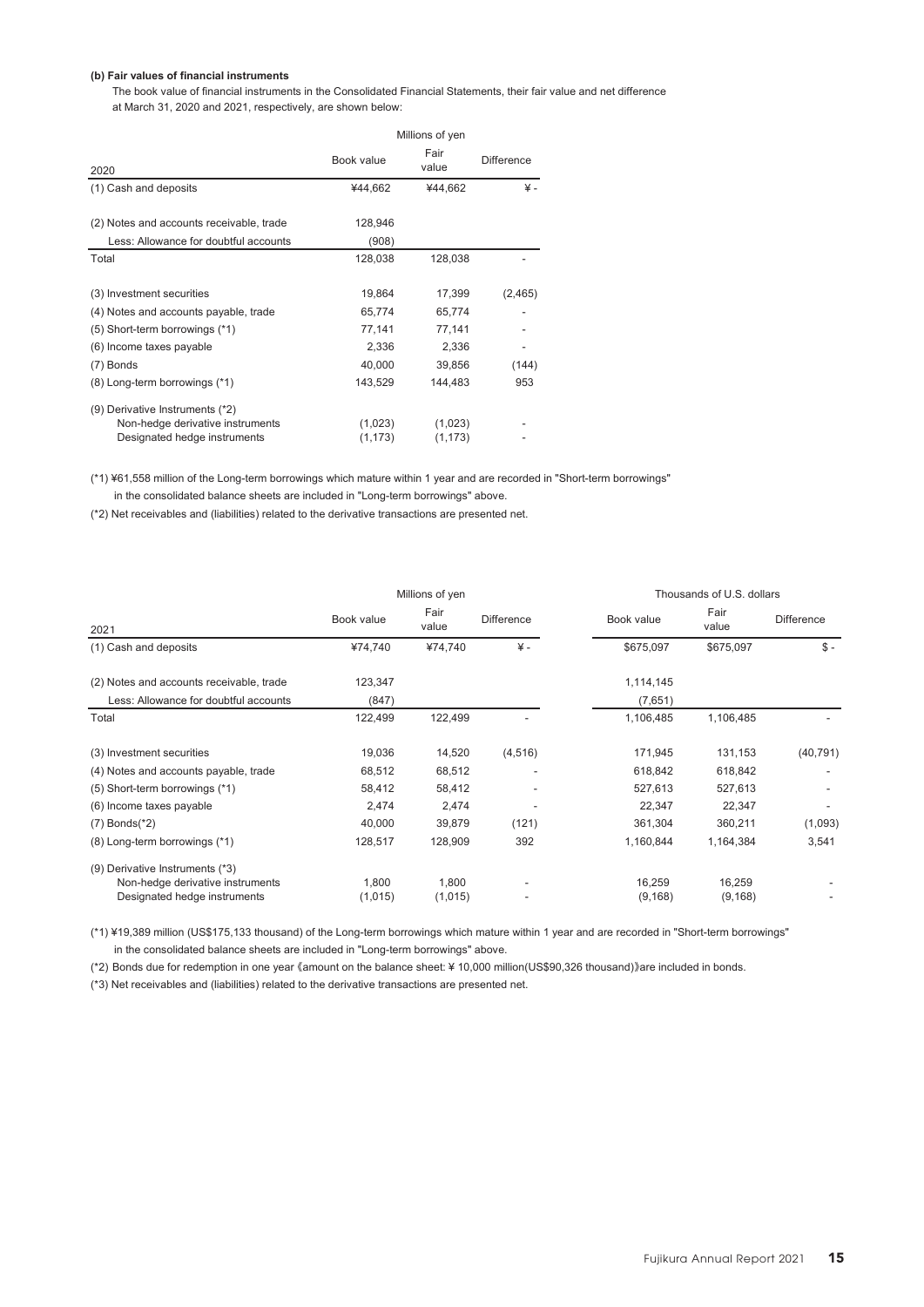Note 1: Method used to determine fair value of financial instruments, securities and derivative instruments:

#### (1) Cash and deposits

The cost of cash and deposits approximate fair value due to their short term maturities.

#### (2) Notes and accounts receivable, trade

The cost of notes and accounts receivable, trade approximate fair value due to their short term maturities. For certain accounts receivables, the Companies enter into foreign exchange forward contracts for which a simplified method of determining fair value is applied and allowable under JGAAP. The fair values of such receivables are determined on an aggregate basis with the related foreign exchange forward contract.

#### (3) Investment securities

The fair value of listed equity securities are determined using quoted market prices for those securities. The fair value of debt securities are determined using quoted market prices or the prices provided by the counterparty financial institutions.

(4) Notes and accounts payable, trade, (5) Short-term borrowings and (6) Income taxes payable The costs of these items approximate fair values due to their short term maturities.

#### (7) Bonds

The fair value of bonds issued by the Company is determined using quoted market prices.

#### (8) Long-term borrowings

The fair value of these items is determined based on the present value of the principal and interest discounted at the current interest rate charged for a similar borrowing. For long-term borrowings with a floating interest rate, the Companies enter into interest swaps for which a simplified method is applied and allowable under JGAAP. Such long-term borrowings are combined with the related interest swaps and their fair values are determined based on the present value of the principal and interest reflecting the swap discounted at the current interest rate charged for a similar borrowing.

#### (9) Derivative instruments

The Companies use a forward exchange rate for foreign exchange forward contracts. Commodity futures contracts fair values are calculated based on LME (London Metal Exchange) official prices and current exchange rates. Foreign exchange forward contracts

are accounted for combined with the accounts receivables designated as hedged items, and their fair values are included in the related accounts receivable. Interest swaps for which a simplified method allowed under JGAAP is applied are combined with the long-term borrowings designated as hedged items, and their fair values are included in long-term borrowings.

Note 2: Financial instruments for which estimation of fair value is extremely difficult

| 2020 |                      | Millions of yen                 |                                 |
|------|----------------------|---------------------------------|---------------------------------|
|      | Description          | Amount recorded in consolidated |                                 |
|      |                      | balance sheets                  |                                 |
|      | Non-public companies | ¥8,316                          |                                 |
|      |                      |                                 |                                 |
| 2021 |                      | Millions of yen                 | Thousands of U.S. dollars       |
|      | Description          | Amount recorded in consolidated | Amount recorded in consolidated |
|      |                      | balance sheets                  | balance sheets                  |
|      | Non-public companies | ¥8.640                          | \$78,042                        |

 These items are not included in "(3) Investment securities" because it is extremely difficult to determine their fair value as there is no quoted market price for these companies available and it is difficult to estimate the future cash flows of these companies.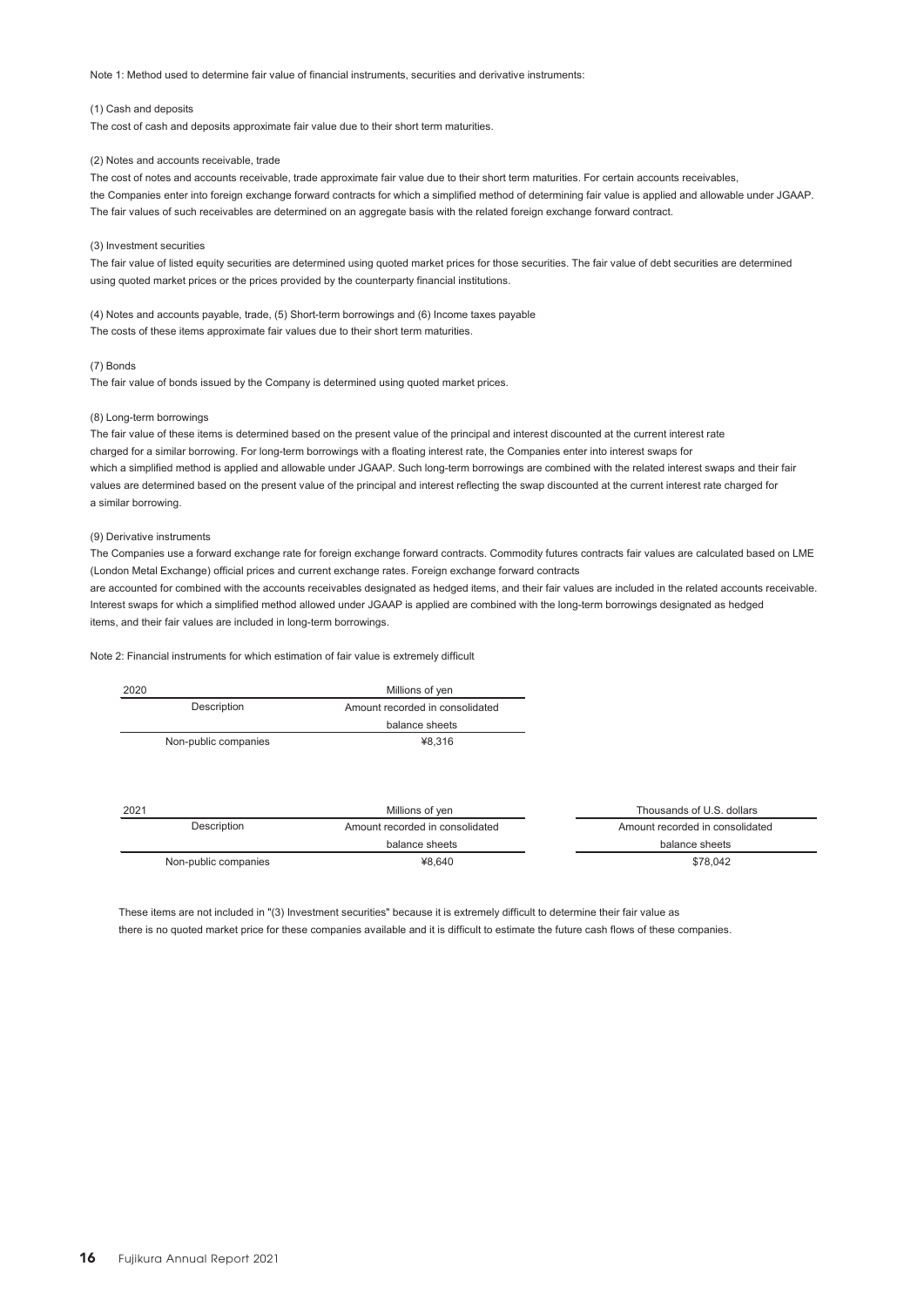Note 3: The aggregate annual maturities of cash and deposits, and receivables at March 31, 2020 and 2021 are as follows:

|                                      | Millions of ven     |                                        |                                          |                          |
|--------------------------------------|---------------------|----------------------------------------|------------------------------------------|--------------------------|
| At March 31, 2020                    | Due within<br>1year | Due after 1<br>year through<br>5 years | Due after 5<br>years through<br>10 years | Due after 10<br>years    |
| Cash and deposits                    | ¥44.662             |                                        |                                          |                          |
| Notes and accounts receivable, trade | 128.946             | $\overline{\phantom{0}}$               | $\overline{\phantom{0}}$                 | $\overline{\phantom{0}}$ |
| Total                                | ¥173.608            |                                        |                                          |                          |

|                                      | Millions of yen           |                                        |                                          |                       |  |  |
|--------------------------------------|---------------------------|----------------------------------------|------------------------------------------|-----------------------|--|--|
| At March 31, 2021                    | Due within<br>1year       | Due after 1<br>year through<br>5 years | Due after 5<br>years through<br>10 years | Due after 10<br>years |  |  |
| Cash and deposits                    | ¥74.740                   | ¥-                                     | ¥-                                       | ¥-                    |  |  |
| Notes and accounts receivable, trade | 123.347                   |                                        |                                          |                       |  |  |
| Total                                | ¥198.087                  | ¥-                                     | ¥-                                       | ¥ -                   |  |  |
|                                      |                           |                                        | Thousands of U.S. dollars                |                       |  |  |
| At March 31, 2021                    | Due within<br>$A + B = 0$ | Due after 1<br>year through            | Due after 5<br>years through             | Due after 10          |  |  |

| At March 31, 2021                    | _ _ _ _<br>1year | vear through | vears through | _ _ _ _ _ _ _ _ _ _<br>vears |
|--------------------------------------|------------------|--------------|---------------|------------------------------|
|                                      |                  | 5 years      | 10 years      |                              |
| Cash and deposits                    | \$675.097        |              |               |                              |
| Notes and accounts receivable, trade | 1.114.145        |              |               |                              |
| Total                                | \$1,789,242      |              |               |                              |
|                                      |                  |              |               |                              |

Note 4: The annual maturities of bonds and long-term borrowings at March 31, 2020 and 2021 are as follows:

#### At March 31, 2020

Bonds

|                            | Millions of yen |
|----------------------------|-----------------|
| Year ending March 31, 2021 | ¥ -             |
| 2022                       | 10,000          |
| 2023                       |                 |
| 2024                       | 10,000          |
| 2025                       | 10,000          |
| 2026 and thereafter        | 10,000          |
| Long-term borrowings       |                 |
|                            | Millions of yen |
| Year ending March 31, 2021 | ¥61,558         |
| 2022                       | 18,346          |
| 2023                       | 18,129          |
| 2024                       | 958             |
| 2025                       | 14,539          |
| 2026 and thereafter        | 30,000          |

#### At March 31, 2021

| <b>Bonds</b>               |                          | Thousands of             |
|----------------------------|--------------------------|--------------------------|
|                            | Millions of yen          | U.S. dollars             |
| Year ending March 31, 2022 | ¥10,000                  | \$90,326                 |
| 2023                       |                          |                          |
| 2024                       | 10,000                   | 90,326                   |
| 2025                       | 10,000                   | 90,326                   |
| 2026                       | $\overline{\phantom{a}}$ | $\overline{\phantom{a}}$ |
| 2027 and thereafter        | 10,000                   | 90,326                   |
| Long-term borrowings       |                          | Thousands of             |
|                            | Millions of yen          | U.S. dollars             |
| Year ending March 31, 2022 | ¥19,389                  | \$175,133                |
| 2023                       | 19,069                   | 172,243                  |
| 2024                       | 3,960                    | 35,769                   |
| 2025                       | 15,434                   | 139,409                  |
| 2026                       | 20,664                   | 186,650                  |
| 2027 and thereafter        | 50,000                   | 451,630                  |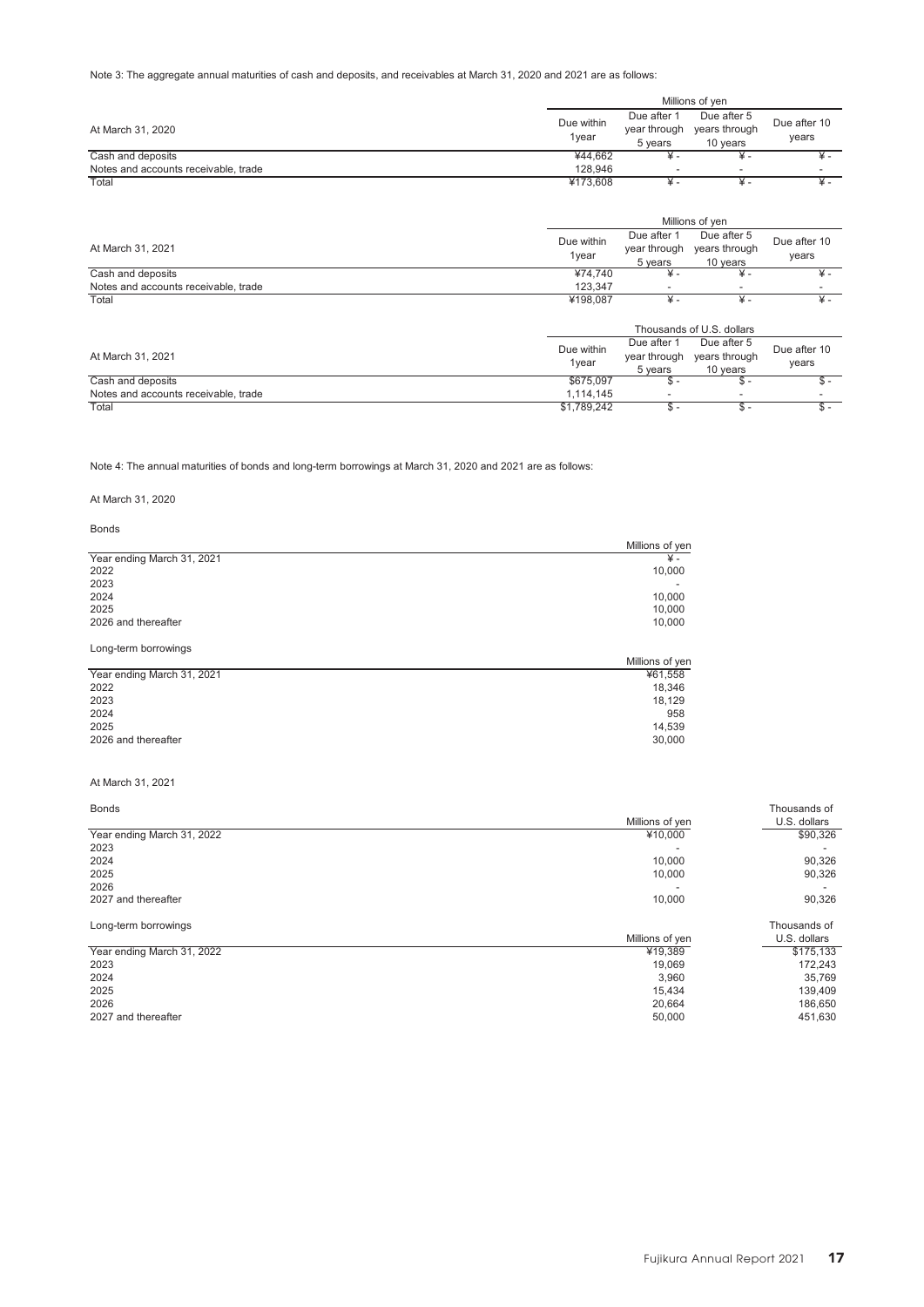#### 9. Investment Securities

The aggregate cost, gross unrealized gains, gross unrealized losses and fair value of held-to-maturity investment securities at March 31, 2020 and 2021 consisting primarily of equity securities are as follows:

Thousands of<br>U.S. dollars Millions of yen 2020 2021 2021 Cost ¥9,868 ¥5,696 \$51,450 Gross unrealized gains and the set of the control of the control of the control of the control of the control of the control of the control of the control of the control of the control of the control of the control of the Gross unrealized losses (1,058) (212) (1,915)<br>
Fair value **1,915**<br>
Fair value **1,916** Fair value ¥11,080 ¥6,865 \$62,009

Available-for-sale investment securities sold during the year ended March 31, 2020 and 2021 are as follows:

|                                        |                 |        | Thousands of |
|----------------------------------------|-----------------|--------|--------------|
|                                        | Millions of ven |        | U.S. dollars |
|                                        | 2020            | 2021   | 2021         |
| Investment securities                  |                 |        |              |
| Sales amount                           | ¥5.923          | ¥5,938 | \$53,636     |
| Gain on sales of investment securities | 3,257           | 1,545  | 13.955       |
| Loss on sales of securities            |                 |        | 27           |

Impairment losses recognized on investment securities

In the previous consolidated fiscal year (ended March 31, 2020), 324 million yen in impairment losses were recognized on other investment securities with readily determinable fair value. In the current consolidated fiscal year (ended March 31, 2021), no impairment losses were recognized on

other investment securities with a readily determinable fair value.

Impairment losses are recognized when the fair value at the end of a fiscal period falls to 50% or less of the acquisition cost, in principle. When the fair value has fallen around 30%-50%, an impairment loss is recognized on the amount deemed necessary,

considering the potential for a rebound in price.

Investments in unconsolidated subsidiaries and affiliates at March 31, 2020 and 2021 are as follows:

|                                     | Millions of ven |         | Thousands of<br>U.S. dollars |
|-------------------------------------|-----------------|---------|------------------------------|
|                                     | 2020            | 2021    | 2021                         |
| Investments securities              | ¥15.180         | ¥18.087 | \$163.373                    |
| Investments and other assets, other | 5.570           | 5.655   | 51.079                       |
|                                     | ¥20.750         | ¥23.742 | \$214.452                    |

10. Borrowings and Other Financial Liabilities

Borrowings and other financial liabilities at March 31, 2020 and 2021 are as follows:

|                                                                                                   |                 |          | Thousands of |
|---------------------------------------------------------------------------------------------------|-----------------|----------|--------------|
|                                                                                                   | Millions of yen |          | U.S. dollars |
|                                                                                                   | 2020            | 2021     | 2021         |
| Short-term loans, principally from banks, with weighted-average interest rates of                 |                 |          |              |
| 0.9% and 0.7% per year at March 31, 2020 and 2021, respectively.                                  | ¥77.141         | ¥58.412  | \$527,613    |
| Current portion of unsecured long-term loans from banks and other financial institutions          |                 |          |              |
| with weighted-average interest rates of 1.7% and 1.6% at March 31, 2020 and 2021, respectively.   | 61.558          | 19.389   | 175.133      |
| Current portion of lease obligations                                                              | 1.779           | 1.584    | 14.308       |
| Non-current portion of unsecured long-term loans from banks and other financial institutions      |                 |          |              |
| with maturity dates from 2022 to 2050 with weighted-average interest rates of 0.9% and 1.4%       |                 |          |              |
| at March 31, 2020 and 2021, respectively.                                                         | 81.972          | 109.128  | 985.710      |
| Non-current portion of lease obligations with maturity dates from 2022 to 2034                    | 3.646           | 3.797    | 34.297       |
| Commercial papers, with weighted-average interest rates of (0.1)% per year at March 31, 2021.     |                 | 15,000   | 135,489      |
| Current portion of bonds payable interest rates of 0.1%                                           |                 | 10.000   | 90.326       |
| Bonds with maturity dates from 2023 to 2026 with weighted-average interest rates of 0.2% and 0.39 | 40,000          | 30,000   | 270.978      |
| Other current liabilities (Guarantee deposits received)                                           | 350             |          |              |
|                                                                                                   | ¥266,445        | ¥247.311 | \$2,233,863  |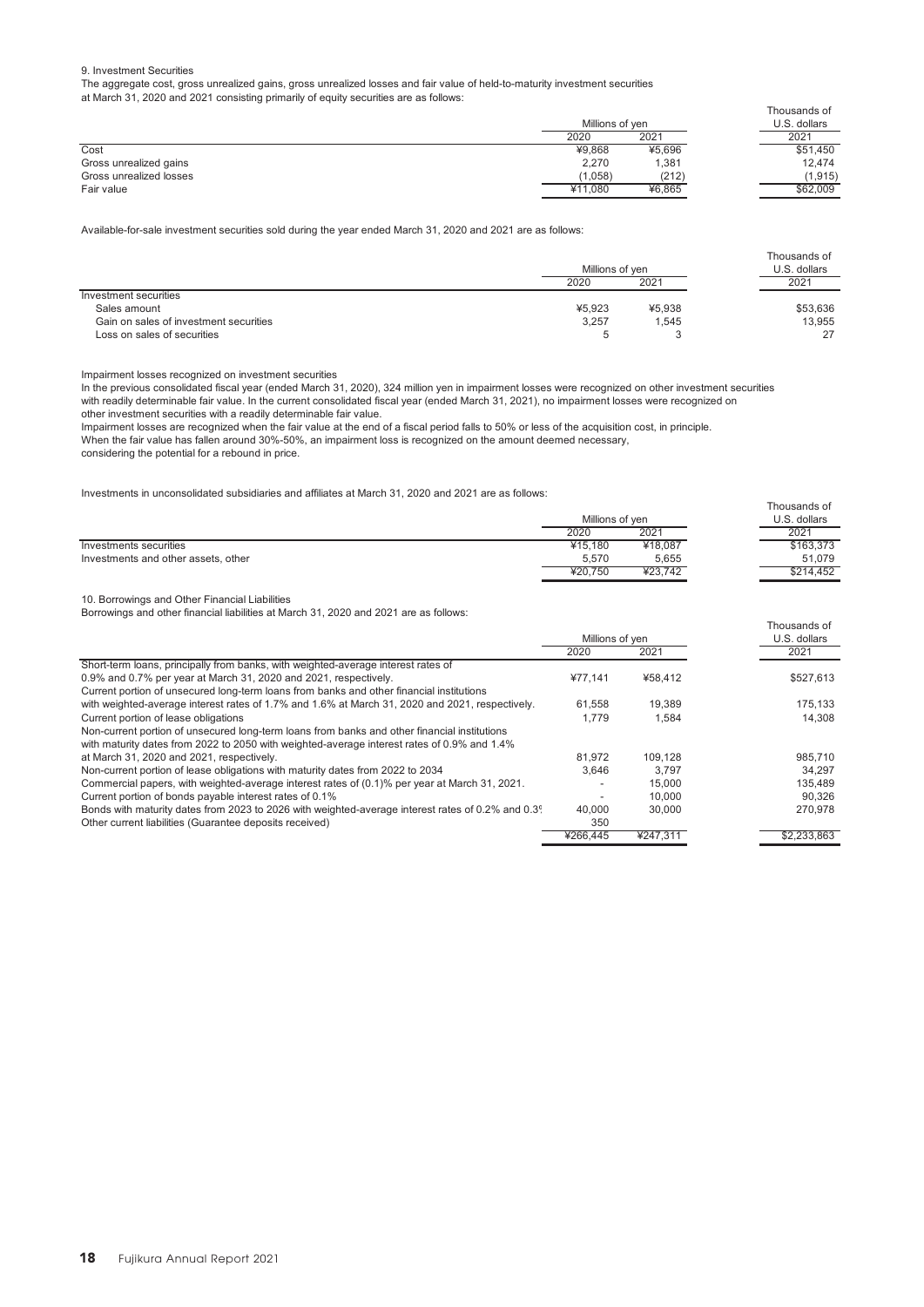The Companies' assets pledged as collateral for other interest-bearing debts at March 31, 2020 and 2021 are as follows:

| The companies assets proaged as condition on only microstracting asset at march of ESES and ESET are as remoted | Millions of ven |      | Thousands of<br>U.S. dollars |
|-----------------------------------------------------------------------------------------------------------------|-----------------|------|------------------------------|
|                                                                                                                 | 2020            | 2021 | 2021                         |
| Carrying values of property, plant and equipment:<br>Land                                                       | ¥993            |      | \$63                         |

The Companies' debt pledged as collateral for other interest-bearing debts at March 31, 2020 and 2021 are as follows:

|                                 | Millions of ven |       | Thousands of<br>U.S. dollars |
|---------------------------------|-----------------|-------|------------------------------|
|                                 | 2020            | 2021  | 2021                         |
| Carrying values of liabilities: |                 |       |                              |
| Current liabilities other       | ¥350            | ¥-    |                              |
| Non-current liabilities other   | 1,514           | 1.517 | 13,702                       |

The annual maturities of long-term borrowings are as follows:

| The annual maturities of long term benefings are as follows. |                 | Thousands of |
|--------------------------------------------------------------|-----------------|--------------|
| Long term borrowings                                         | Millions of yen | U.S. dollars |
| Year ending March 31,                                        |                 |              |
| 2023                                                         | ¥19,069         | \$172,243    |
| 2024                                                         | 3,960           | 35,769       |
| 2025                                                         | 15,434          | 139,409      |
| 2026                                                         | 20,664          | 186,650      |
|                                                              |                 | Thousands of |
| Lease obligations                                            | Millions of yen | U.S. dollars |
| Year ending March 31,                                        |                 |              |
| 2023                                                         | ¥1,153          | \$10,415     |
| 2024                                                         | 689             | 6,223        |
| 2025                                                         | 529             | 4,778        |
| 2026                                                         | 433             | 3,911        |
|                                                              |                 | Thousands of |
| <b>Bonds</b>                                                 | Millions of yen | U.S. dollars |
| Year ending March 31                                         |                 |              |

| Year ending March 31, |                          |        |
|-----------------------|--------------------------|--------|
| 2023                  | .≄ ≄                     | .৯ -   |
| 2024                  | 10,000                   | 90,326 |
| 2025                  | 10,000                   | 90,326 |
| 2026                  | $\overline{\phantom{a}}$ |        |

11. Other Current Liabilities

Other than the loans and debts included in note 10, interest-bearing debts, which consisted of guarantee money received in the amounts of ¥350 million, were recorded as a part of other current liabilities in the Consolidated Balance Sheets as of March 31, 2020.

12. Selling, general and administrative expenses

Selling, general and administrative expenses for the years ended March 31, 2020 and 2021 are as follows:

|                               |                 |        | i iluusallus ul  |  |
|-------------------------------|-----------------|--------|------------------|--|
|                               | Millions of ven |        | U.S. dollars     |  |
|                               | 2020            | 2021   | 202 <sup>2</sup> |  |
| Depreciation and amortization | ¥3,124          | ¥2,589 | \$23,385         |  |
| Retirement benefit cost       | .511            | .574   | 14,217           |  |
|                               |                 |        |                  |  |

13. Research and Development Costs

Research and development costs included in Selling, general and administrative expenses and Cost of sales, in aggregate, for the years ended March 31, 2020 and 2021, amounted to ¥17,297 million and ¥16,496million (US\$149,002 thousand), respectively.

Thousands of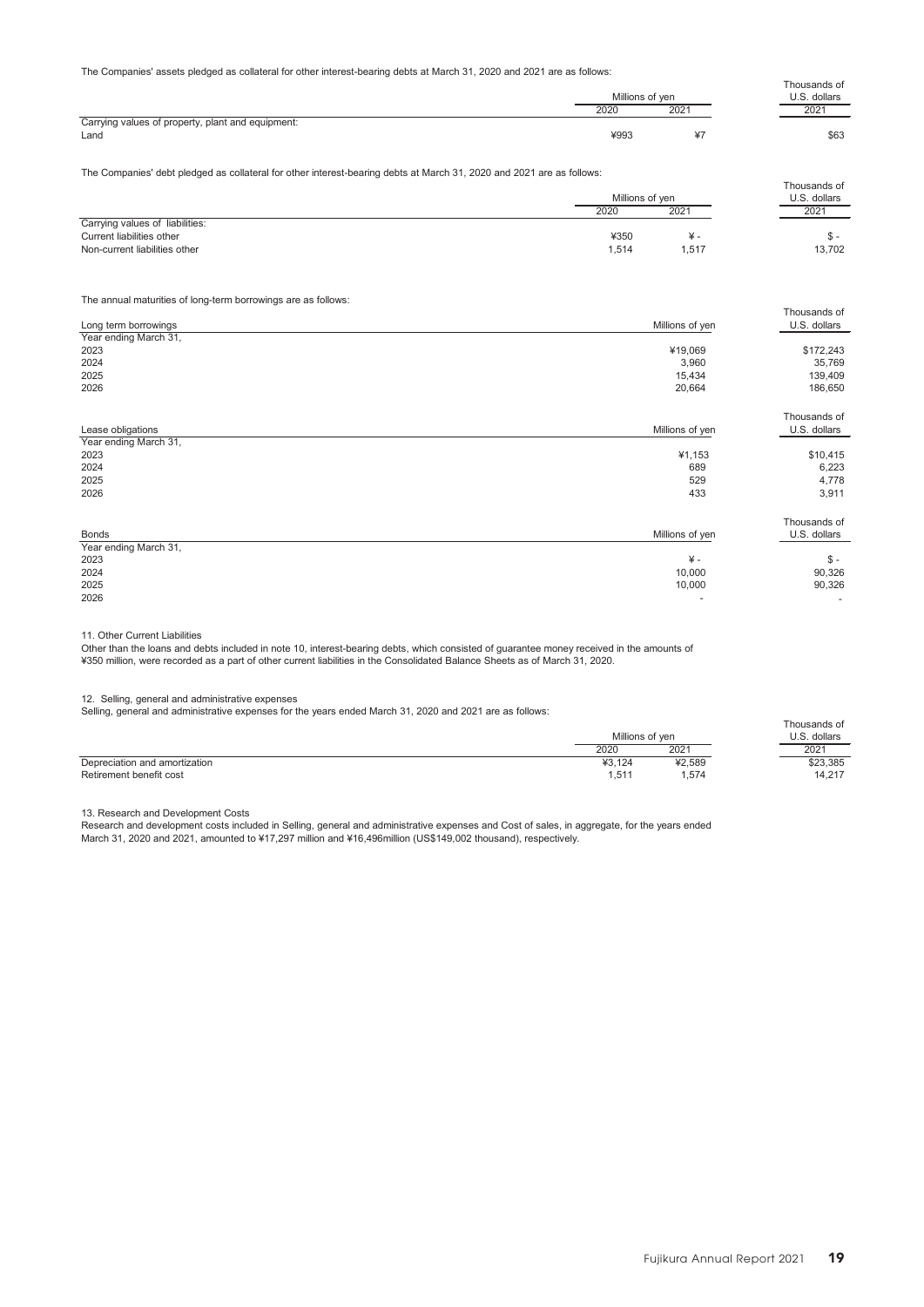14. Severance Indemnities and Pension Plans

(a) Outline of retirement and severance benefits plans adopted by the Companies

 The Company and its consolidated subsidiaries sponsor various defined benefit plans such as corporate pension plans and lump sum retirement plans for their employees. Certain consolidated subsidiaries also sponsor defined contribution plans.

(b) Defined benefit plan

 The following tables present summaries of the benefit obligations for defined pension plans, plan assets and the associated funded status recorded in the Consolidated Balance Sheets.

(1) Benefit obligations at the beginning of the period and the end of the period (excluding those plans that adopt the simplified method as discussed in (3) below)

|                                        |                 |          | Thousands of |
|----------------------------------------|-----------------|----------|--------------|
|                                        | Millions of yen |          | U.S. dollars |
|                                        | 2020            | 2021     | 2021         |
| Balance at the beginning of the period | ¥50.553         | ¥50.125  | \$452.759    |
| Service cost                           | 2.881           | 2.761    | 24,939       |
| Interest cost                          | 149             | 157      | 1.418        |
| Actuarial (gains) or losses            | 730             | (201)    | (1, 816)     |
| Past service cost accrual              | 776             | (162)    | (1, 463)     |
| Retirement benefits paid               | (4, 573)        | (4, 563) | (41, 216)    |
| Other                                  | (390)           | 301      | 2,719        |
| Balance at the end of the period       | ¥50.125         | ¥48.419  | \$437,350    |

(2) Plan assets at the beginning of the period and the end of the period (excluding those plans that adopt the simplified method as discussed in (3) below)

|                                        |                 |         | Thousands of |
|----------------------------------------|-----------------|---------|--------------|
|                                        | Millions of ven |         | U.S. dollars |
|                                        | 2020            | 2021    | 2021         |
| Balance at the beginning of the period | ¥48,073         | ¥43.417 | \$392.169    |
| Expected return on plan assets         | 633             | 442     | 3.992        |
| Actuarial (gains) or losses            | (2,012)         | 2.398   | 21.660       |
| Employer's contributions               | 287             | 266     | 2.403        |
| Retirement benefits paid               | (3, 565)        | (3,785) | (34, 188)    |
| Other                                  |                 |         | 54           |
| Balance at the end of the period       | ¥43.417         | ¥42.744 | \$386,090    |

(3) Defined benefit liability at the beginning of the period and the end of the period for consolidated subsidiaries adopting the simplified method

|                                        |                 |        | Thousands of |
|----------------------------------------|-----------------|--------|--------------|
|                                        | Millions of ven |        | U.S. dollars |
|                                        | 2020            | 2021   | 2021         |
| Balance at the beginning of the period | ¥2.330          | ¥2.896 | \$26,158     |
| Retirement benefit cost                | 801             | 401    | 3.622        |
| Retirement benefits paid               | (66)            | (62)   | (560)        |
| Annual contribution                    | (166)           | (560)  | (5,058)      |
| Other                                  | (3)             |        |              |
| Balance at the end of the period       | ¥2.896          | ¥2.683 | \$24,234     |

 (4) Reconciliation between the liabilities (assets) recorded in the Consolidated Balance Sheets and the balances of defined benefit obligations and plan assets Thousands of

|                                                                        | Millions of yen |           | U.S. dollars |  |
|------------------------------------------------------------------------|-----------------|-----------|--------------|--|
|                                                                        | 2020            | 2021      | 2021         |  |
| Retirement benefit obligations of the savings plans                    | ¥46.729         | ¥44.553   | \$402,430    |  |
| Plan assets                                                            | (33, 277)       | (33, 722) | (304, 598)   |  |
| Retirement benefits trusts                                             | (11, 173)       | (10, 173) | (91, 889)    |  |
|                                                                        | 2.279           | 659       | 5.952        |  |
| Retirement benefit obligations of the non-savings plans                | 7.325           | 7.699     | 69.542       |  |
| Net liabilities and assets recorded on the Consolidated Balance Sheets | 9.604           | 8.358     | 75.495       |  |
| Net defined benefit liability                                          | 11.209          | 10.992    | 99.286       |  |
| Net defined benefit asset                                              | (1,605)         | (2,635)   | (23, 801)    |  |
| Net liabilities (assets) recorded on the Consolidated Balance Sheets   | ¥9.604          | ¥8.358    | \$75.495     |  |

(5) Components of net periodic retirement benefits costs

|                                                                          |                                           |               | Thousands of |
|--------------------------------------------------------------------------|-------------------------------------------|---------------|--------------|
|                                                                          | Millions of ven                           |               | U.S. dollars |
|                                                                          | 2020                                      | 2021          | 2021         |
| Service cost                                                             | ¥2.881                                    | ¥2.761        | \$24.939     |
| Interest cost                                                            | 149                                       | 157           | 1.418        |
| Expected return on plan assets                                           | (633)                                     | (442)         | (3,992)      |
| Recognized actuarial (gains) or losses                                   | 1.132                                     | 1.429         | 12.908       |
| Amortization of prior service cost                                       | 291                                       | (635)         | (5,736)      |
| Net retirement benefit costs of the plans adopting the simplified method | 801                                       | 401           | 3.622        |
| Poticoment benefit costs related to the defined benefit plans            | $\mathsf{V}$ <sub>4</sub> $\mathsf{R}$ 21 | <b>V3 671</b> | C33150       |

933,159, 159, 1987, 1987, 1987, 1987, 1987, 1987, 1987, 1988, 1987, 1988, 1988, 1988, 1988, 1988, 19<br>Note. Extra retirement payments for the years ended March 31, 2020 and 2021 in the amount of ¥2,422 million and ¥2,868 respectively, are accounted for as "Business structure improvement expenses" of Extraordinary loss.

(6) Remeasurements of defined benefit plans before deduction of deferred tax

|                                          | Millions of ven |          | Thousands of<br>U.S. dollars |
|------------------------------------------|-----------------|----------|------------------------------|
|                                          | 2020            | 2021     | 2021                         |
| Unrecognized prior service cost          | ¥486            | ¥473     | \$4,272                      |
| Unrecognized actuarial (gains) or losses | 1.600           | (4,036)  | (36, 456)                    |
| Total                                    | ¥2.086          | (¥3,563) | ( \$32, 183)                 |

(7) Accumulated other comprehensive income before deduction of deferred tax on defined retirement benefit plans

|                                          | Millions of ven |            | Thousands of<br>U.S. dollars |
|------------------------------------------|-----------------|------------|------------------------------|
|                                          | 2020            | 2021       | 2021                         |
| Unrecognized prior service cost          | $(*3,252)$      | $(*2,779)$ | (\$25, 102)                  |
| Unrecognized actuarial (gains) or losses | 10.336          | 6.300      | 56.905                       |
| Total                                    | ¥7.084          | ¥3.521     | \$31.804                     |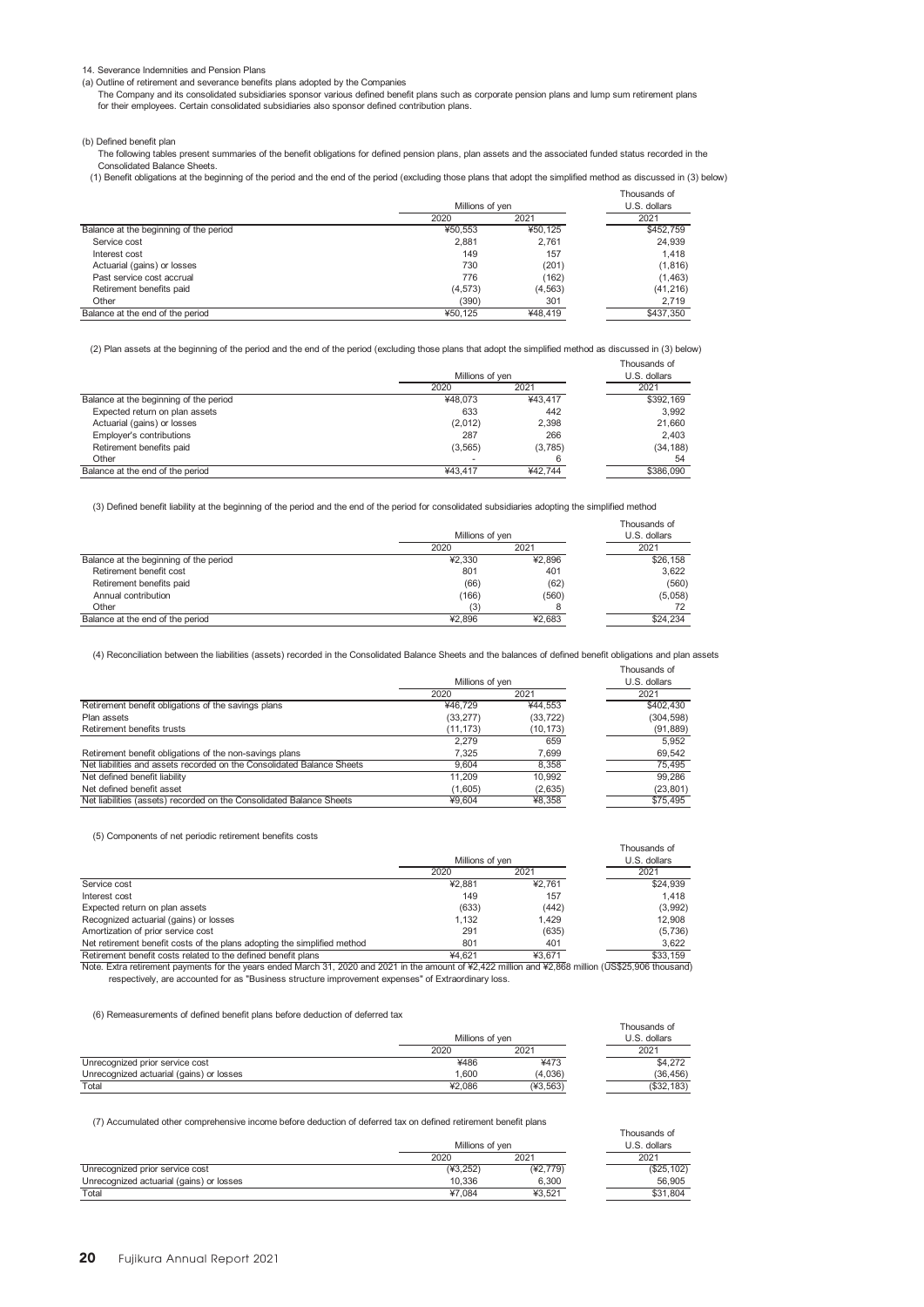(8) Plan assets consisted of the following :

|                                                                                                                                                     | 2020 | 2021    |  |
|-----------------------------------------------------------------------------------------------------------------------------------------------------|------|---------|--|
| <b>Bonds</b>                                                                                                                                        |      | 36 %    |  |
| Equity securities                                                                                                                                   |      | 16      |  |
| Cash and deposits                                                                                                                                   | 24   | 24      |  |
| General accounts                                                                                                                                    |      |         |  |
| Others                                                                                                                                              |      |         |  |
| Total                                                                                                                                               | 100  | $100\%$ |  |
| Note. Employee retirement benefits trusts contributed to the company pension plan as of March 31, 2020 and 2021 represent approximately 25% and 23% |      |         |  |

of "Plan assets total" respectively .

 (9) Method to establish a long-term expected return on plan assets To determine the long-term expected return on plan assets, the present and expected allocation of plan assets and the present and expected future returns from a variety of plan assets have been taken into account.

(10) The actuarial assumptions used

|                                                   | 2020         | 2021         |
|---------------------------------------------------|--------------|--------------|
| Discount rates                                    | Mainly 0.2%  | Mainly 0.3%  |
| Expected long-term expected return on plan assets | Mainly 1.8%  | Mainly 1.5%  |
| Lump sum election rate                            | Mainly 60.6% | Mainly 70.3% |
| Re-evaluation rate                                | Mainly 0.3%  | Mainly 0.1%  |

#### (c) Defined contribution plan

Total annual contributions to the defined contribution plans for the years ended March 31, 2020 and 2021 are ¥538 million and ¥496 million (US\$4,480 thousand), respectively.

#### 15. Inventories

Inventories are valued at the lower of cost or market and the associated losses on inventory devaluation have been included in "Cost of sales" for the years ended March 31, 2020 and 2021 in the amounts of ¥11,614 million and ¥6,291 million (US\$56,824 thousand), respectively.

#### 16.Gain on Sale of Fixed Assets Thousands of

|                  | Millions of ven          |        | .<br>U.S. dollars |
|------------------|--------------------------|--------|-------------------|
|                  | 2020                     | 2021   | 2021              |
| <b>Buildings</b> | $\overline{\phantom{0}}$ | ¥3,798 | \$34,306          |
| Land             |                          | 496    | 4,480             |
| Total            |                          | ¥4.294 | \$38,786          |

17.Impairment losses

Grouping method:

The Companies grouped long-lived assets into asset groups by merchandise category. Idle assets are grouped on an individual asset basis.

For the year ended March 31, 2020, the Company has recorded impairment losses against the following asset groups:

 Location: Fujikura Ltd. (Sakura City, Chiba and Suzuka City, Mie, Japan) Use: Optical fiber manufacturing assets Type: Machinery and equipment, Construction in progress, etc. Amount of impairment losses: ¥7,994 million

 Location: Fujikura Automotive Europe, S.A.U. (Spain), etc. Use: Wire harness manufacturing assets, etc. Type: Long-term prepaid expenses, Machinery and equipment, Leased assets, etc. Amount of impairment losses: ¥5,767 million

 Location: Fujikura Ltd. (Sakura City, Chiba, Japan) etc. Use: Fiber laser manufacturing assets etc. Type: Machinery and equipment, etc. Amount of impairment losses: ¥2,524 million

 Location: Fujikura Electronics (Thailand) Ltd. (Thailand) Use: FPC manufacturing assets, etc. (Idle assets) Type: Machinery and equipment, etc. Amount of impairment losses: ¥645 million

Optical fiber, wire harness and fiber laser manufacturing assets, etc. were tested for impairment due to the deterioration of the business environment and<br>the recoverable amount was found to have fallen below book value. T The unamortized book value was therefore recorded as impairment loss.

For the year ended March 31, 2021, the Company has recorded impairment losses against the following asset groups:

 Location: Fujikura Electronics (Thailand) Ltd. (Thailand) Use: FPC manufacturing assets, etc. (Idle assets) Type: Machinery and equipment, etc. Amount of impairment losses: ¥15,283 million (US\$138,045 thousand)

 Location: Fujikura Ltd. (Sakura City, Chiba and Suzuka City, Mie, Japan) Use: Optical fiber manufacturing assets Type: Machinery and equipment, Construction in progress, etc. Amount of impairment losses: ¥702 million (US\$6,341 thousand)

 Location: Fujikura Automotive Europe, S.A.U. (Spain), etc. Use: Wire harness manufacturing assets, etc. Type: Machinery and equipment, building, etc. Amount of impairment losses: ¥598 million (US\$5,401 thousand)

FPC and optical fiber manufacturing assets etc. were tested for impairment due to deterioration in the business environment, and as a result,<br>the book value was reduced to the recoverable amount. The recoverable amount of The unamortized book value was therefore recorded as impairment losses. For automotive wire harness manufacturing facilities and other assets that are no longer expected to be used in the future, the Company has set the recoverable amount to ¥0 and recorded the unamortized balance as an impairment losses.

18.Business Structure Improvement Expenses For the Year Ended March 31, 2020

Special retirement benefits, etc. due to the restructuring of the Company's subsidiaries.

#### For the Year Ended March 31, 2021

Special additional benefits and estimated reemployment support expenses from implementation of an early retirement benefits system at<br>Fujikura and its subsidiaries, and special retirement benefits, etc. accompanying the re

#### 19.Novel Infectious Disease Related Losses

The Fujikura Group shut down operations at some Group locations after considering various demands by the national and local governments<br>in each country due to COVID-19. The cost of idle operations incurred as a result of t

20.Loss on Fire The impairment losses on assets destroyed by the fire, cost of idle operations, and other costs incurred were posted as extraordinary losses. These costs resulted from the fire that occurred in May 2020 at our consolidated subsidiary, Fujikura Automotive Morocco Tangier, S.A.S., in the Kingdom of Morocco and the shutdown of the plant.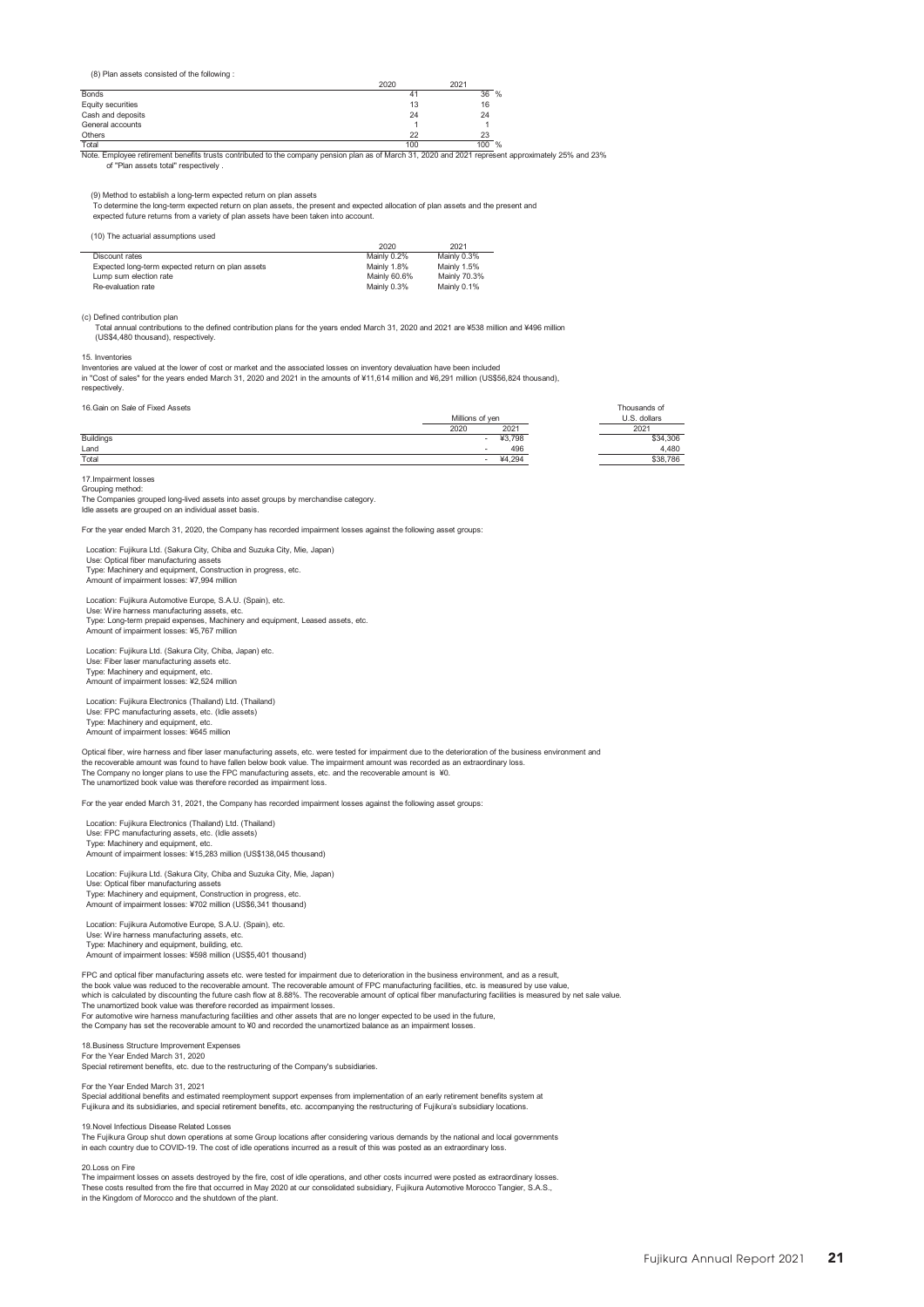#### 21. Consolidated Statements of Comprehensive Income

#### For the Years Ended March 31, 2020 and 2021

Amount of reclassification and tax effect related to other comprehensive income are summarized as follows:

|                                                                                     |                 |         | Thousands of |
|-------------------------------------------------------------------------------------|-----------------|---------|--------------|
|                                                                                     | Millions of yen |         | U.S. dollars |
| Valuation difference on available-for-sale securities                               | 2020            | 2021    | 2021         |
| Amount arising during the year                                                      | $(*1,999)$      | ¥1,428  | \$12,899     |
| Reclassification adjustment                                                         | 2.553           | (1,451) | (13, 106)    |
| Before tax effect adjustment                                                        | (4, 552)        | (23)    | (208)        |
| Tax effect                                                                          | 831             | 137     | 1,237        |
| Valuation difference on available-for-sale securities                               | (3, 721)        | 113     | 1,021        |
| Deferred gains or losses on hedges                                                  |                 |         |              |
| Amount arising during the year                                                      | (685)           | 298     | 2,692        |
| Remeasurements of acquisition cost for asset                                        | (129)           |         |              |
| Before tax effect adjustment                                                        | (814)           | 298     | 2,692        |
| Tax effect                                                                          | 276             | (367)   | (3, 315)     |
| Deferred gains or losses on hedges                                                  | (538)           | (69)    | (623)        |
| Foreign currency translation adjustments                                            |                 |         |              |
| Amount arising during the year                                                      | (10, 422)       | 10,816  | 97,697       |
| Replacement adjustment                                                              | (374)           |         |              |
| Before tax effect adjustment                                                        | (10, 796)       | 10,816  | 97,697       |
| Tax effect                                                                          | 72              |         |              |
| Foreign currency translation adjustments                                            | (10, 724)       | 10,816  | 97,697       |
| Remeasurements of defined benefit plans, net of taxes                               |                 |         |              |
| Amount arising during the year                                                      | (3,506)         | 2,768   | 25,002       |
| Reclassification adjustment                                                         | 1,421           | 795     | 7,181        |
| Before tax effect adjustment                                                        | (2,085)         | 3,563   | 32,183       |
| Tax effect                                                                          | (698)           | (261)   | (2,358)      |
| Remeasurements of defined benefit plans, net of taxes                               | (2,783)         | 3,302   | 29,826       |
| Share of other comprehensive income of associates accounted for using equity method |                 |         |              |
| Amount arising during the year                                                      | (129)           | (57)    | (515)        |
| Reclassification adjustment                                                         | 13              | (24)    | (217)        |
| Share of other comprehensive income of associates accounted for using equity method | (116)           | (81)    | (732)        |
| Other comprehensive income                                                          | $(*17,881)$     | ¥14,082 | \$127,197    |

22. Supplementary Cash Flow Information

 A reconciliation of cash and cash equivalents in the Consolidated Statement of Cash Flows and account balances in the Consolidated Balance Sheets at March 31, 2020 and 2021 are as follows:

|                                                        | Millions of ven |         | Thousands of<br>U.S. dollars |
|--------------------------------------------------------|-----------------|---------|------------------------------|
|                                                        | 2020            | 2021    | 2021                         |
| Cash and deposits                                      | ¥44.662         | ¥74.740 | \$675.097                    |
| Deposits with original maturities of over three months | (701)           | (576)   | (5,203)                      |
| Cash and cash equivalents                              | ¥43.961         | ¥74.164 | \$669.894                    |

#### 23. Leases

(1) Details of leased assets

Mainly consists of "Buildings and structures".

#### (2) Depreciation method for leased assets

As stated "Notes to the Consolidated Financial Statements, (g) Property, plant and equipment, Intangible assets and (h) Lease assets".

2.Operating lease

Future lease payments on non-cancelable operating leases

| <b>1</b> alarge loaded payments on non-cancelable operating loaded<br>Lessee | Millions of yen<br>2020 | Thousands of<br>U.S. dollars<br>2021 |          |  |
|------------------------------------------------------------------------------|-------------------------|--------------------------------------|----------|--|
| Within 1 year                                                                | ¥2,206                  | 2021<br>¥2,373                       | \$21,434 |  |
| More than 1 year                                                             | 8,037                   | 7,049                                | 63,671   |  |
| Total                                                                        | ¥10,243                 | 49,422                               | \$85,105 |  |
| Lessor                                                                       | 2020                    | 2021                                 | 2021     |  |
| Year ending March 31,                                                        |                         |                                      |          |  |
| Within 1 year                                                                | ¥368                    | ¥1,041                               | \$9,403  |  |
| More than 1 year                                                             | 2,548                   | 4,058                                | 36,654   |  |
| Total                                                                        | ¥2,915                  | ¥5,098                               | \$46,048 |  |

 <sup>1.</sup> Leased assets under finance leases other than those that are deemed to transfer ownership of the leased property to the lessee and the right-of-use assets of consolidated subsidiaries that apply IFRS 16 "Leases".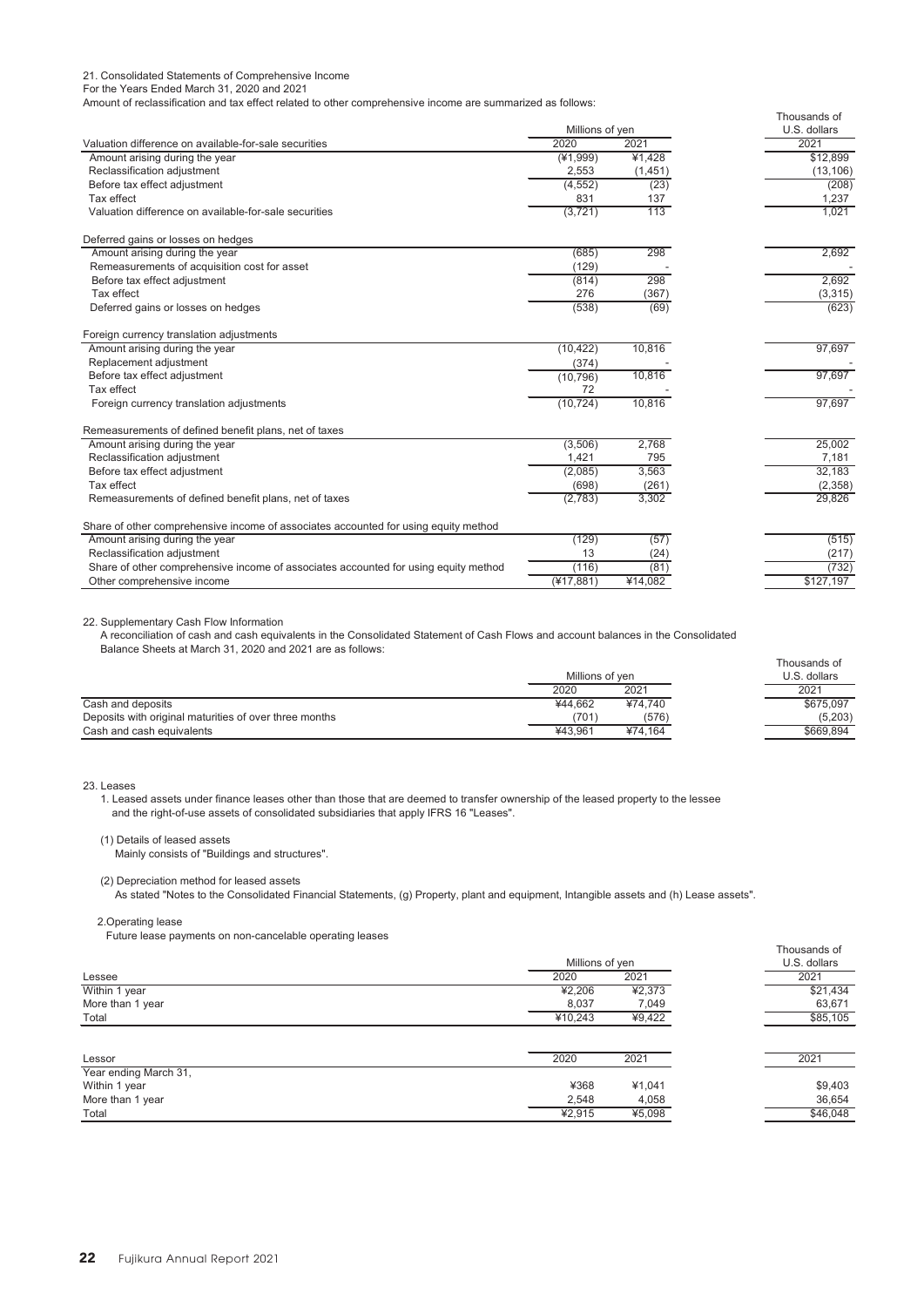#### 24. Income Taxes

The Company and its domestic subsidiaries are subject to a number of different income taxes which, in aggregate, indicate a normal statutory tax rate in Japan of approximately 30.2% for the years ended March 31, 2021.

A reconciliation between the normal statutory income tax rate and the effective income tax rate in the accompanying Consolidated Statements of Income for the years ended March 31, 2020 and 2021 are as follows:

|                                                                    | 2020 | 2021          |
|--------------------------------------------------------------------|------|---------------|
| Normal statutory tax rate                                          |      | 30.2%         |
| Permanently non-deductible expenses such as entertainment expenses |      | 0.8           |
| Permanently non-taxable income such as dividend income             |      | (5.1)         |
| Withholding tax on dividends from foreign subsidiaries             |      | 18.6          |
| Per capita rate of local tax                                       |      | 7.6           |
| Elimination of intercompany dividend income                        |      | (6.1)         |
| Special tax credit                                                 |      | (22.4)        |
| Equity in losses of affiliates                                     |      | (12.1)        |
| Tax exemption in foreign tax jurisdiction                          |      | 0.6           |
| Valuation allowance                                                |      | 354.9         |
| Effect of lower tax rates at overseas subsidiaries                 |      | (15.3)        |
| Amortization of Goodwill                                           |      | (35.0)        |
| Retained earnings of overseas subsidiaries                         |      | 7.0           |
| Income taxes for prior periods                                     |      | 1.3           |
| Expiration of loss carryforwards                                   |      | 57.1          |
| Foreign tax amount carried forward etc.                            |      | 74.4          |
| Other                                                              |      | (4.3)         |
| Effective income tax rate                                          |      | 452.1<br>$\%$ |

As the Companies recorded a net loss, such reconciliation for the year ended March 31, 2020 is not disclosed.

The significant components of deferred tax assets and liabilities at March 31, 2020 and 2021 are as follows:

|                                                                            |                 | Thousands of   |              |
|----------------------------------------------------------------------------|-----------------|----------------|--------------|
|                                                                            | Millions of yen |                | U.S. dollars |
|                                                                            | 2020            | 2021           | 2021         |
| Deferred tax assets:                                                       |                 |                |              |
| Net operating losses carried forward (*2)                                  | ¥19,731         | ¥21,427        | \$193,542    |
| Loss on valuation of investments in capital of subsidiaries and associates | 4,736           | 4.736          | 42,778       |
| Impairment losses                                                          | 5,619           | 4,714          | 42,580       |
| Foreign tax credit carried forward                                         | 4,238           | 4,573          | 41,306       |
| Net defined benefit liability                                              | 5,538           | 4,833          | 43,655       |
| Allowance for doubtful accounts                                            | 2,411           | 2,435          | 21,994       |
| Bonus accrual                                                              | 2,033           | 2,088          | 18,860       |
| Depreciation                                                               | 1,853           | 1,699          | 15,346       |
| Loss on valuation of investment securities                                 | 1,511           | 1,385          | 12,510       |
| Inventory devaluations                                                     | 1,735           | 927            | 8,373        |
| Elimination of intercompany profits on fixed assets                        | 791             | 791            | 7,145        |
| Elimination of intercompany profits on inventories                         | 208             | 191            | 1,725        |
| Enterprise taxes                                                           | 158             | 177            | 1,599        |
| Provision for loss on guarantees                                           | 6               | $\overline{2}$ | 18           |
| Other                                                                      | 3,805           | 4,724          | 42,670       |
| Gross deferred tax assets                                                  | 54,373          | 54,701         | 494,093      |
| Valuation allowance related to net operating losses carried forward (*2)   | (18, 616)       | (20, 303)      | (183, 389)   |
| Valuation allowance related to total deductible temporary difference, etc. | (27, 741)       | (26,044)       | (235,245)    |
| Subtotal of valuation allowance (*1)                                       | (46, 357)       | (46, 347)      | (418, 634)   |
| Total deferred tax assets                                                  | 8,016           | 8,355          | 75,467       |
| Deferred tax liabilities:                                                  |                 |                |              |
| Retained earnings of equity-method affiliated company                      | 1,137           | 1,218          | 11,002       |
| Special tax-purpose reserve for deferred gain on sale of property          | 630             | 624            | 5,636        |
| Unrealized gains on investment securities                                  | 196             | 59             | 533          |
| Other                                                                      | 1,068           | 96             | 867          |
| Total deferred tax liabilities                                             | 3,031           | 1,999          | 18,056       |
| Net deferred tax assets                                                    | ¥4.985          | ¥6,355         | \$57,402     |

Notes: 1. There were no significant changes in the valuation allowance.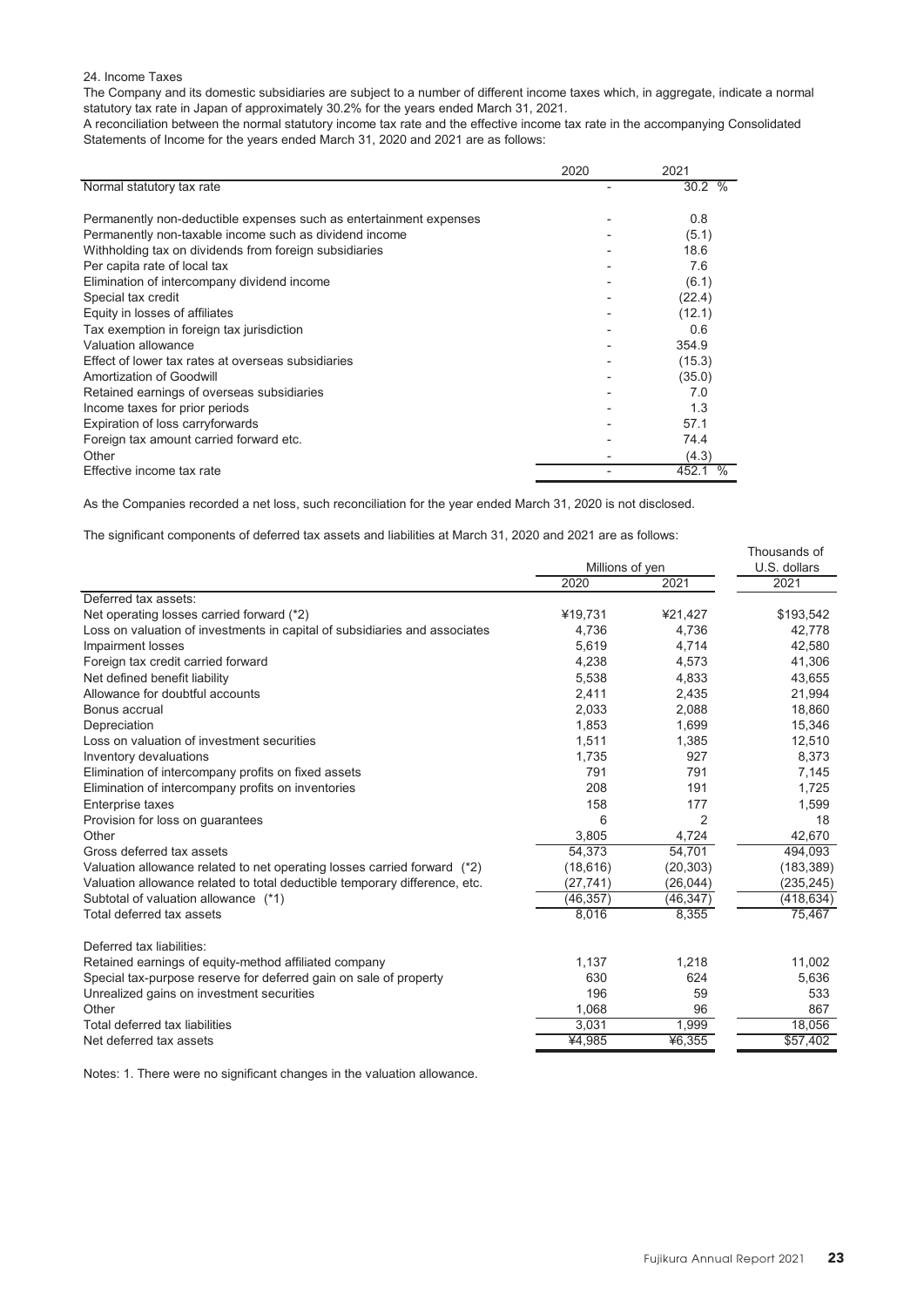#### 2. Net operating losses carried forward for tax purposes and correlating deferred tax assets by carry forward period.

| FY2019 (consolidated fiscal vear ended March 31, 2020)<br>Millions of yer |               |                                        |                                         |                                         |                                         |                   |  |           |  |  |  |
|---------------------------------------------------------------------------|---------------|----------------------------------------|-----------------------------------------|-----------------------------------------|-----------------------------------------|-------------------|--|-----------|--|--|--|
|                                                                           | Within 1 year | More than 1 year,<br>less than 2 years | More than 2 years,<br>less than 3 years | More than 3 years,<br>less than 4 years | More than 4 years.<br>less than 5 years | More than 5 years |  | Total     |  |  |  |
| Net operating losses carried forward*1                                    | 1.151         | 936                                    | 273                                     | .280 <sub>l</sub>                       | 568                                     | 15.523            |  | 19.731    |  |  |  |
| Valuation allowance                                                       | (1, 134)      | (936)                                  | (266)                                   | (923)                                   | (436)                                   | (14.922)          |  | (18, 616) |  |  |  |
| Deferred tax assets                                                       |               |                                        |                                         | 358                                     | 131                                     | 601               |  | 1.115     |  |  |  |

\*1: Figures for net operating losses carried forward are the amounts multiplied by effective statutory tax rate.

\*2: For the net operating losses carried forward of ¥ 19,731 million (amount multiplied by effective statutory tax rate),

deferred tax assets of ¥ 1,115 million have been recorded.

The net operating losses carried forward was determined to be recoverable as future taxable income is anticipated, and therefore valuation allowance has not been recognized based on "Implementation Guidance on Recoverability of Deferred Tax Assets", ASBJ Guidance No. 26.

#### FY2020 (consolidated fiscal year ended March 31, 2021) 38 and 2021 12 and 2021 12 and 2021 12 and 2021 12 and 2021 12 and 2021 12 and 2021 12 and 2021 12 and 2021 12 and 2021 12 and 2021 12 and 2021 12 and 2021 12 and 2021

|                                        | Within 1 year | More than 1 year,<br>less than 2 years | More than 2 years,<br>less than 3 years | More than 3 years,<br>less than 4 years | More than 4 years,<br>less than 5 years | More than 5 years | Total                  |
|----------------------------------------|---------------|----------------------------------------|-----------------------------------------|-----------------------------------------|-----------------------------------------|-------------------|------------------------|
| Net operating losses carried forward*3 | 885           | 274                                    | .244                                    | 474                                     | 4.406                                   | 14.145            | 21.427                 |
| Valuation allowance                    | (871)         | (216)                                  | (982)                                   | (460)                                   | (4.401)                                 | (13.373)          | (20, 303)              |
| Deferred tax assets                    |               | 58                                     | 263                                     | 13 <sub>1</sub>                         |                                         | 7721              | 1,124<br>$*$ $\Lambda$ |

Thousands of U.S. dollars

|                                        | Within 1 year | More than 1 year,<br>less than 2 years | More than 2 years,<br>less than 3 years | More than 3 years,<br>less than 4 years | More than 4 years,<br>less than 5 years | More than 5 years |               | Total      |
|----------------------------------------|---------------|----------------------------------------|-----------------------------------------|-----------------------------------------|-----------------------------------------|-------------------|---------------|------------|
| Net operating losses carried forward*3 | 7.994         | 2.475                                  | 11.237                                  | 4.281                                   | 39.798                                  | 127.766           |               | 193.542    |
| Valuation allowance                    | (7,867)       | (1,951)                                | (8,870)                                 | (4, 155)                                | (39, 753)                               | (120.793)         |               | (183, 389) |
| Deferred tax assets                    | 126           | 524                                    | 2.376                                   | 117                                     |                                         | 6,973             | $*$ $\Lambda$ | 10,153     |

\*3: Figures for net operating losses carried forward are the amounts multiplied by effective statutory tax rate.

\*4: For the net operating losses carried forward of ¥ 21,427 million (US\$193,542 thousands) (amount multiplied by effective statutory tax rate), deferred tax assets of ¥ 1,124 million (US\$ 10,153 thousands) have been recorded.

The net operating losses carried forward are determined to be recoverable as future taxable income is anticipated, and therefore valuation allowance has not been recognized based on "Implementation Guidance on Recoverability of Deferred Tax Assets", ASBJ Guidance No. 26.

25. Contingent Liabilities

|                                                  |                 |              | Thousands of |
|--------------------------------------------------|-----------------|--------------|--------------|
| Guarantees                                       | Millions of ven | U.S. dollars |              |
| Guarantees for loans borrowed / notes issued by: | 2020            | 2021         | 2021         |
| Viscas Corporation                               | ¥-              | ¥53          | \$479        |
| PT. Fujikura Indonesia                           | 83              |              |              |
| Employee                                         | 119             | 82           | 741          |
| Other unconsolidated subsidiaries and affiliates |                 |              |              |
|                                                  | ¥201            | ¥135         | \$1.219      |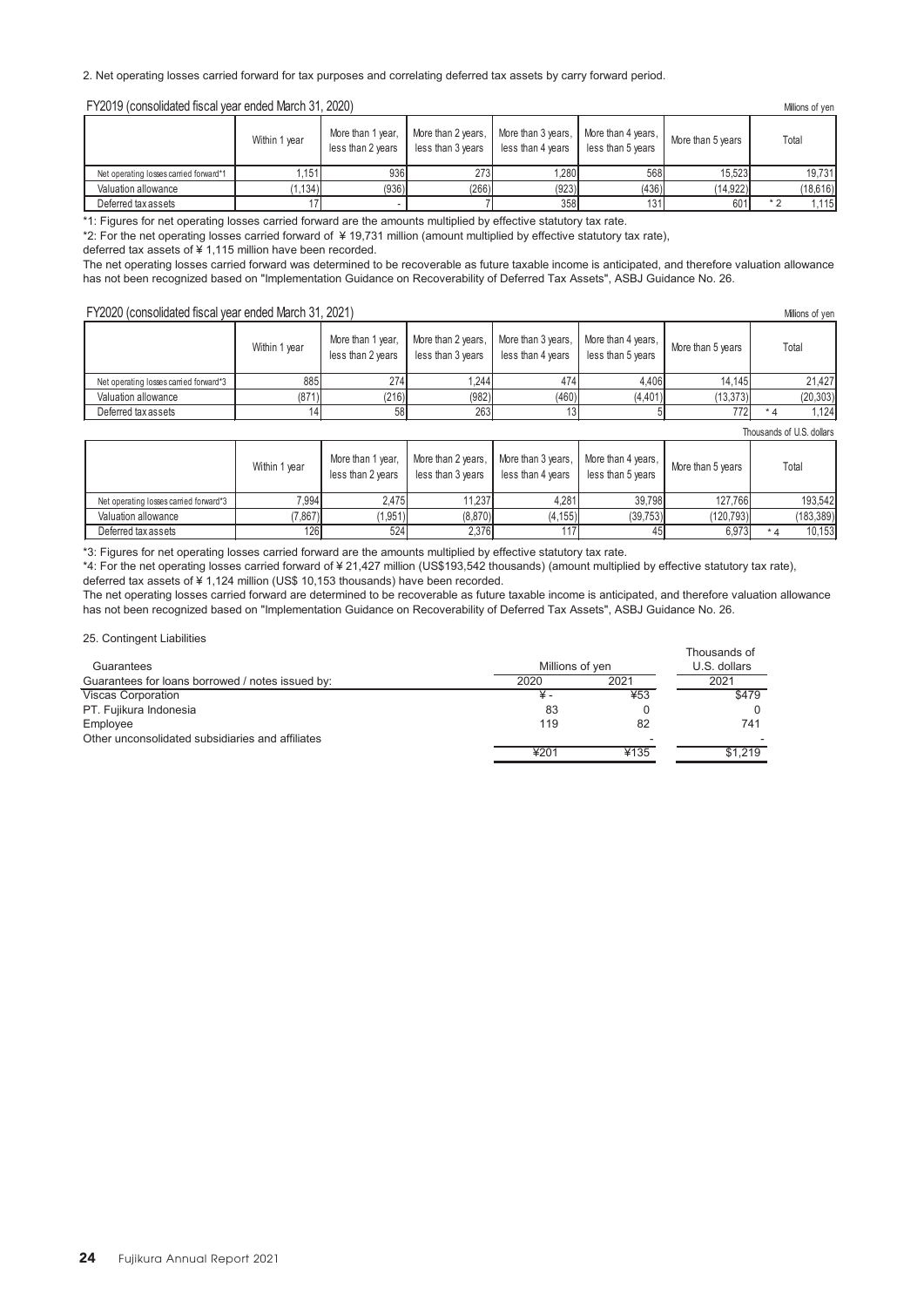#### 26. Derivative Instruments

(a) Derivative instruments not accounted for under hedge accounting<br>(1) Foreign forward exchange contracts<br>At March 31, 2020

| AL March 31, ZUZU | <b>IVIIIIIOIIS OF VELL</b> |                                                                 |                |                |  |  |  |
|-------------------|----------------------------|-----------------------------------------------------------------|----------------|----------------|--|--|--|
| 2020              | Notional<br>amount         | Notional<br>amount to be<br>settled in<br>more than<br>one year | Fair<br>value  | Gain<br>(loss) |  |  |  |
| <b>USD</b>        | ¥7,888                     |                                                                 | $(*264)$       | $(*264)$       |  |  |  |
|                   |                            | ٠                                                               |                |                |  |  |  |
| <b>YEN</b>        | 148                        | ۰                                                               | (2)            | (2)            |  |  |  |
| Others            | 86                         | ۰                                                               | 0              | 0              |  |  |  |
| Buy               |                            |                                                                 |                |                |  |  |  |
| <b>USD</b>        | 33,771                     | ٠                                                               | 261            | 261            |  |  |  |
| <b>YEN</b>        | 198                        | ۰                                                               | $\overline{c}$ | 2              |  |  |  |
| Others            | 105                        | ۰                                                               |                |                |  |  |  |
| Total             | ¥42,196                    | ۰                                                               | (41)           | (41)           |  |  |  |

Calculation method of fair value.

It is calculated based on the price etc. presented by the trading financial institution .

| At March 31, 2021 | Millions of yen    |                                                     |               |                | Thousands of U.S. dollars |                                                     |               |                |  |
|-------------------|--------------------|-----------------------------------------------------|---------------|----------------|---------------------------|-----------------------------------------------------|---------------|----------------|--|
|                   | Notional<br>amount | Notional<br>amount to be<br>settled in<br>more than | Fair<br>value | Gain<br>(loss) | Notional<br>amount        | Notional<br>amount to be<br>settled in<br>more than | Fair<br>value | Gain<br>(loss) |  |
| 2021              |                    | one year                                            |               |                |                           | one year                                            |               |                |  |
| Sell              |                    |                                                     |               |                |                           |                                                     |               |                |  |
| <b>USD</b>        | ¥11,539            | ۰                                                   | $(*405)$      | (¥405)         | \$104,227                 | ۰.                                                  | ( \$3,658)    | (\$3,658)      |  |
| <b>YEN</b>        | 101                | ۰                                                   |               |                | 912                       | ۰                                                   | 9             | 9              |  |
| Buy               |                    |                                                     |               |                |                           |                                                     |               |                |  |
| <b>USD</b>        | 22.951             | ۰                                                   | 818           | 818            | 207.307                   | ۰.                                                  | 7.389         | 7,389          |  |
| Others            | .395               | 15                                                  | (41)          | (41)           | 12,600                    | 135                                                 | (370)         | (370)          |  |
| Total             | ¥35.987            | 15                                                  | ¥372          | ¥372           | \$325,056                 | \$135                                               | \$3,360       | \$3,360        |  |

Calculation method of fair price. It is calculated based on the price etc. presented by the trading financial institution .

| (2) Interest Rate Swaps<br>At March 31, 2020 | N/A |
|----------------------------------------------|-----|
| At March 31, 2021                            | N/A |

#### (3) Commodity Futures Contracts

| At March 31, 2020 | Millions of yen    |                                         |               |                |  |  |
|-------------------|--------------------|-----------------------------------------|---------------|----------------|--|--|
|                   |                    | Notional                                |               |                |  |  |
|                   | Notional<br>amount | amount to be<br>settled in<br>more than | Fair<br>value | Gain<br>(loss) |  |  |
| 2020              |                    | one year                                |               |                |  |  |
| Sell              | ¥2.191             | ¥-                                      | ¥167          | ¥167           |  |  |
| Buy               | 8.086              | 1.079                                   | (1.188)       | (1, 188)       |  |  |
| Total             | ¥10.278            | ¥1.079                                  | $(*1,022)$    | $(*1,022)$     |  |  |

Calculation method of fair price. It is calculated based on LME(London Metal Exchange) official price and current exchange rate.

| At March 31, 2021 | Millions of ven    |                                         |               |                | Thousands of U.S. dollars |                                         |               |                |
|-------------------|--------------------|-----------------------------------------|---------------|----------------|---------------------------|-----------------------------------------|---------------|----------------|
|                   |                    | Notional                                |               |                |                           | Notional                                |               |                |
|                   | Notional<br>amount | amount to be<br>settled in<br>more than | Fair<br>value | Gain<br>(loss) | Notional<br>amount        | amount to be<br>settled in<br>more than | Fair<br>value | Gain<br>(loss) |
| 2021              |                    | one year                                |               |                |                           | one year                                |               |                |
| Sell              | ¥3.019             | ¥ -                                     | (¥81)         | (481)          | \$27,269                  | .৯ -                                    | (S732)        | (\$732)        |
| Buy               | 4.816              | 247                                     | .508          | .508           | 43.501                    | 2.231                                   | 13.621        | 13,621         |
| Total             | ¥7.835             | ¥247                                    | ¥1.427        | ¥1.427         | \$70,770                  | \$2,231                                 | \$12,890      | \$12,890       |

Calculation method of fair price. It is calculated based on LME(London Metal Exchange) official price and current exchange rate.

(b) Derivative instruments accounted for under hedge accounting

(1) Foreign forward exchange contracts

| At March 31, 2020                                                                         | Millions of yen    |                                                     |               |  |  |
|-------------------------------------------------------------------------------------------|--------------------|-----------------------------------------------------|---------------|--|--|
| 2020                                                                                      | Notional<br>amount | Notional<br>amount to be<br>settled in<br>more than | Fair<br>value |  |  |
| Accounted for combined with the accounts designated as hedged items (allowed under JGAAP) |                    | one year                                            |               |  |  |
| Accounts receivable, trade<br>Sell                                                        |                    |                                                     |               |  |  |
| <b>USD</b>                                                                                | ¥23,239            | ¥-                                                  | $(*1)$ ¥ -    |  |  |
| <b>EUR</b>                                                                                | 602                |                                                     |               |  |  |
| GBP                                                                                       | 567                |                                                     |               |  |  |
| Accounted for by the method in the principle                                              |                    |                                                     |               |  |  |
| Accounts receivable, trade                                                                |                    |                                                     |               |  |  |
| Sell                                                                                      |                    |                                                     |               |  |  |
| <b>USD</b>                                                                                | 8.202              |                                                     | 14            |  |  |
| <b>EUR</b>                                                                                | 929                |                                                     | 5             |  |  |
| GBP                                                                                       | 257                |                                                     | 6             |  |  |
| Other                                                                                     | 262                |                                                     | (7)           |  |  |
| Accounts payable, trade                                                                   |                    |                                                     |               |  |  |
| Buy                                                                                       |                    |                                                     |               |  |  |
| <b>USD</b>                                                                                | 379                |                                                     | (4)           |  |  |
| <b>MXN</b>                                                                                | 9,786              |                                                     | (1, 142)      |  |  |
| Total                                                                                     | ¥44,222            | ¥-                                                  | (¥1.129)      |  |  |

(\*1) Designated hedge accounting on forward exchange contracts etc. are treated as one with the accounts receivables to be hedged.<br>The fair value is included in the fair value of the trade receivables. (Reference : 4.Finan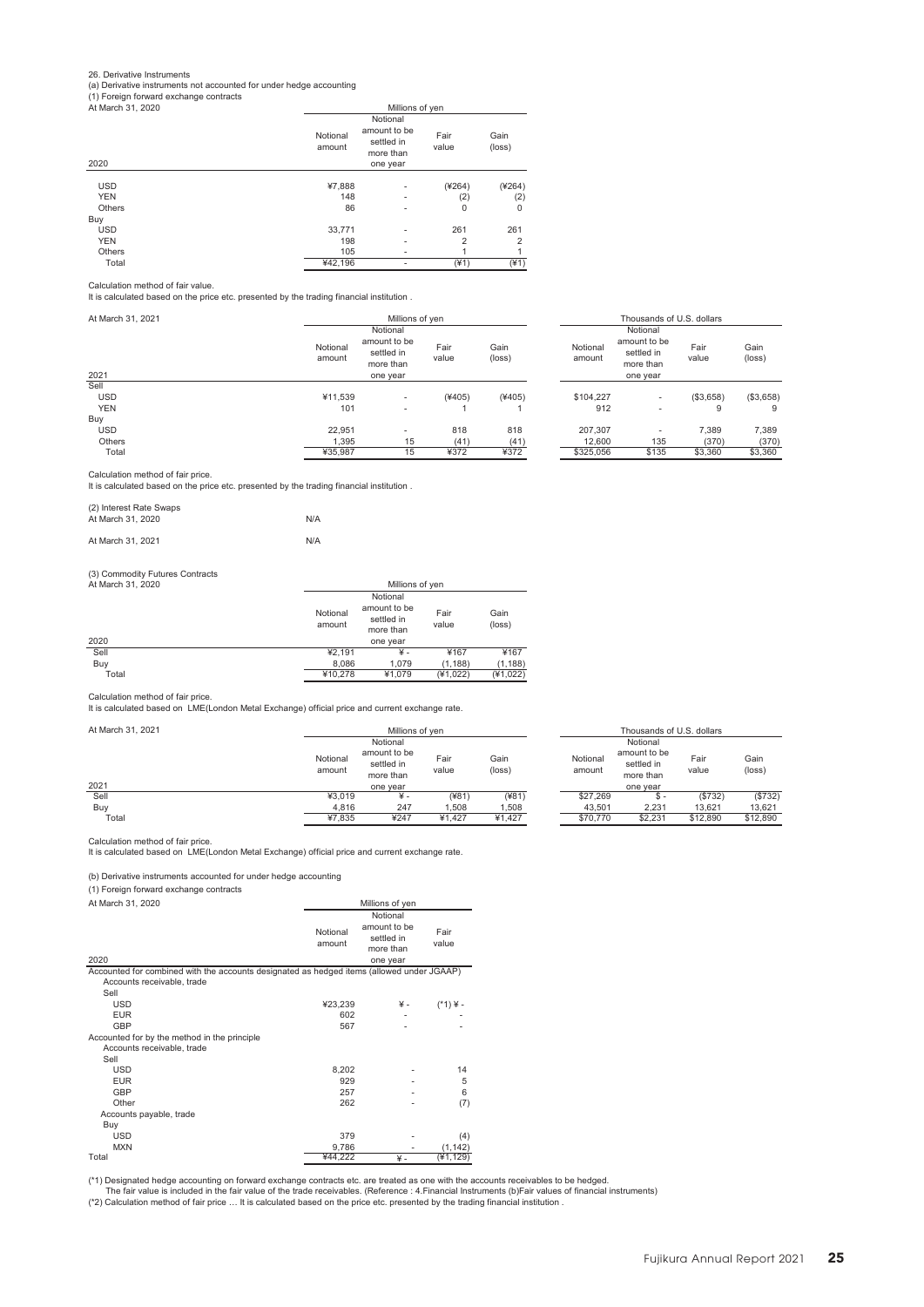| At March 31, 2021                                                                         |                    | Millions of yen                             |                          |                    | Thousands of U.S. dollars                      |               |  |
|-------------------------------------------------------------------------------------------|--------------------|---------------------------------------------|--------------------------|--------------------|------------------------------------------------|---------------|--|
| 2021                                                                                      | Notional<br>amount | More than one<br>year of Notional<br>amount | Fair<br>value            | Notional<br>amount | More than one<br>year of<br>Notional<br>amount | Fair<br>value |  |
| Accounted for combined with the accounts designated as hedged items (allowed under JGAAP) |                    |                                             |                          |                    |                                                |               |  |
| Accounts receivable, trade                                                                |                    |                                             |                          |                    |                                                |               |  |
| Sell                                                                                      |                    |                                             |                          |                    |                                                |               |  |
| <b>USD</b>                                                                                | ¥28,694            | ¥-                                          | $(*1)$ ¥ -               | \$259,182          | $S -$                                          | $$ -$         |  |
| <b>EUR</b>                                                                                | 1,160              | ٠                                           | $\overline{\phantom{a}}$ | 10,478             | $\overline{\phantom{a}}$                       |               |  |
| GBP                                                                                       | 50                 | ٠                                           | ٠                        | 452                | $\overline{\phantom{a}}$                       | $\mathbf{r}$  |  |
| Accounted for by the method in the principle                                              |                    |                                             |                          |                    |                                                |               |  |
| Accounts receivable, trade                                                                |                    |                                             |                          |                    |                                                |               |  |
| Sell                                                                                      |                    |                                             |                          |                    |                                                |               |  |
| <b>USD</b>                                                                                | 8,756              | ٠                                           | (272)                    | 79.090             | $\overline{\phantom{a}}$                       | (2, 457)      |  |
| <b>EUR</b>                                                                                | 1,199              | ۰                                           | (18)                     | 10,830             | $\mathbf{r}$                                   | (163)         |  |
| GBP                                                                                       | 581                | ۰                                           | (57)                     | 5,248              |                                                | (515)         |  |
| Other                                                                                     | 216                | ۰                                           | $\mathbf 0$              | 1,951              | ٠                                              | $\Omega$      |  |
| Accounts payable, trade                                                                   |                    |                                             |                          |                    |                                                |               |  |
| Buy                                                                                       |                    |                                             |                          |                    |                                                |               |  |
| <b>USD</b>                                                                                | 690                | ۰                                           | (27)                     | 6,232              | ٠                                              | (244)         |  |
| <b>JPY</b>                                                                                | 3,487              | ٠                                           | (183)                    | 31,497             | $\sim$                                         | (1,653)       |  |
| <b>MXN</b>                                                                                | 6,527              |                                             | 18                       | 58,956             |                                                | 163           |  |
| Total                                                                                     | ¥51,360            | ¥ -                                         | $(*540)$                 | \$463,915          | $$ -$                                          | (\$4,878)     |  |

(\*1) Designated hedge accounting on forward exchange contracts etc. are treated as one with the accounts receivables to be hedged.

The fair value is included in the fair value of the trade receivables. (Reference : 8.Financial Instruments (b)Fair values of financial instruments)

(\*2) Calculation method of fair price … It is calculated based on the price etc. presented by the trading financial institution.

| (2) Interest Rate Swaps<br>At March 31, 2020                                                |                    | Millions of yen                             |               |
|---------------------------------------------------------------------------------------------|--------------------|---------------------------------------------|---------------|
| 2020                                                                                        | Notional<br>amount | More than one<br>year of Notional<br>amount | Fair<br>value |
| Accounted for by the simplified method allowed under JGAAP                                  |                    |                                             |               |
| <b>Interest Rate Swaps</b><br>Long-term borrowings                                          | ¥61.925            | ¥28.569                                     |               |
| Pay Fixed interest / Rec. Floating interest<br>Accounted for by the method in the principle |                    |                                             | (*1) ¥ -      |
| Interest Rate Swaps<br>Long-term borrowings                                                 |                    |                                             |               |
| Pay Fixed interest / Rec. Floating interest                                                 | 4.718              | 1.388                                       | (55)          |
| Total                                                                                       | ¥66.643            | ¥29.956                                     | (¥55)         |
|                                                                                             |                    |                                             |               |

(\*1)The special treatment of interest rate swaps is treated as one with the long-term debt being hedged.<br>Therefore, the fair price is included in the fair value of the long-term debt. (Reference : 4.Financial of son<br>(\*2) C

| At March 31, 2021                                                                                                                                                                                                                                                                                                    | Millions of yen    |                                             |                        |                        | Thousands of U.S. dollars                      |       |
|----------------------------------------------------------------------------------------------------------------------------------------------------------------------------------------------------------------------------------------------------------------------------------------------------------------------|--------------------|---------------------------------------------|------------------------|------------------------|------------------------------------------------|-------|
| 2021                                                                                                                                                                                                                                                                                                                 | Notional<br>amount | More than one<br>year of Notional<br>amount | Fair<br>value          | Notional<br>amount     | More than one<br>vear of<br>Notional<br>amount | value |
| Accounted for by the simplified method allowed under JGAAP<br><b>Interest Rate Swaps</b><br>Long-term borrowings<br>Pay Fixed interest / Rec. Floating interest<br>Accounted for by the method in the principle<br><b>Interest Rate Swaps</b><br>Long-term borrowings<br>Pay Fixed interest / Rec. Floating interest | ¥28.659<br>¥41,475 | ¥25.574<br>¥40.000                          | $(*1)$ ¥ -<br>$(*475)$ | \$258,866<br>\$374,627 | \$231,000<br>\$361,304                         |       |
| Total                                                                                                                                                                                                                                                                                                                | ¥70.134            | ¥65.574                                     | $(*475)$               | \$633,493              | \$592,304                                      |       |

(\*1)The special treatment of interest rate swaps is treated as one with the long-term debt being hedged.<br>Therefore, the fair price is included in the fair value of the long-term debt. (Reference : 4.Financial of son<br>(\*2) C

(3) Commodity Futures Contracts At March 31, 2020 : N/A

At March 31, 2021 : N/A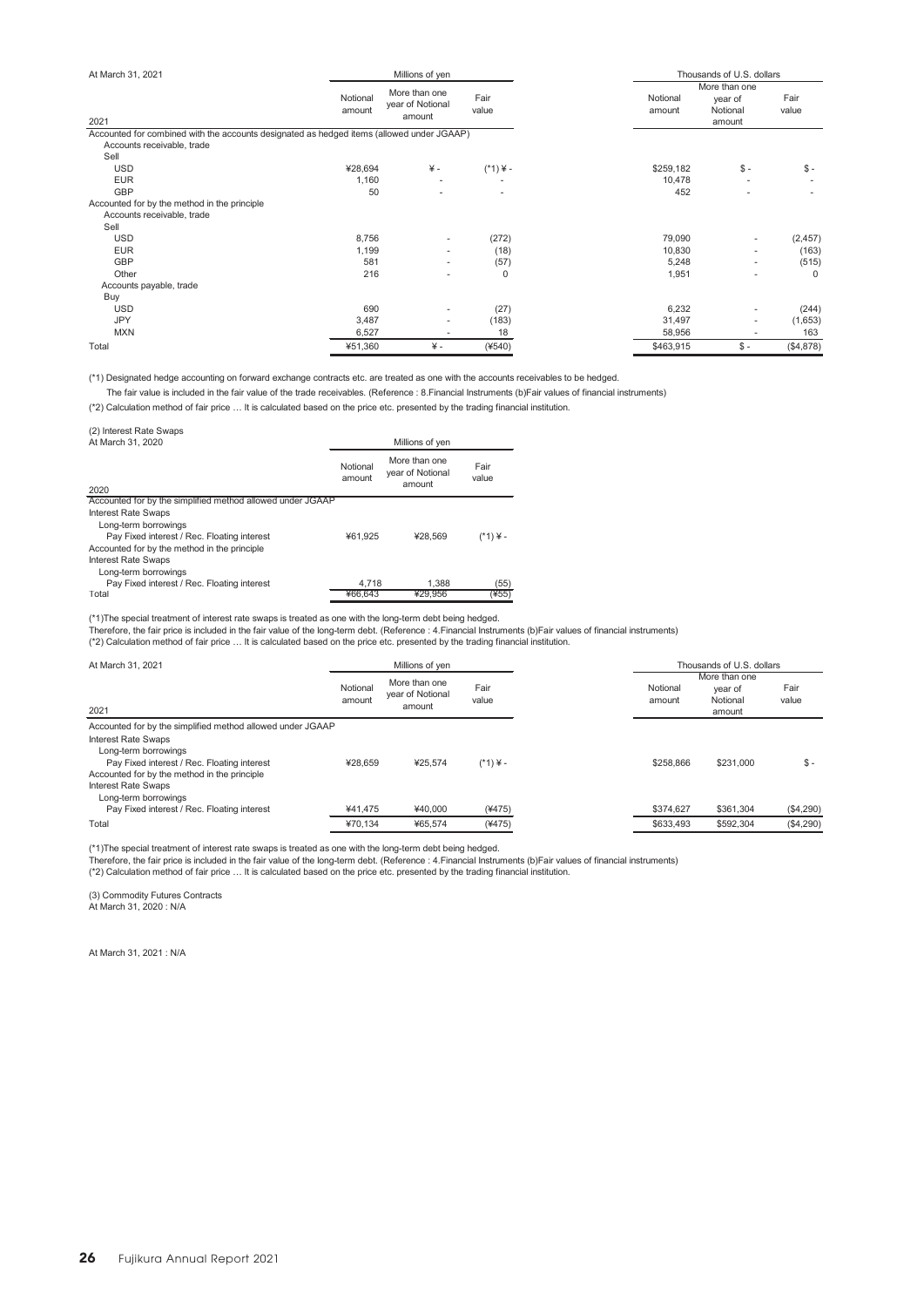#### 27. Supplementary Information for the Consolidated Statements of Changes in Net Assets

For the Year Ended March 31, 2020 (a) Type and number of outstanding shares

| .<br>. .                  |                   |                    |                    | Year ended March 31, 2020 |
|---------------------------|-------------------|--------------------|--------------------|---------------------------|
|                           |                   |                    |                    | Thousands of shares       |
|                           | Balance at        | Increase in shares | Decrease in shares | Balance at                |
| Type of shares            | beginning of year | during the year    | during the year    | end of year               |
| Issued stock:             |                   |                    |                    |                           |
| Common stock              | 295.863           |                    |                    | 295.863                   |
| Total                     | 295.863           |                    |                    | 295,863                   |
| Treasury stock:           |                   |                    |                    |                           |
| Common stock (*1)(*2)(*3) | 10.550            | 10.001             | 40                 | 20.512                    |
| Total                     | 10.550            | 10.001             | 40                 | 20,512                    |

Total (1,001 thousand share increase in common shares of treasury stock is main) a 10,550<br>(\*1) The 10,001 thousand share increase in common shares of treasury stock is mainly attributable to the acquistion of odd-lot share (\*3) The number of common shares of treasury stock at the end of the fiscal year under review are included in the 953 thousand shares of Fujikura stock held in the trust account for

the stock-based compensation plan for directors.

#### (b) Dividends

(1) Dividends paid to shareholders:

| Date of approval | Resolution<br>approved by                 | Type of<br>shares | Amount<br>(Millions of<br>yen) | Amount<br>per share<br>'Yen) | Shareholders'<br>cut-off date | Effective<br>date  |
|------------------|-------------------------------------------|-------------------|--------------------------------|------------------------------|-------------------------------|--------------------|
| June 27, 2019    | Annual general meeting<br>of shareholders | Common<br>stock   | ¥1.432                         | 45.0                         | March<br>31, 2019             | June<br>28, 2019   |
| October 31, 2019 | Board of directors                        | Common<br>stock   | ¥1.432                         | 45.0                         | September<br>30.2019          | December<br>3.2019 |

stock Note: The total dividend payout approved by the Annual general meeting of shareholders at the June 27, 2019 includes 5 million yen in dividends for the shares in the trust account for the stock-based 30, 2019 3, 2019 compensation plan for directors.

 The total dividend payout approved by the Board of directors meeting at the October 31, 2019 includes 5 million yen in dividends for the shares in the trust account for the stock-based compensation plan for directors.

(2) Dividends with a shareholders' cut-off date during the current fiscal year but an effective date subsequent to the current fiscal year-end: N/A

#### For the Year Ended March 31, 2021

(a) Type and number of outstanding shares

| (a) Type and number of outstanding shares |                   |                    |                    |                           |
|-------------------------------------------|-------------------|--------------------|--------------------|---------------------------|
|                                           |                   |                    |                    | Year ended March 31, 2021 |
|                                           |                   |                    |                    | Thousands of shares       |
|                                           | Balance at        | Increase in shares | Decrease in shares | Balance at                |
| Type of shares                            | beginning of year | during the year    | during the year    | end of year               |
| Issued stock:                             |                   |                    |                    |                           |
| Common stock                              | 295.863           |                    |                    | 295.863                   |
| Total                                     | 295.863           |                    |                    | 295,863                   |
| Treasury stock:                           |                   |                    |                    |                           |
| Common stock (*1)(*2)(*3)                 | 20.512            |                    | 53                 | 20.461                    |
| Total                                     | 20.512            |                    | 53                 | 20,461                    |
| $\cdots$<br>.                             | --                |                    |                    |                           |

Total<br>(\*1) The 1 thousand share increase in common shares of treasury stock is mainly attimutable to the acquisition of odd-lot shares.<br>(\*2) The 53 thousand share decrease in common shares of treasury stock reflects the de the stock-based compensation plan for directors.

#### (b) Dividends

(1) Dividends paid to shareholders:N/A

(2) Dividends with a shareholders' cut-off date during the current fiscal year but an effective date subsequent to the current fiscal year-end: N/A

#### 28. Investment and Rental Property

The Companies own office buildings including land for rent in Tokyo and other districts. Profits generated from these investments and rental properties were ¥5,378 million and ¥5,405 million (US\$48,821 thousand) for the fiscal years ended March 31, 2020 and 2021, respectively.<br>The majority of rental revenues were recorded in Net sales and majority o Book value, increase and decrease during the year and fair value of the investment and rental property at March 31, 2020 and 2021 are as follows:

For the Year Ended March 31, 2020

|                                                                                                                                                                   | Millions of ven                                 |                |                    |
|-------------------------------------------------------------------------------------------------------------------------------------------------------------------|-------------------------------------------------|----------------|--------------------|
|                                                                                                                                                                   | Amounts in the Consolidated Balance Sheets (*1) |                |                    |
| Balance at beginning                                                                                                                                              | Increase and decrease in                        | Balance at end | Fair value at end  |
| of the year                                                                                                                                                       | property during the year (*2)                   | of the year    | of the year $(*3)$ |
| ¥43.456                                                                                                                                                           | (4218)                                          | ¥43.238        | ¥113,900           |
| (*1) Amounte in the Consolidated Relates Shoots are computed based on acquisition costs ofter deducting acquisition detailed depressiotion and impoirment charges |                                                 |                |                    |

(\*1) Amounts in the Consolidated Balance Sheets are computed based on acquisition costs after deducting accumulated depreciation and impairment charges.<br>(\*2) The primary decrease in property during the year is the deprecia

#### For the Year Ended March 31, 2021

|                      | Millions of yen                                 |                |                   |
|----------------------|-------------------------------------------------|----------------|-------------------|
|                      | Amounts in the Consolidated Balance Sheets (*1) |                |                   |
| Balance at beginning | Increase and decrease in                        | Balance at end | Fair value at end |
| of the year          | property during the year (*2)                   | of the year    | of the year (*3)  |
| ¥43,238              | (42, 657)                                       | ¥40,581        | ¥111,863          |
|                      | Thousands of U.S. dollars                       |                |                   |
|                      |                                                 |                |                   |
|                      | Amounts in the Consolidated Balance Sheets (*1) |                |                   |
| Balance at beginning | Increase and decrease in                        | Balance at end | Fair value at end |
| of the year          | property during the year (*2)                   | of the year    | of the year (*3)  |

\$390,552 (\$24,000) \$366,552 \$1,010,415 (\*1) Amounts in the Consolidated Balance Sheets are computed based on acquisition costs after deducting accumulated depreciation and impairment charges. (\*2) The primary decrease in property during the year is the depreciation of office buildings for rent in the amount of ¥1,827 million (US\$16,503 thousand).<br>(\*3) Fair value at end of the year is primarily estimated by the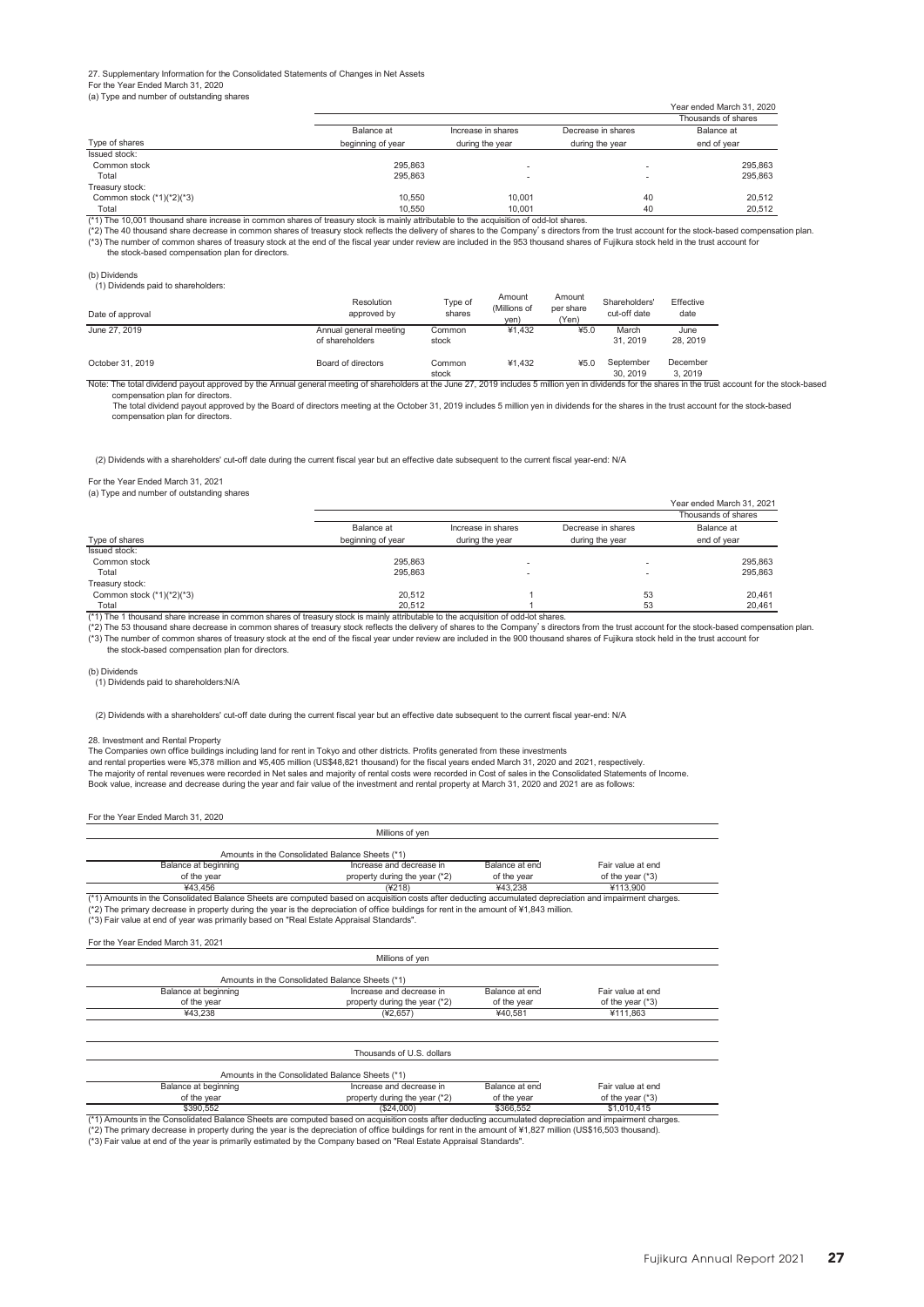29. Segment Information (Segment Information) (a) Summary of reporting segments

The Group's reporting segments are components of the Group for which separate financial statements are available that are regularly monitored<br>by the management in deciding how to allocate resources and in assessing perform applications and sales methods.

From consolidated fiscal year ended March 31, 2021, some of the businesses that were previous included in the Automotive Products Business Division were switched to the Electronics Business Division as part of a management restructuring. The segment information for the previous consolidated<br>fiscal year has been restated to reflect the reportable segments after this ch

Definitions of the four segments for the years ended March 31, 2020 and 2021 are as follows: The Power & Telecommunication Systems Company deals with Power cables, Telecommunication cables, Aluminum wires, Enameled wires, Optical fibers,<br>Optical fiber cables, Telecommunication components, Optical components, Fiber

(b) Basis of calculation for sales, profits or losses, assets, liabilities and other items by reporting segments Accounting policy and method used for segment information by reporting segments are identical to those as described in "2. Summary of Significant Accounting Policies" above. Profits by reporting segment are based on operating income as stated in the Consolidated Statements of Income

(c) Information on sales, profit or loss, assets, liabilities, and other items by reporting segment

#### For the year ended March 31, 2020

|                                                                    | Millions of yen               |                                                   |                                                              |                            |        |          |             |              |  |  |
|--------------------------------------------------------------------|-------------------------------|---------------------------------------------------|--------------------------------------------------------------|----------------------------|--------|----------|-------------|--------------|--|--|
|                                                                    | Power<br>&Telecommuni         | Electronic Products &<br><b>Connector Company</b> |                                                              | Real Estate                | Other  |          | Adiustment  | Consolidated |  |  |
| Reporting segments                                                 | -cation<br>Systems<br>Company | Electronics<br><b>Business</b><br>Division        | Automotive<br>Products<br><b>Business</b><br><b>Division</b> | <b>Business</b><br>Company | $(*1)$ | Total    | $(* 2,3,4)$ | total        |  |  |
|                                                                    |                               |                                                   |                                                              |                            |        |          |             |              |  |  |
| Sales to outside customers                                         | ¥327.810                      | ¥178.343                                          | ¥149.298                                                     | ¥11.284                    | ¥5,578 | ¥672.314 | ¥-          | ¥672,314     |  |  |
| Inter-segment sales                                                | 533                           | 159                                               | $\Omega$                                                     |                            | 36     | 728      | 728)        |              |  |  |
| Total sales                                                        | 328.343                       | 178,503                                           | 149,299                                                      | 11,284                     | 5,613  | 673,043  | (728)       | 672,314      |  |  |
| Segment profit (loss)                                              | 4,558                         | (1,970)                                           | (4, 111)                                                     | 5,383                      | (514)  | 3,346    |             | 3,346        |  |  |
| Segment total assets                                               | 247.422                       | 147.819                                           | 72.283                                                       | 42.064                     | 4,721  | 514.309  | 61,781      | 576,090      |  |  |
| Depreciation and amortization                                      | 11.409                        | 13.333                                            | 6,053                                                        | 2,003                      | 300    | 33.097   | 2.612       | 35,709       |  |  |
| Impairment losses                                                  | 10.600                        | 647                                               | 5,950                                                        |                            | 16     | 17.214   |             | 17,214       |  |  |
| Increase in property, plant and equipment<br>and intangible assets | ¥10.519                       | ¥11.422                                           | ¥2.799                                                       | ¥1.382                     | ¥416   | ¥26.538  | ¥3.603      | ¥30.141      |  |  |

Notes:<br>(\*1) "Other" includes new businesses to launch which are excluded from the aforementioned 4 segments.<br>(\*2) Adjustment of ¥61,781 million in "Segment total assets" represents common assets not allocated<br>to each repor

(\*3) Adjustment of ¥2,612 million of "Depreciation and amortization" represents depreciation

and amortization associated with common assets not allocated to each reporting segment.<br>(\*4) Adjustment of ¥3,603 million of "Increase in property, plant and equipment and intangible assets" represents an increase in commo

|                                                                    |                               | For the year ended March 31, 2021          |                                                           |                            |                           |                  |             |                  |  |  |
|--------------------------------------------------------------------|-------------------------------|--------------------------------------------|-----------------------------------------------------------|----------------------------|---------------------------|------------------|-------------|------------------|--|--|
|                                                                    | Millions of yen               |                                            |                                                           |                            |                           |                  |             |                  |  |  |
|                                                                    | Power<br>&Telecommuni         |                                            | Electronic Products &<br>Connector Company<br>Real Estate |                            | Other                     |                  | Adjustment  | Consolidated     |  |  |
| Reporting segments                                                 | -cation<br>Systems<br>Company | Electronics<br><b>Business</b><br>Division | Automotive<br>Products<br><b>Business</b><br>Division     | <b>Business</b><br>Company | $(*1)$                    | Total            | $(* 2,3,4)$ | total            |  |  |
| Sales to outside customers                                         | ¥305.886                      | ¥199.874                                   | ¥121.935                                                  | ¥10.880                    | ¥5.162                    | ¥643.736         | $\angle$ -  | ¥643,736         |  |  |
| Inter-segment sales                                                | 518                           | 186                                        |                                                           | $\overline{\phantom{a}}$   | 67                        | 770              | (770)       |                  |  |  |
| Total sales                                                        | 306,404                       | 200,059                                    | 121,935                                                   | 10,880                     | 5,229                     | 644,507          | (770)       | 643,736          |  |  |
| Segment profit (loss)                                              | 18.109                        | 4.878                                      | (3,714)                                                   | 5,194                      | (44)                      | 24,422           | ٠           | 24,422           |  |  |
| Segment total assets                                               | 248.419                       | 131.399                                    | 66.293                                                    | 39.797                     | 4.847                     | 490.755          | 78.368      | 569,124          |  |  |
| Depreciation and amortization<br>Impairment losses                 | 9,671<br>702                  | 14.434<br>15,530                           | 4,594<br>599                                              | 1,995                      | 307<br>٠                  | 31,000<br>16,831 | 2,600       | 33,600<br>16,831 |  |  |
| Increase in property, plant and equipment<br>and intangible assets | ¥7,311                        | ¥5,912                                     | ¥1,906                                                    | ¥739                       | ¥202                      | ¥16,071          | ¥1,665      | ¥17,736          |  |  |
|                                                                    |                               |                                            |                                                           |                            | Thousands of U.S. dollars |                  |             |                  |  |  |
|                                                                    |                               |                                            |                                                           |                            |                           |                  |             |                  |  |  |

|                                                                    | Power<br>&Telecommuni         | Flectronic Products &<br><b>Connector Company</b> |                                                              | Real Estate                | Other    |                    | Adjustment  | Consolidated       |
|--------------------------------------------------------------------|-------------------------------|---------------------------------------------------|--------------------------------------------------------------|----------------------------|----------|--------------------|-------------|--------------------|
| Reporting segments                                                 | -cation<br>Systems<br>Company | Electronics<br><b>Business</b><br><b>Division</b> | Automotive<br>Products<br><b>Business</b><br><b>Division</b> | <b>Business</b><br>Company | (*1)     | Total              | $(* 2,3,4)$ | total              |
| Sales to outside customers                                         | \$2,762,948                   | \$1,805,383 \$1,101,391                           |                                                              | \$98,275                   | \$46,626 | \$5,814,615        | $S -$       | \$5,814,615        |
| Inter-segment sales                                                | 4.679                         | 1.680                                             |                                                              | ٠                          | 605      | 6.955              | (6,955)     |                    |
| Total sales                                                        | 2.767.627                     | 1.807.054                                         | 1.101.391                                                    | 98.275                     | 47,232   | 5,821,579          | (6,955)     | 5,814,615          |
| Segment profit (loss)                                              | 163,571                       | 44.061                                            | (33, 547)                                                    | 46,915                     | (397)    | 220,594            |             | 220,594            |
| Seament total assets                                               | 2.243.871                     | 1.186.876                                         | 598.799                                                      | 359.471                    | 43.781   | 4.432.797          | 707.867     | 5,140,674          |
| Depreciation and amortization<br>Impairment losses                 | 87.354<br>6.341               | 130.377<br>140.276                                | 41.496<br>5,411                                              | 18,020                     | 2,773    | 280.011<br>152.028 | 23.485      | 303,496<br>152.028 |
| Increase in property, plant and equipment<br>and intangible assets | \$66,037                      | \$53,401                                          | \$17,216                                                     | \$6,675                    | \$1,825  | \$145,163          | \$15,039    | \$160,202          |

Notes:<br>
(\*1) "Other" includes new businesses to launch which are excluded from the aforementioned 4 segments.<br>
(\*2) Adjustment of ¥78,368 million (US\$707,867 thousand) in "Segment total assets" represents common assets not

(\*3) Adjustment of ¥2,600 million (US\$23,485 thousand) of "Depreciation and amortization" represents depreciation<br>and amortization associated with common assets not allocated to each reporting segment.<br>(\*4) Adjustment of common assets not allocated to each reporting segment.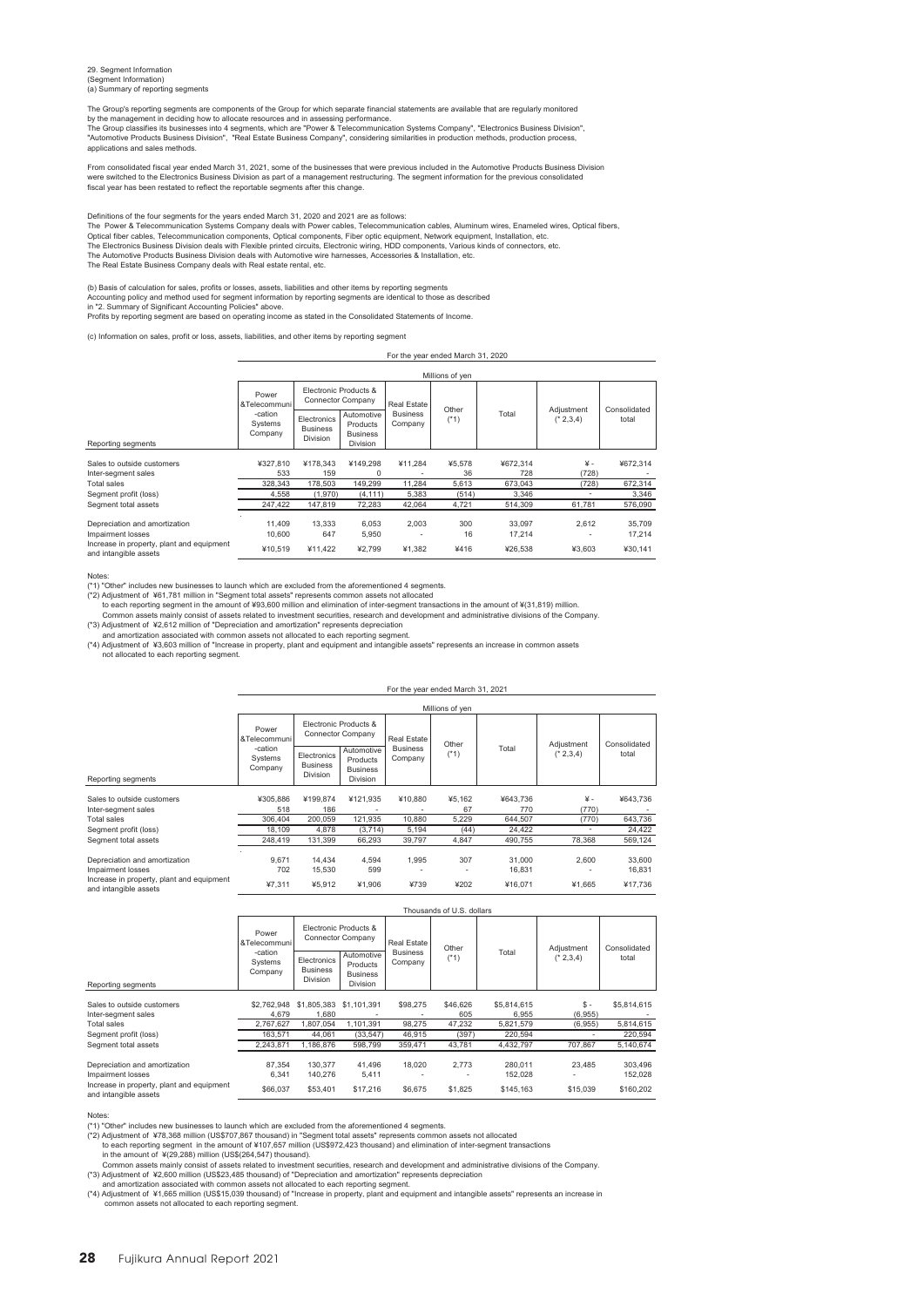(Related information) (a) Geographical segment information

Sales

| odico                       |          |          | Millions of ven |               |          |
|-----------------------------|----------|----------|-----------------|---------------|----------|
| 2020                        | Japan    |          | China           | <b>Others</b> | Total    |
| Sales to external customers | ¥239.060 | ¥139.049 | ¥104.440        | ¥189.765      | ¥672.314 |

Property, plant and equipment

|                               | Millions of ven |          |         |               |          |  |  |  |
|-------------------------------|-----------------|----------|---------|---------------|----------|--|--|--|
| 2020                          | Japan           | Thailand | China   | <b>Others</b> | Total    |  |  |  |
| Property, plant and equipment | ¥104.851        | ¥59.591  | ¥21.950 | ¥24.175       | ¥210.567 |  |  |  |

| Sales                       |          |                 |         |          |          |  |                           |             |           |             |             |
|-----------------------------|----------|-----------------|---------|----------|----------|--|---------------------------|-------------|-----------|-------------|-------------|
|                             |          | Millions of ven |         |          |          |  | Thousands of U.S. dollars |             |           |             |             |
| 2021                        | Japan    | U.S.            | China   | Others   | Total    |  | Japan                     | U.S.        | China     | Others      | Total       |
| Sales to external customers | ¥215.272 | ¥167.574        | ¥90.775 | ¥170.116 | ¥643.736 |  | \$1,944,468               | \$1,513,630 | \$819,935 | \$1,536,591 | \$5,814,615 |
|                             |          |                 |         |          |          |  |                           |             |           |             |             |
|                             |          |                 |         |          |          |  |                           |             |           |             |             |

| Property, plant and equipment |         |          |                 |         |          |           |           |                           |           |             |
|-------------------------------|---------|----------|-----------------|---------|----------|-----------|-----------|---------------------------|-----------|-------------|
|                               |         |          | Millions of ven |         |          |           |           | Thousands of U.S. dollars |           |             |
| 2021                          | Japan   | Thailanc | China           | Others  | Total    | Japan     | Thailand  | China                     | Others    | Total       |
| Property, plant and equipment | ¥99.575 | ¥39.397  | ¥21.270         | ¥23.751 | ¥183.994 | \$899.422 | \$355.858 | \$192.124                 | \$214.533 | \$1,661,946 |

(b) Major customer information<br>This information has been omitted as there were no customers to whom the Group individually recorded external sales representing 10% or more of consolidated net sales for the years<br>ended Marc

#### (c) Goodwill information

|                                      |                                            | For the year ended March 31, 2020<br>Millions of yen |                                                       |                            |                 |  |  |  |  |
|--------------------------------------|--------------------------------------------|------------------------------------------------------|-------------------------------------------------------|----------------------------|-----------------|--|--|--|--|
|                                      |                                            |                                                      |                                                       |                            |                 |  |  |  |  |
|                                      | Power                                      | <b>Electronic Products &amp;</b>                     | Connector Company                                     | Real Estate                |                 |  |  |  |  |
| Reporting segments                   | &Telecommuni-<br>cation Systems<br>Company | Electronics<br><b>Business</b><br><b>Division</b>    | Automotive<br>Products<br><b>Business</b><br>Division | <b>Business</b><br>Company | Total           |  |  |  |  |
| Amortization<br>Unamortized goodwill | ¥2.060<br>7.064                            | ¥-                                                   | ¥-                                                    | ¥-                         | ¥2,060<br>7.064 |  |  |  |  |

For the year ended March 31, 2021

|                      |                           | Millions of ven                            |                                                       |                                                  |        |  |  |  |  |
|----------------------|---------------------------|--------------------------------------------|-------------------------------------------------------|--------------------------------------------------|--------|--|--|--|--|
|                      | Power<br>&Telecommuni-    |                                            | Electronic Products &<br><b>Connector Company</b>     | <b>Real Estate</b><br><b>Business</b><br>Company |        |  |  |  |  |
| Reporting segments   | cation Systems<br>Company | Electronics<br><b>Business</b><br>Division | Automotive<br>Products<br><b>Business</b><br>Division |                                                  | Total  |  |  |  |  |
| Amortization         | ¥1.589                    | ¥-                                         | ¥-                                                    | ¥-                                               | ¥1.589 |  |  |  |  |
| Unamortized goodwill | 6.257                     |                                            |                                                       |                                                  | 6.257  |  |  |  |  |

|                      |                           | Thousands of U.S. dollars                  |                                                              |                            |          |  |  |  |  |
|----------------------|---------------------------|--------------------------------------------|--------------------------------------------------------------|----------------------------|----------|--|--|--|--|
|                      | Power<br>&Telecommuni-    |                                            | <b>Electronic Products &amp;</b><br><b>Connector Company</b> | <b>Real Estate</b>         |          |  |  |  |  |
| Reporting segments   | cation Systems<br>Company | Electronics<br><b>Business</b><br>Division | Automotive<br>Products<br><b>Business</b><br>Division        | <b>Business</b><br>Company | Total    |  |  |  |  |
| Amortization         | \$14,353                  | \$ -                                       | \$ -                                                         | $s -$                      | \$14.353 |  |  |  |  |
| Unamortized goodwill | 56.517                    |                                            |                                                              |                            | 56.517   |  |  |  |  |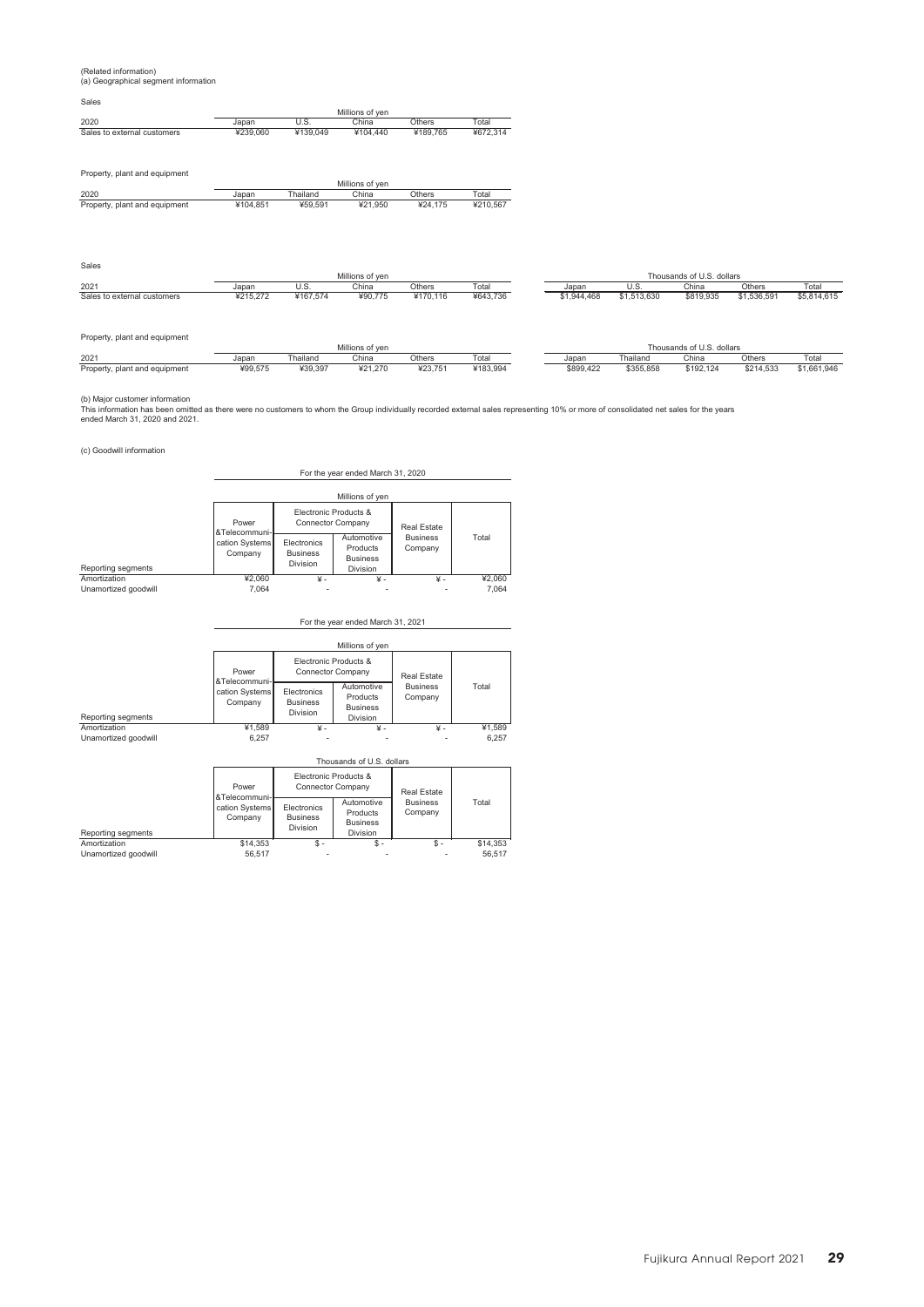| 30. Related Parties       |  |
|---------------------------|--|
| (Related party transactio |  |

(Related party transactions) The tables below summarize the related party transactions with unconsolidated subsidiaries and affiliated companies accounted for

using the equity method for the year ended March 31:

| 2020                           |                                                        |            |                        |                                                                   |                                  |                                         |                                                       |                                   |                                     | (Millions of yen)                       |
|--------------------------------|--------------------------------------------------------|------------|------------------------|-------------------------------------------------------------------|----------------------------------|-----------------------------------------|-------------------------------------------------------|-----------------------------------|-------------------------------------|-----------------------------------------|
| Relationship                   | Name of<br>company                                     | Location   | Paid-in-<br>Capital    | Description of<br>business                                        | Share of<br>voting rights<br>(%) | Transactions<br>with related<br>parties | Description of<br>transaction                         | Amount of<br>transactions<br>(*3) | Financial<br>statement<br>line-item | The fiscal year-<br>end balance<br>(*3) |
| Unconsolidated<br>subsidiaries | ProCable Energia<br>e Telecomunicaç Brazil<br>ões S.A. |            | R\$378,953<br>thousand | Power &<br>Telecommuni Directly<br>- cation<br>Systems<br>Company | lowned<br>$(100.0\%)$            | Capital<br>transaction                  | <b>Underwriting</b><br>of capital<br>increase<br>(*2) | ¥5.083 million                    |                                     |                                         |
| Affiliated<br>companies        | <b>VISCAS</b><br>Corporation                           | Ota, Tokyo | ¥10 million            | Power &<br>Telecommuni Directly<br>-cation<br>Systems<br>Company  | owned<br>$(50.0\%)$              | Financial<br>assistance                 | Loan<br>$(*1)$                                        | ¥550 million loans                | Long-term<br>$receivable(*4)$       | ¥6,796 million                          |

**2021**

| Relationship            | Name of<br>company           | Location   | Paid-in-<br>Capital | Description of<br>business                                        | Share of<br>voting rights<br>(%) | Transactions<br>with related<br>parties | Description of<br>transaction | Amount of<br>transactions<br>$( *3)$ | Financial<br>statement<br>line-item       | The fiscal year-<br>end balance<br>(*3) |
|-------------------------|------------------------------|------------|---------------------|-------------------------------------------------------------------|----------------------------------|-----------------------------------------|-------------------------------|--------------------------------------|-------------------------------------------|-----------------------------------------|
| Affiliated<br>companies | <b>VISCAS</b><br>Corporation | Ota, Tokvo | ¥10 million         | Power &<br>Telecommuni Directly<br>- cation<br>Systems<br>Company | lowned<br>$(50.0\%)$             | Financial<br>assistance                 | Loan<br>$(*1)$                | ¥750 million loans                   | Long-term<br>$receivable$ <sup>(*4)</sup> | ¥7.546 million                          |

| 2021                             |                              |            |                     |                                                                   |                                  |                                                  |                               |                                     |                                     | (Thousands of U.S. dollars)                |
|----------------------------------|------------------------------|------------|---------------------|-------------------------------------------------------------------|----------------------------------|--------------------------------------------------|-------------------------------|-------------------------------------|-------------------------------------|--------------------------------------------|
| Relationship                     | Name of<br>company           | Location   | Paid-in-<br>Capital | Description of<br>business                                        | Share of<br>voting rights<br>(%) | Transactions <b>I</b><br>with related<br>parties | Description of<br>transaction | Amount of<br>transactions<br>$(*3)$ | Financial<br>statement<br>line-item | The fiscal year-<br>end balance<br>$( *3)$ |
| Affiliated<br><b>I</b> companies | <b>VISCAS</b><br>Corporation | Ota, Tokyo | 90                  | Power &<br>Telecommuni Directly<br>- cation<br>Systems<br>Company | lowned<br>$(50.0\%)$             | Financial<br>assistance                          | <b>ILoan</b><br>$(1^*1)$      | $6.774$ loans                       | Long-term<br>$receivable(*4)$       | 68,160                                     |

Terms and conditions of the above transactions and the policy to determine the terms and conditions:

Note) 1. Interest rates are determined by taking market rates into account.<br>2. The underwriting of a capital increase was for a subsidiary that increased its capital.<br>3. Consumption taxes are not included in the amount of

4. The Company recorded an allowance for doubtful accounts totaling ¥6,700 million and ¥7,546 million (US\$68,160 thousand) for the fiscal year ended March 31, 2020 and 2021 for the balance of long-term loans receivable from affiliated companies.

Also, provision of allowance for doubtful accounts totaled ¥197 million and ¥846 million (US\$7,642 thousand) for the fiscal year ended March 31, 2020 and 2021. P.29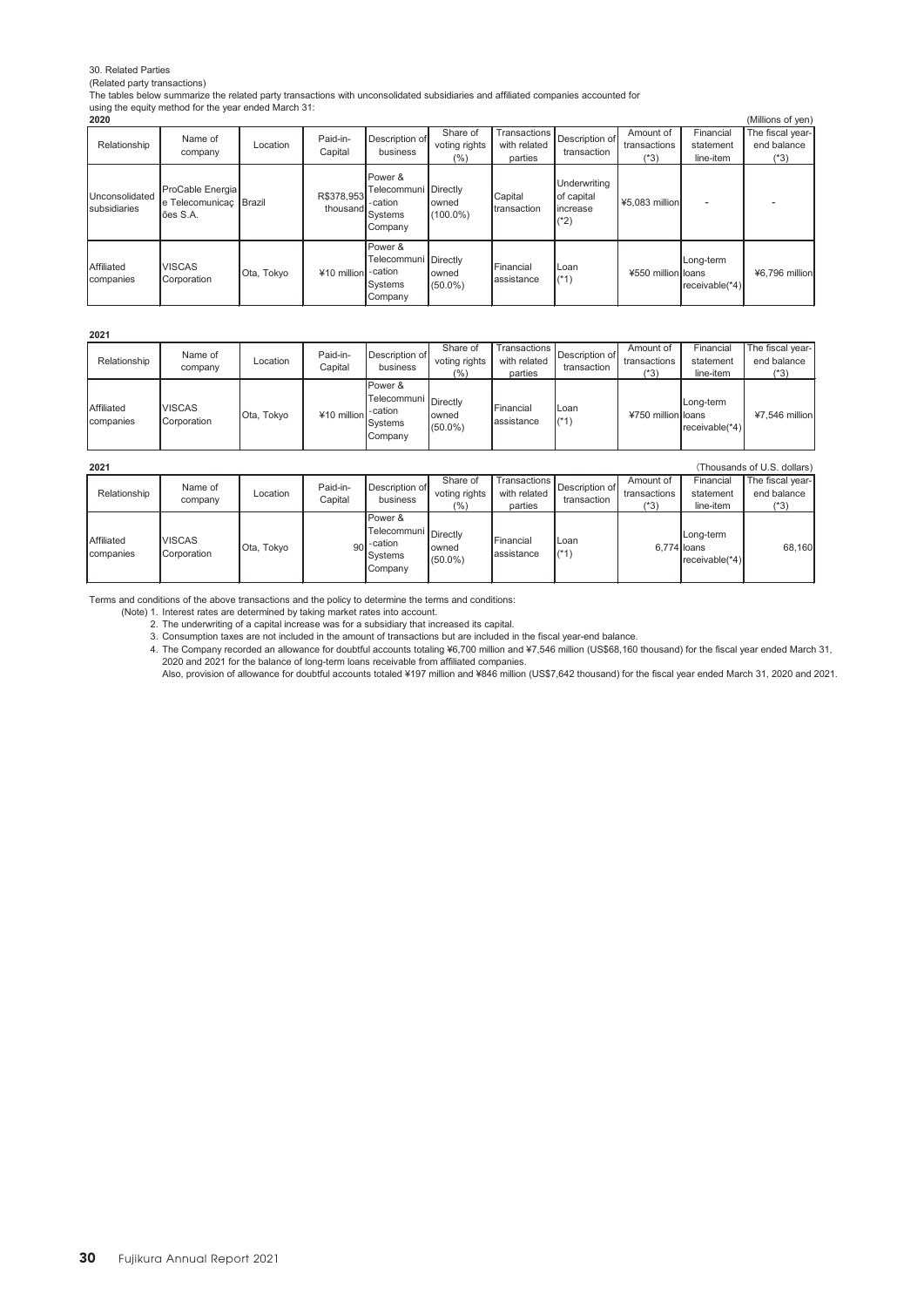### Consolidated Financial Highlights

Fujikura Ltd. and its Consolidated Subsidiaries (hereinafter referred to as "the Companies") For the Five Years Ended March 31

|                                         |          |          |                 |             |            | Thousands of |
|-----------------------------------------|----------|----------|-----------------|-------------|------------|--------------|
|                                         |          |          | Millions of yen |             |            | U.S. dollars |
|                                         | FY2016   | FY2017   | FY2018          | FY2019      | FY2020     | FY2020       |
| For the Year:                           |          |          |                 |             |            |              |
| Net sales                               | ¥653,795 | ¥740,052 | ¥710,778        | ¥672,314    | ¥643,736   | \$5,814,615  |
| Operating income                        | 34,230   | 34,343   | 27,679          | 3,346       | 24,422     | 220,594      |
| Profit (loss) attributable to owners of |          |          |                 |             |            |              |
| parent                                  | 12,900   | 18,359   | 1,453           | (38, 510)   | (5,369)    | (48,496)     |
| Capital expenditures                    | 45,623   | 42,588   | 55,785          | 30,141      | 17,736     | 160,202      |
| R&D expenditures                        | 15,614   | 16,291   | 17,466          | 17,297      | 16,496     | 149,002      |
| At Year-end:                            |          |          |                 |             |            |              |
| Total assets                            | 588,626  | 638,055  | 638,318         | 576,090     | 569,124    | 5,140,674    |
| Total net assets                        | 224,546  | 241,961  | 240,910         | 172,115     | 184,483    | 1,666,363    |
| Number of employees                     | 56,961   | 58,422   | 57,228          | 55,936      | 53,717     |              |
|                                         |          |          |                 |             |            | U.S. dollars |
| Per share data:                         |          |          |                 |             |            |              |
| Net income (loss) - basic               | ¥44.61   | ¥64.36   | ¥5.09           | $(*136.58)$ | $(*19.50)$ | (\$0.18)     |
| Net income (loss) - fully diluted (*1)  |          |          |                 |             |            |              |
| Cash dividends                          | 10.00    | 14.00    | 12.00           | 5.00        | 0.00       | 0.00         |

(\*1) As the Companies do not have any instruments that have a dilutive effect, the Companies have not included net income (loss) - fully diluted per share data.

(\*2) Previously, the Companies used to round down fractions to the nearest million yen, but starting with the 173rd Annual Securities Report, fractions are rounded to the nearest million yen. For ease of comparison, the figures for the 172nd term have also been rounded to the nearest million yen.

Note: All dollar figures herein refer to U.S. currency, which has been translated from yen amounts, for convenience only, at the rate of ¥110.71=US\$1.00, the rate of exchange on March 31, 2021.

P.1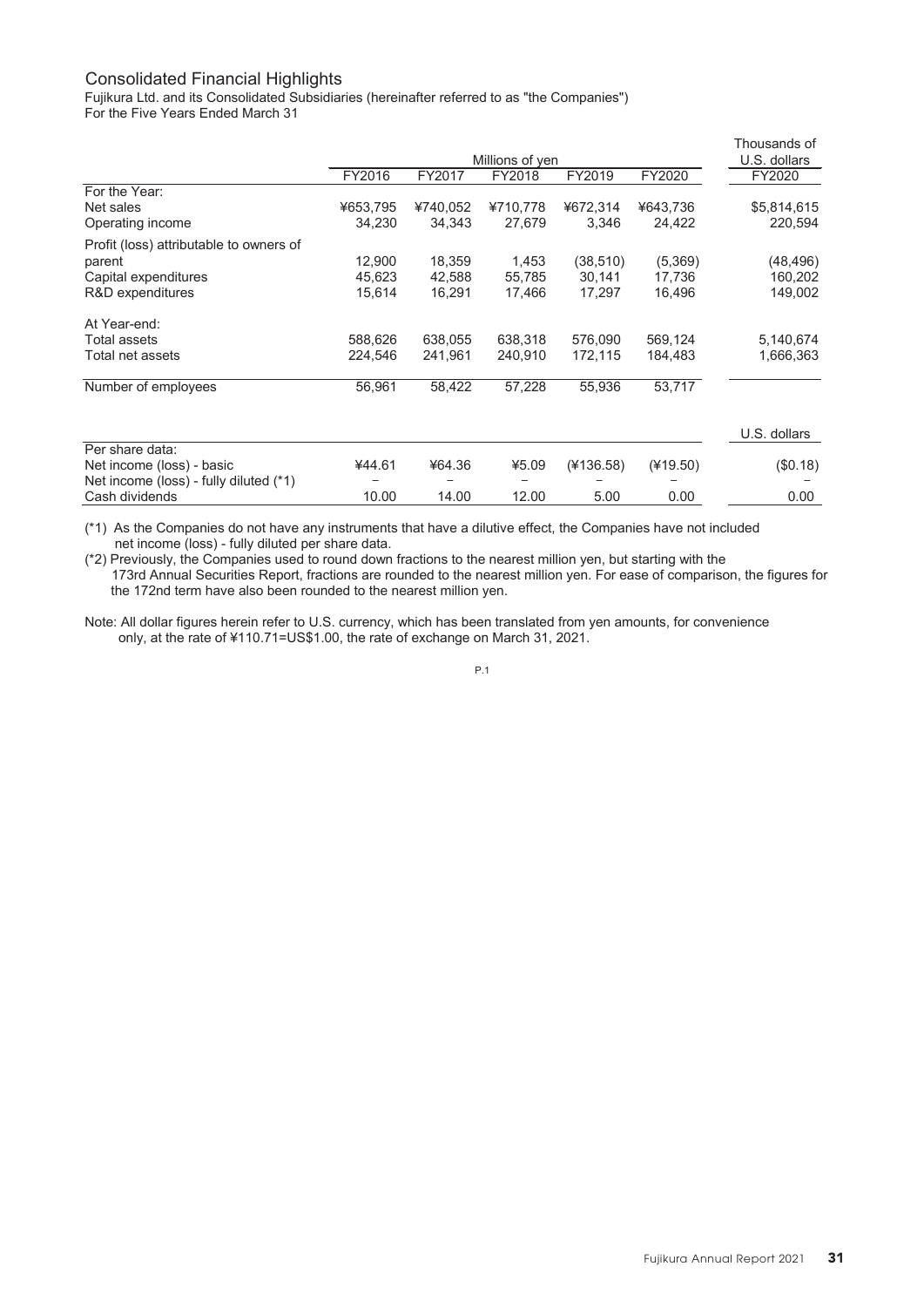

#### **Independent Auditor's Report**

To the Board of Directors of Fujikura Ltd.

#### **Opinion**

We have audited the consolidated financial statements of Fujikura Ltd. ("the Company") and its subsidiaries (collectively referred to as "the Group"), which comprise the consolidated statement of financial position as at March 31, 2021, and the consolidated statement of income, consolidated statement of comprehensive income, consolidated statement of changes in equity and consolidated statement of cash flows for the year then ended, and notes to the consolidated financial statements.

In our opinion, the accompanying consolidated financial statements present fairly, in all material respects, the consolidated financial position of the Group as at March 31, 2021, and its consolidated financial performance and its consolidated cash flows for the year then ended in accordance with accounting principles generally accepted in Japan.

#### **Basis for Opinion**

We conducted our audit in accordance with auditing standards generally accepted in Japan. Our responsibilities under those standards are further described in the Auditor's Responsibilities for the Audit of the Consolidated Financial Statements section of our report. We are independent of the Group in accordance with the ethical requirements that are relevant to our audit of the consolidated financial statements in Japan, and we have fulfilled our other ethical responsibilities in accordance with these requirements. We believe that the audit evidence we have obtained is sufficient and appropriate to provide a basis for our opinion.

#### **Key Audit Matters**

Key audit matters are those matters that, in our professional judgment, were of most significance in our audit of the consolidated financial statements of the current period. These matters were addressed in the context of our audit of the consolidated financial statements as a whole, and in forming our opinion thereon, and we do not provide a separate opinion on these matters.

PricewaterhouseCoopers Aarata LLC Otemachi Park Building, 1-1-1 Otemachi, Chiyoda-ku, Tokyo 100-0004, Japan T: +81 (3) 6212 6800, F: +81 (3) 6212 6801, www.pwc.com/jp/assurance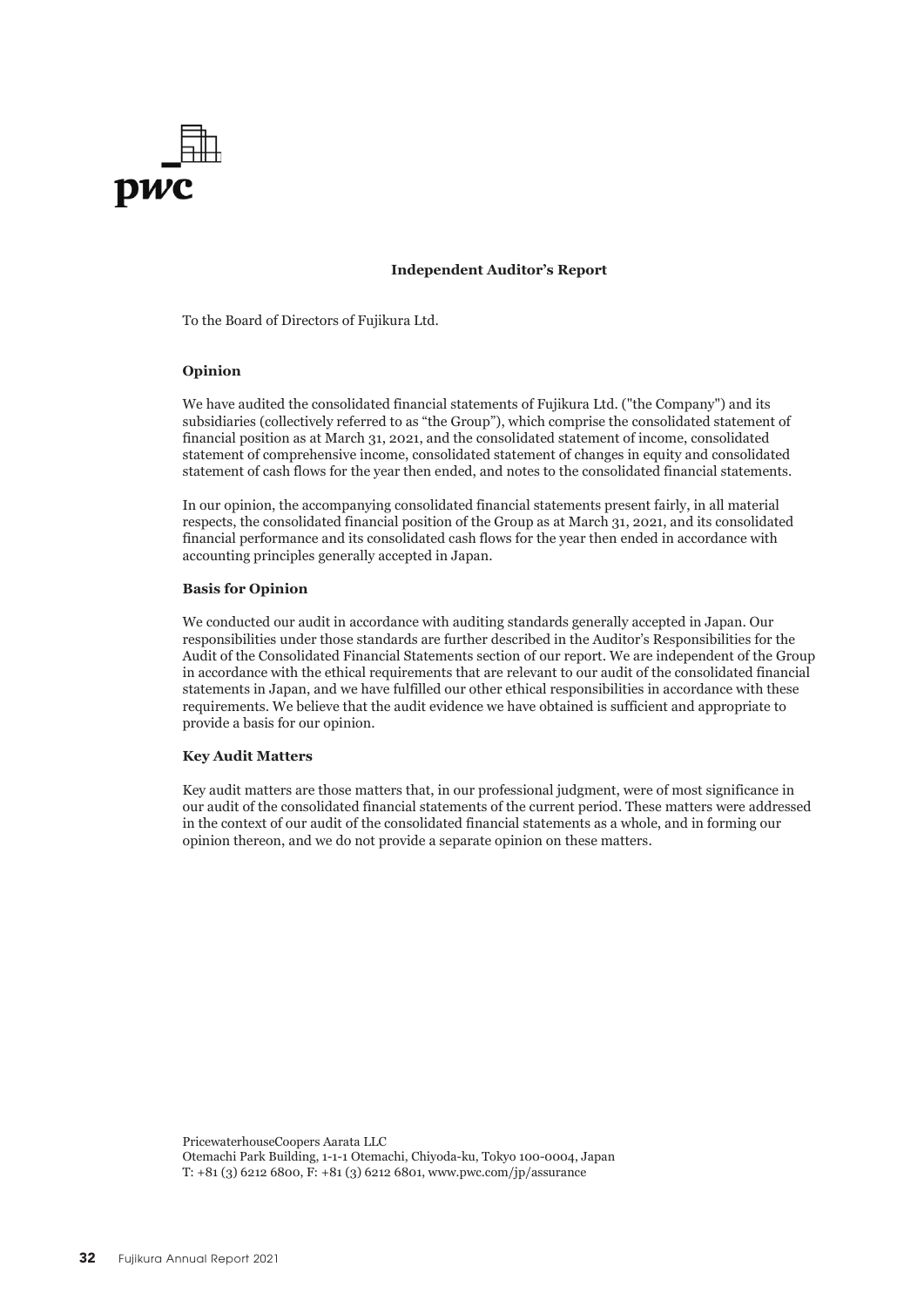

 $\mathbf{r}$ 

| Impairment analysis of the FPC business                                                             |                                                                                         |  |  |  |  |  |  |
|-----------------------------------------------------------------------------------------------------|-----------------------------------------------------------------------------------------|--|--|--|--|--|--|
| (Notes on consolidated financial statements, 3. Significant Accounting Estimates, Impairment losses |                                                                                         |  |  |  |  |  |  |
| on fixed assets in the FPC business)                                                                |                                                                                         |  |  |  |  |  |  |
| Description of key audit matter                                                                     | How our audit addressed the key audit matter                                            |  |  |  |  |  |  |
| As of March 31, 2021, the Company has recorded                                                      | In order to evaluate the impairment analysis of                                         |  |  |  |  |  |  |
| property, plant and equipment of 183,994 million                                                    | the FPC business, we performed the following                                            |  |  |  |  |  |  |
| yen (32.3% of total consolidated assets) on the                                                     | principal audit procedures.                                                             |  |  |  |  |  |  |
| consolidated balance sheets. Among them,                                                            | We understood and evaluated the design and                                              |  |  |  |  |  |  |
| property, plant and equipment of 34,056 million                                                     | implementation and operating effectiveness                                              |  |  |  |  |  |  |
| yen (6.0% of consolidated assets) belong to the                                                     | of internal controls related to the process of                                          |  |  |  |  |  |  |
| FPC (Flexible Printed Circuits) business. The FPC                                                   | developing and approving future plans for                                               |  |  |  |  |  |  |
| business is the major business of the Electronics                                                   | the FPC business.                                                                       |  |  |  |  |  |  |
| Business Division, and this business is the lowest                                                  | We verified the consistency between the<br>$\bullet$                                    |  |  |  |  |  |  |
| level of operations which generates largely                                                         | future plans approved by management and                                                 |  |  |  |  |  |  |
| independent cash flows.                                                                             | the undiscounted future cash flows used to                                              |  |  |  |  |  |  |
| The Company evaluated whether the FPC                                                               | determine whether impairment losses                                                     |  |  |  |  |  |  |
| business was impaired because the profitability is                                                  | existed in the FPC business.                                                            |  |  |  |  |  |  |
| expected to decline due to deterioration of the                                                     | We performed the following procedures to<br>$\bullet$                                   |  |  |  |  |  |  |
| business environment and the product                                                                | examine the reasonableness of the future                                                |  |  |  |  |  |  |
| composition.                                                                                        | plan for the FPC business.                                                              |  |  |  |  |  |  |
| As a result, because the carrying value of                                                          | Obtained an understanding of the FPC                                                    |  |  |  |  |  |  |
| property, plant and equipment, prior to                                                             | business strategy through discussions                                                   |  |  |  |  |  |  |
| impairment losses attributable to the FPC                                                           | with management.                                                                        |  |  |  |  |  |  |
| business, of 49,339 million yen exceeded the                                                        | Inquired with the officers and employees                                                |  |  |  |  |  |  |
| undiscounted future cash flows of the business,                                                     | of the FPC business regarding                                                           |  |  |  |  |  |  |
| the Company determined the value in use, and as                                                     | assumptions used in developing future                                                   |  |  |  |  |  |  |
| a result, recorded impairment losses of 15,283                                                      | plans and evaluated the reasonableness                                                  |  |  |  |  |  |  |
| million yen, which is the difference between the                                                    | and achievability of those assumptions.                                                 |  |  |  |  |  |  |
| value in use and the carrying value for the                                                         | Compared the plans to actual results in                                                 |  |  |  |  |  |  |
| property, plant and equipment attributed to this                                                    | the previous fiscal year, and analyzed the                                              |  |  |  |  |  |  |
| business.                                                                                           | factors causing any differences, including                                              |  |  |  |  |  |  |
| The future cash flows used in determining the                                                       | consideration of whether those factors                                                  |  |  |  |  |  |  |
| recognition and measurement of impairment                                                           | have been appropriately reflected in the                                                |  |  |  |  |  |  |
| losses are estimated based on the future plan of                                                    | sales forecast to major customers in the                                                |  |  |  |  |  |  |
| the FPC business developed and approved by                                                          | current future plan.                                                                    |  |  |  |  |  |  |
| management. Estimates of future cash flows                                                          | Inspected company's meeting materials                                                   |  |  |  |  |  |  |
| include assumptions such as sales projections to                                                    | and inquired of officers and employees of                                               |  |  |  |  |  |  |
| major customers and cost reductions due to the<br>consolidation and elimination of business         | the FPC business to evaluate whether the<br>consolidation and elimination of business   |  |  |  |  |  |  |
| locations and are calculated over the estimated                                                     |                                                                                         |  |  |  |  |  |  |
|                                                                                                     | locations plan exists, and to evaluate the<br>reasonableness of future cost reductions. |  |  |  |  |  |  |
| useful life of the machinery and equipment, the                                                     | Examined the reasonableness of the                                                      |  |  |  |  |  |  |
| primary assets, belonging to the FPC business<br>owned by Fujikura Electronics (Thailand) Ltd.,     |                                                                                         |  |  |  |  |  |  |
| which is the main manufacturing base of the FPC                                                     | inputs used in the process of calculating<br>the pre-tax weighted average cost of       |  |  |  |  |  |  |
| business. In addition, the discount rate of 8.88%                                                   | capital used as the discount rate.                                                      |  |  |  |  |  |  |
| used in calculating the value in use is based on the                                                |                                                                                         |  |  |  |  |  |  |
| pre-tax weighted average cost of capital.                                                           |                                                                                         |  |  |  |  |  |  |
| These assumptions involve management's                                                              |                                                                                         |  |  |  |  |  |  |
| subjective judgment and because of the high                                                         |                                                                                         |  |  |  |  |  |  |
|                                                                                                     |                                                                                         |  |  |  |  |  |  |
| degree of estimation uncertainty, the quantitative                                                  |                                                                                         |  |  |  |  |  |  |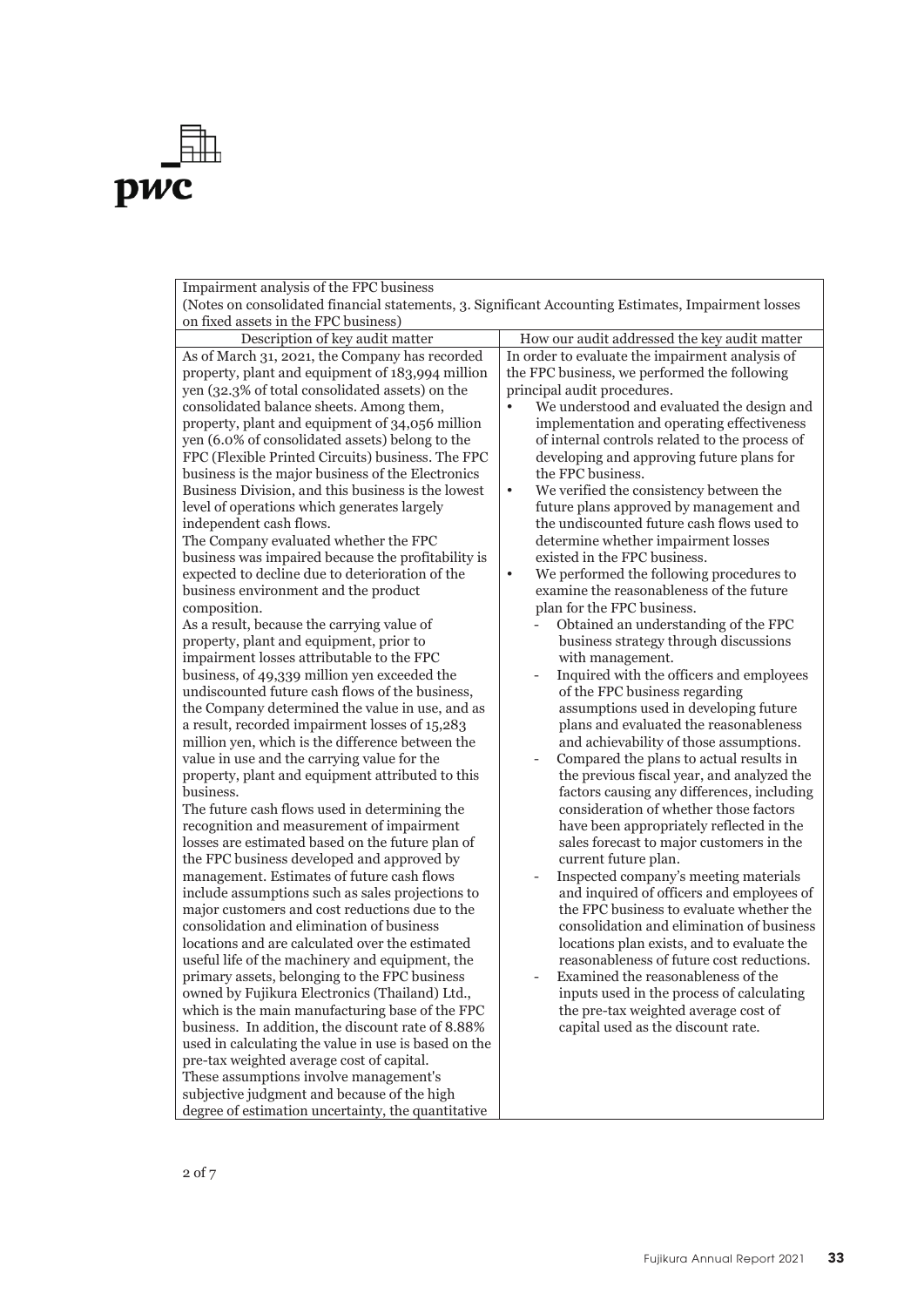

| significance of the property, plant and equipment  |  |
|----------------------------------------------------|--|
| balance, and the impairment losses recorded at     |  |
| the FPC business, a high degree of audit judgment  |  |
| is required for the evaluation. Therefore, we      |  |
| determined that this matter is a key audit matter. |  |

| Impairment analysis of the optical fiber business in China                                        |                                                                                                        |
|---------------------------------------------------------------------------------------------------|--------------------------------------------------------------------------------------------------------|
|                                                                                                   | (Notes on consolidated financial statements, 3. Significant Accounting Estimates, Impairment losses of |
| fixed assets of optical fiber business in China)                                                  |                                                                                                        |
| Description of key audit matter                                                                   | How our audit addressed the key audit matter                                                           |
| As of March 31, 2021, the Company has recorded                                                    | In order to evaluate the impairment analysis of                                                        |
| property, plant and equipment of 183,994 million                                                  | the optical fiber business in China, we performed                                                      |
| yen (32.3% of total consolidated assets) on its                                                   | the following principal audit procedures,                                                              |
| consolidated balance sheet.                                                                       | including the work performed by the auditors of                                                        |
| Of that total, property, plant and equipment of                                                   | FFOE, which was based on instructions provided                                                         |
| 14,413 million yen (2.5% of consolidated assets)                                                  | by us.                                                                                                 |
| relates to the Chinese optical fiber business                                                     | $\bullet$<br>We understood and evaluated the design and                                                |
| owned by Fujikura FiberHome Opto-Electronics                                                      | implementation and operating effectiveness                                                             |
| Material Technology Co., Ltd. (hereinafter                                                        | of internal controls related to the process of                                                         |
| referred to as "FFOE") located in China.                                                          | developing and approving future plans for                                                              |
| The optical fiber business in China is included in                                                | the optical fiber business in China.                                                                   |
| the Power & Telecommunication Systems                                                             | We verified the consistency of the future<br>$\bullet$                                                 |
| Company segment, and China optical fiber                                                          | plans approved by management and the                                                                   |
| business is identified as the cash-generating unit.                                               | future cash flows used in the impairment                                                               |
| In relation to the optical fiber business in China,                                               | analysis of the optical fiber business in                                                              |
| the Company identified an indication of potential                                                 | China.                                                                                                 |
| impairment, since the selling price of optical base                                               | We performed the following procedures to<br>$\bullet$                                                  |
| materials sold by FFOE had been declining due to                                                  | examine the reasonableness of the future                                                               |
| the fall in optical fiber market prices in China.                                                 | plans for the optical fiber business in China.                                                         |
| As a result of the management's impairment                                                        | Obtained an understanding of the                                                                       |
| assessment, it was determined that no                                                             | Chinese optical fiber business strategy                                                                |
| impairment losses were required for the current                                                   | through discussions with management.                                                                   |
| fiscal year, as the value in use of the optical fiber                                             | Inquired with the officers and employees                                                               |
| business in China exceeded the carrying value of                                                  | of the optical fiber business in China                                                                 |
| property, plant and equipment attributable to this<br>business.                                   | regarding assumptions used in                                                                          |
|                                                                                                   | developing future plans and evaluated                                                                  |
| Based on PITF No.18 "Practical Solution on                                                        | the reasonableness of those assumptions.                                                               |
| Unification of Accounting Policies Applied to                                                     | Compared the Company's forecasted                                                                      |
| Foreign Subsidiaries, etc. for Consolidated                                                       | optical fiber market price in China with                                                               |
| Financial Statements", the Company used                                                           | the market price forecasts in available<br>market research firm reports.                               |
| consolidated financial information prepared by<br>FFOE in accordance with International Financial | Evaluated the reasonableness of the                                                                    |
|                                                                                                   | discount rate with the assistance of                                                                   |
| Reporting Standards for the purposes of their<br>assessment.                                      | valuation specialists.                                                                                 |
| The value in use was estimated based on the                                                       | We evaluated the adequacy of the work performed                                                        |
| present value of the future cash flows based on                                                   | by the auditors of FFOE and the evidence                                                               |
| the future plans of the optical fiber business in                                                 | obtained through communication with them and                                                           |
| China which were developed and approved by                                                        | examination of the documents prepared by them.                                                         |
| management.                                                                                       |                                                                                                        |
| The future plans are based on the assumption                                                      |                                                                                                        |
|                                                                                                   |                                                                                                        |

3 of 7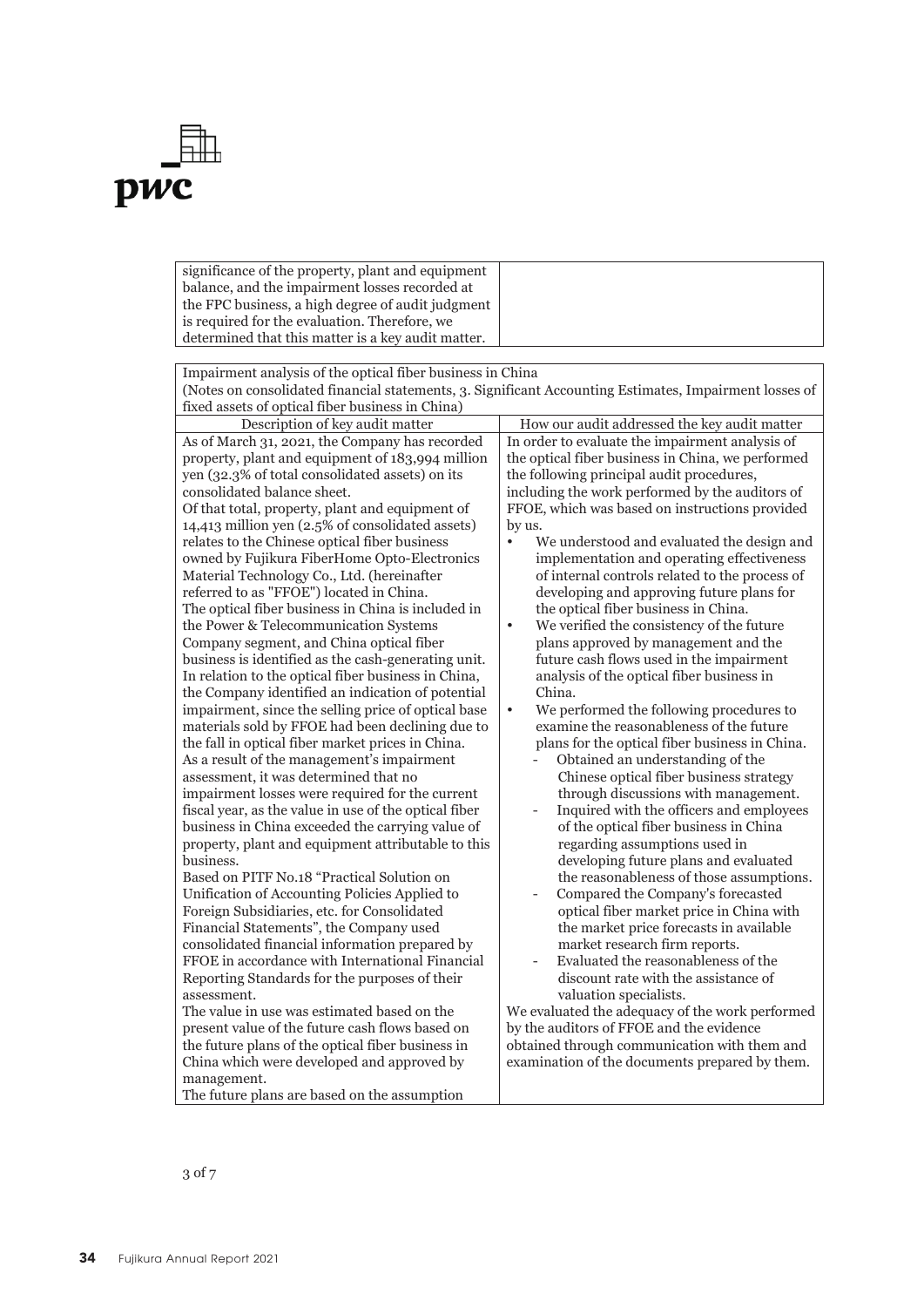

that the selling price of optical base materials sold by FFOE will fluctuate in line with the market forecast price of optical fiber as published by market research companies. Also, the discount rate of 12.0% used in calculating the value in use is the pre-tax weighted average cost of capital. These assumptions involve management's subjective judgment and because of the high degree of estimation uncertainty, the quantitative significance of the property, plant and equipment balance, and the impairment losses recorded during the current fiscal year, a high degree of audit judgment is required for the evaluation. Therefore, we determined that the matter is a key audit matter.

Assessment of whether substantial doubt exists regarding the entity's ability to continue as a going concern.

Description of key audit matter How our audit addressed the key audit matter As of March 31, 2021, Fujikura Ltd. ("the Company) has recorded borrowings and other financial liabilities of 247,311 million yen (see Note 10. Borrowings and Other Financial Liabilities), of which certain syndicated loan contracts and commitment line contracts contain financial covenants such as maintaining the total amount of net assets as of year end date at a certain percentage of the total amount of net assets on the consolidated balance sheet of the base date.

In the previous fiscal year, the Company violated financial covenants specified in certain of its syndicated loan agreements and commitment line agreements entered into with financial institutions due to the net loss attributable to owners of the parent of 38,510 million yen as at the end of the previous fiscal year.

In the current fiscal year, the Company obtained consent from the lending financial institutions to waive the right to demand immediate repayment and resolved the debt covenants violation by amending terms of the covenants which were violated previously. In addition, the Company obtained additional financing through a hybrid loan.

Therefore, the Company concluded that substantial doubt does not exist regarding the entity's ability to continue as a going concern at the end of the current fiscal year. Due to the judgmental nature of audit procedures

We performed the following audit procedures to examine whether there are events or conditions that exist which may give rise to the existence of substantial doubt regarding the entity's ability to continue as a going concern.

- We inquired with management whether there are any events or conditions which may give rise to the existence of substantial doubt regarding the entity's ability to continue as a going concern.
- We inspected the consent documents of which the Company obtained in the current fiscal year waiving the right to demand immediate repayment due to the violation of debt covenants.
- We verified that the Company obtained additional financing arrangements by inspecting the hybrid loan contract documents.
- We inspected the amended contract documents with the lenders to confirm the amendments of the financial covenants. We inspected the Company's calculations for compliance with the financial covenants.
- We assessed the reasonableness of management's judgment that there were no events or conditions that would raise substantial doubt regarding the entity's ability to continue as a going concern at the end of the current fiscal year.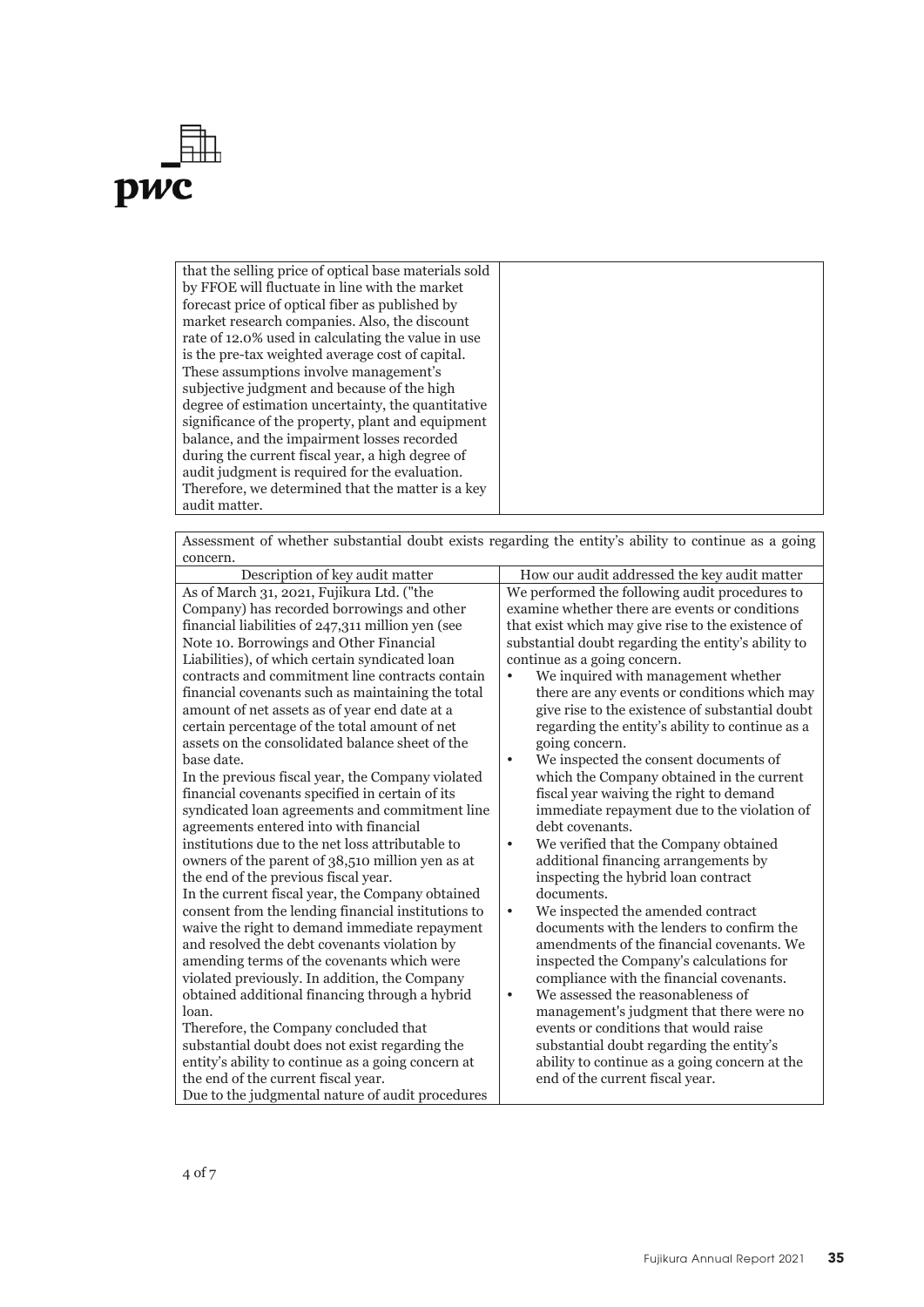

| required to assess carefully the management          |  |
|------------------------------------------------------|--|
| actions to resolve substantial doubt regarding the   |  |
| entity's ability to continue as a going concern that |  |
| existed as at the end of prior year, we determined   |  |
| that this matter is a key audit matter.              |  |

#### **Emphasis of Matter**

We draw attention to Note 32 of the financial statements, which describes the Company concluded an agreement to transfer all shares of Fujikura Engineering Co., Ltd. on June 2, 2021.

Our opinion is not modified in respect of this matter.

#### **Responsibilities of Management and Those Charged with Governance for the Consolidated Financial Statements**

Management is responsible for the preparation and fair presentation of the consolidated financial statements in accordance with accounting principles generally accepted in Japan, and for such internal control as management determines is necessary to enable the preparation of consolidated financial statements that are free from material misstatement, whether due to fraud or error.

In preparing the consolidated financial statements, management is responsible for assessing the Group's ability to continue as a going concern and disclosing, as applicable, matters related to going concern.

Those charged with governance are responsible for overseeing the Group's financial reporting process.

#### **Auditor's Responsibilities for the Audit of the Consolidated Financial Statements**

Our objectives are to obtain reasonable assurance about whether the consolidated financial statements as a whole are free from material misstatement, whether due to fraud or error, and to issue an auditor's report that includes our opinion. Reasonable assurance is a high level of assurance, but is not a guarantee that an audit conducted in accordance with auditing standards generally accepted in Japan will always detect a material misstatement when it exists. Misstatements can arise from fraud or error and are considered material if, individually or in the aggregate, they could reasonably be expected to influence the economic decisions of users taken on the basis of these consolidated financial statements.

As part of an audit in accordance with auditing standards generally accepted in Japan, we exercise professional judgment and maintain professional skepticism throughout the audit. We also:

- Identify and assess the risks of material misstatement of the consolidated financial statements, whether due to fraud or error, design and perform audit procedures responsive to those risks, and obtain audit evidence that is sufficient and appropriate to provide a basis for our opinion. The risk of not detecting a material misstatement resulting from fraud is higher than for one resulting from error, as fraud may involve collusion, forgery, intentional omissions, misrepresentations, or the override of internal control.
- Obtain an understanding of internal control relevant to the audit in order to design audit procedures that are appropriate in the circumstances, while the purpose of the consolidated financial statement audit is not to express an opinion on the effectiveness of the Group's internal control.

5 of 7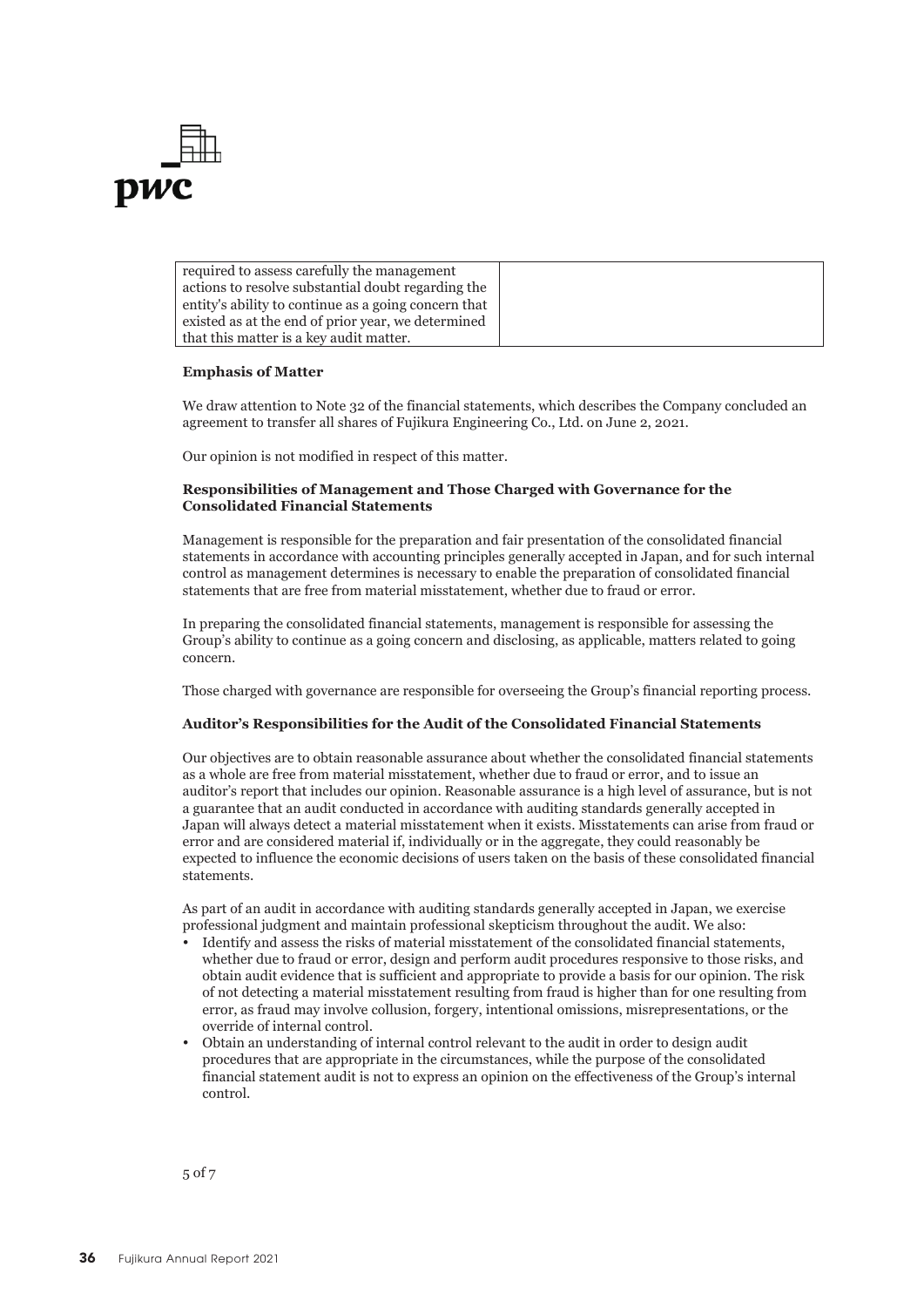

- Evaluate the appropriateness of accounting policies used and the reasonableness of accounting estimates and related disclosures made by management.
- Conclude on the appropriateness of management's use of the going concern basis of accounting and, based on the audit evidence obtained, whether a material uncertainty exists related to events or conditions that may cast significant doubt on the Group's ability to continue as a going concern. If we conclude that a material uncertainty exists, we are required to draw attention in our auditor's report to the related disclosures in the consolidated financial statements or, if such disclosures are inadequate, to modify our opinion. Our conclusions are based on the audit evidence obtained up to the date of our auditor's report. However, future events or conditions may cause the Group to cease to continue as a going concern.
- Evaluate whether the presentation and disclosures of the consolidated financial statements are in accordance with accounting principles generally accepted in Japan, the overall presentation, structure and content of the consolidated financial statements, including the disclosures, and whether the consolidated financial statements represent the underlying transactions and events in a manner that achieves fair presentation.
- Obtain sufficient appropriate audit evidence regarding the financial information of the entities or business activities within the Group to express an opinion on the consolidated financial statements. We are responsible for the direction, supervision and performance of the group audit. We remain solely responsible for our audit opinion.

We communicate with those charged with governance regarding, among other matters, the planned scope and timing of the audit and significant audit findings, including any significant deficiencies in internal control that we identify during our audit.

We also provide those charged with governance with a statement that we have complied with relevant ethical requirements regarding independence, and to communicate with them all relationships and other matters that may reasonably be thought to bear on our independence, and where applicable, related safeguards.

From the matters communicated with those charged with governance, we determine those matters that were of most significance in the audit of the consolidated financial statements of the current period and are therefore the key audit matters. We describe these matters in our auditor's report unless law or regulation precludes public disclosure about the matter or when, in extremely rare circumstances, we determine that a matter should not be communicated in our report because the adverse consequences of doing so would reasonably be expected to outweigh the public interest benefits of such communication.

#### **Convenience translation**

The U.S. dollar amounts in the accompanying consolidated financial statements with respect to the year ended March 31, 2021 are presented solely for convenience. Our audit also included the translation of Japanese yen amounts into (Currency: e.g. U.S. dollar) amounts and, in our opinion, such translation has been made on the basis described in Note 7 to the consolidated financial statements.